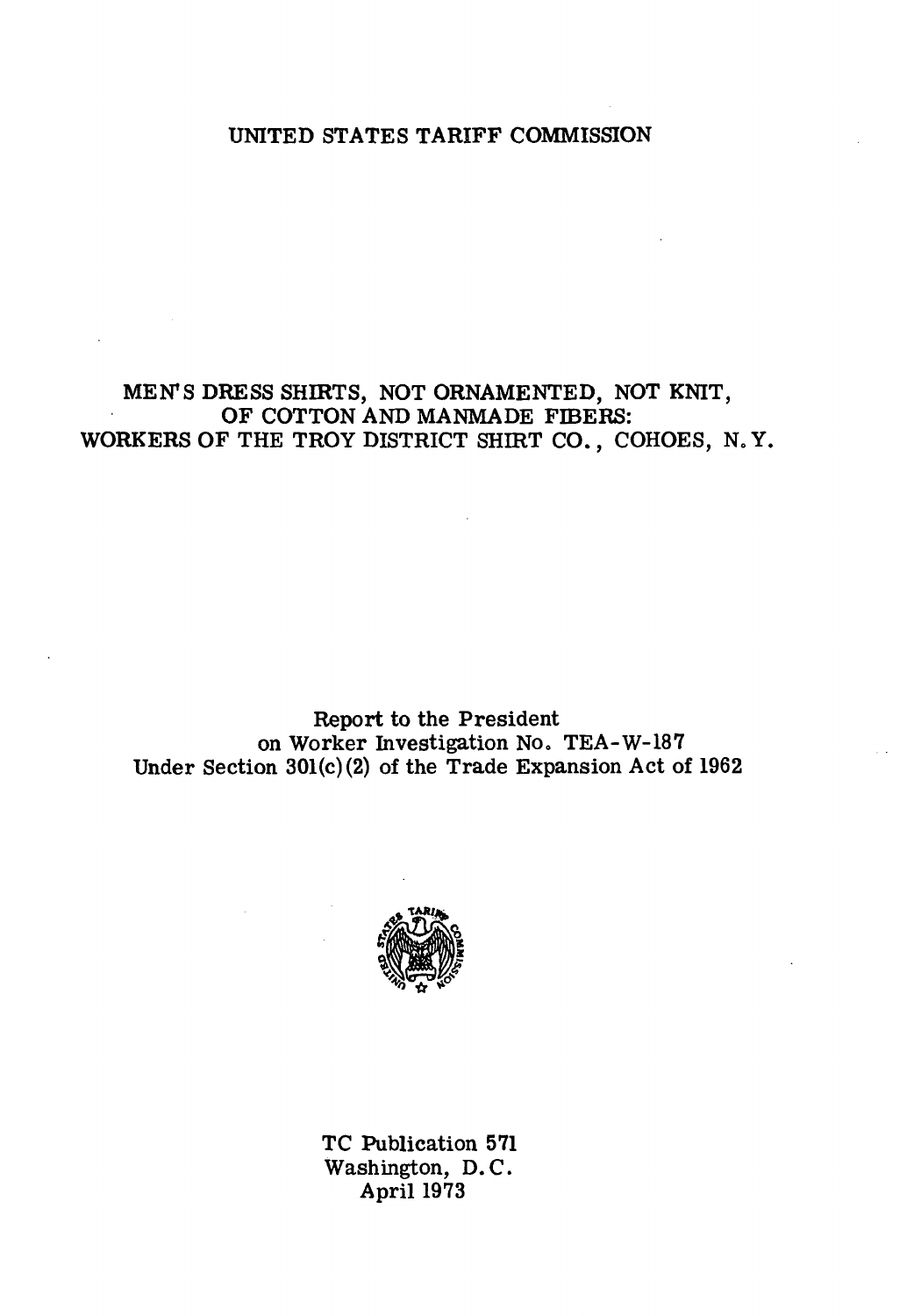# UNITED STATES TARIFF COMMISSION

Catherine Bedell, *Chairman* 

Joseph O. Parker, Vice Chairman

Will E. Leonard, Jr.

George M. Moore

J. Banks Young

Italo H. Ablondi

 $\ddot{\phantom{a}}$ 

Kenneth R. Mason, Secretary

 $\mathcal{L}^{\text{max}}_{\text{max}}$  , where  $\mathcal{L}^{\text{max}}_{\text{max}}$ 

.......................

Address all communications to United States Tariff Commission Washington, D. C. 20436

\_\_\_\_\_\_\_\_\_\_\_\_\_\_\_\_\_\_\_\_\_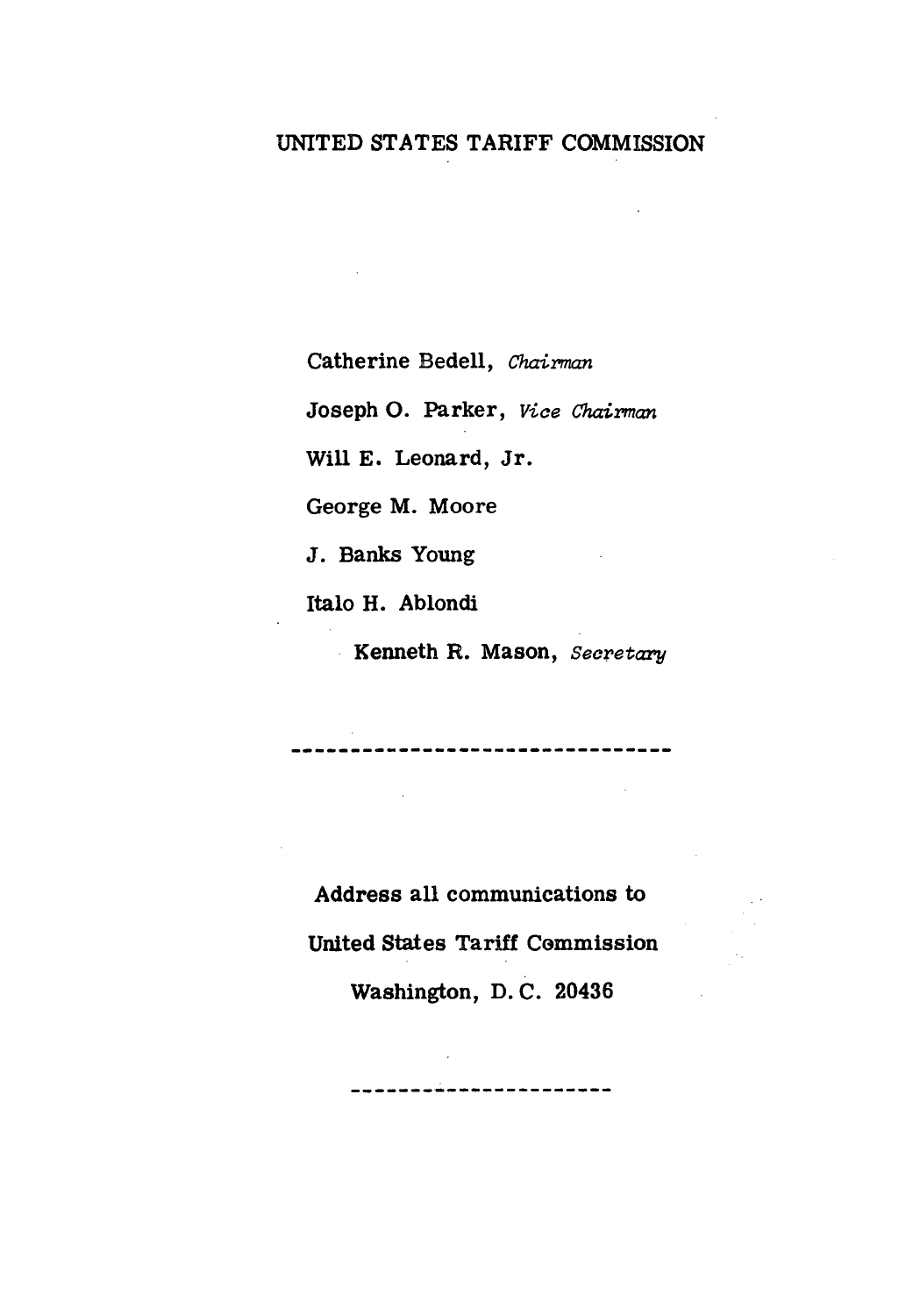# C 0 N T E N T S

 $\mathcal{L}^{\text{max}}_{\text{max}}$ 

# Page

 $\bar{z}$ 

|                                                                                                    | 1             |
|----------------------------------------------------------------------------------------------------|---------------|
|                                                                                                    | -2            |
| Considerations supporting the Commission's finding:                                                |               |
| Views of Chairman Bedell and Vice Chairman Parker-----------                                       | $\frac{3}{7}$ |
| Views of Commissioners Leonard and Young--------------------                                       |               |
| Information obtained in the investigation:                                                         |               |
| Articles under investigation------------------------------<br>U.S. tariff treatment:               | $A-1$         |
|                                                                                                    | $A - I$       |
| Import restraints on shirts of cotton and manmade                                                  |               |
|                                                                                                    | $A - 2$       |
|                                                                                                    | $A - 4$ .     |
|                                                                                                    | A-6           |
|                                                                                                    | $A-8$         |
|                                                                                                    | 8–A           |
|                                                                                                    | $A - 11$      |
| ₩<br>₩<br>₩<br>$\ast$<br>一条<br>₩<br>$\mathcal{L}$                                                  |               |
| Firm and plant information:                                                                        |               |
| History and organization:                                                                          |               |
|                                                                                                    | $A - 12$      |
| Troy District Shirt Co------------------------------<br>÷                                          | $A - 13$      |
| ÷<br>₩<br>$\ast$<br>¥<br>₩<br>₩                                                                    |               |
| Unemployment at the Troy District Shirt Co--------------<br>$\ast$<br>¥<br>¥.<br>$\ast$<br>₩<br>÷. | $A-13$        |
| $*$<br>Appendix A. Statistical tables--------------------------------                              |               |
| ¥<br>∗<br>¥<br>÷.<br>$\ast$<br>$\ast$<br>÷.                                                        | $A-15$        |
|                                                                                                    |               |

 $\sim$ 

 $\ddot{\phantom{a}}$ 

# TABLES

| $A - 16$                                                                                                                |
|-------------------------------------------------------------------------------------------------------------------------|
|                                                                                                                         |
|                                                                                                                         |
| $A-17$                                                                                                                  |
|                                                                                                                         |
|                                                                                                                         |
|                                                                                                                         |
|                                                                                                                         |
| GATT concessions to Jan. 1, 1972------------------------<br>specified years 1930 to 1972------------------------------- |

 $\sim 10^7$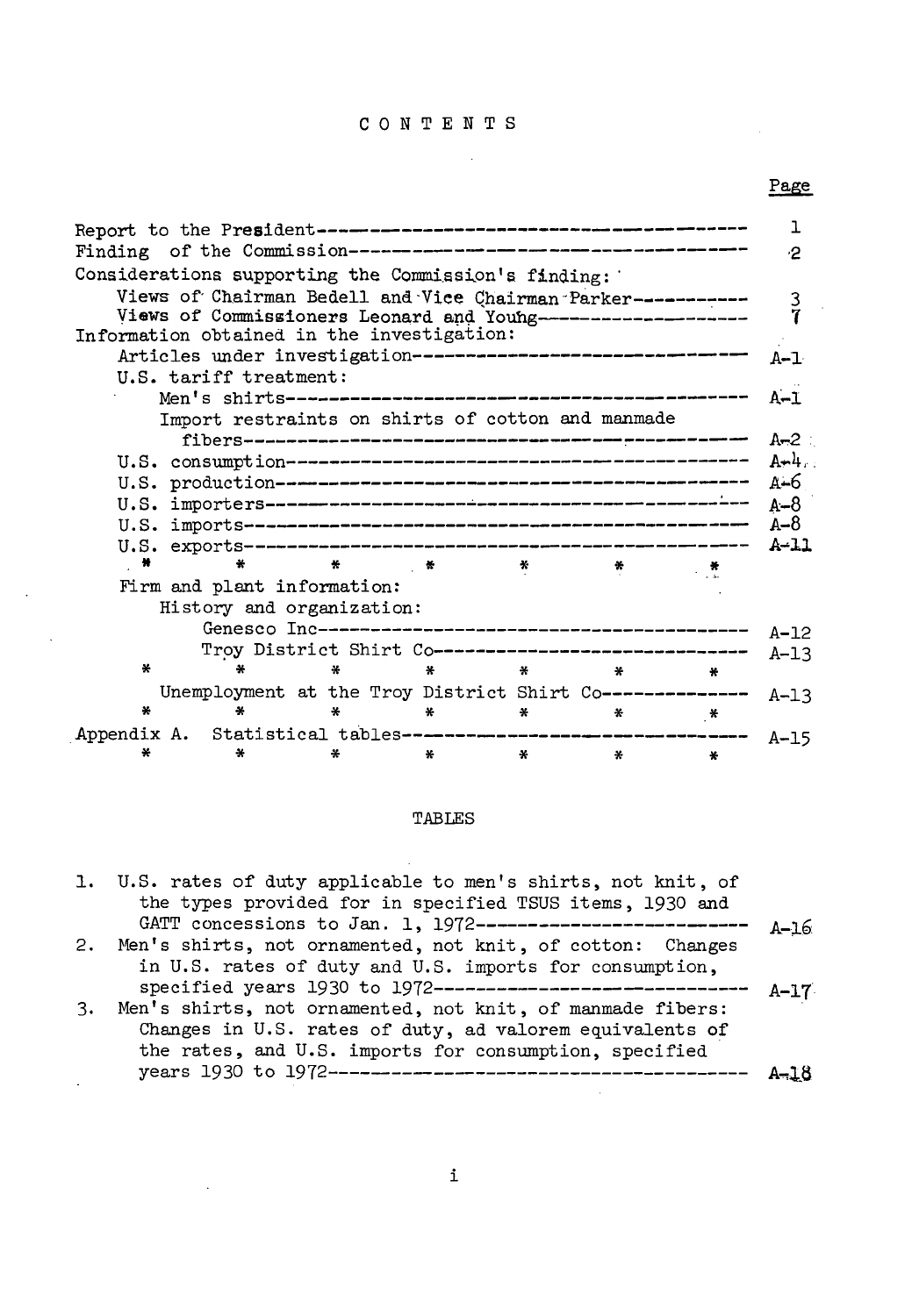#### CONTENTS

## Tables--Continued

\*

|     | 4. U.S. rates of duty applicable to men's shirts, knit, of                                     |            |
|-----|------------------------------------------------------------------------------------------------|------------|
|     | the types provided for in specified TSUS items, 1930 and                                       | $A-19$     |
|     | GATT concessions to Jan. 1, 1972--------------------------                                     |            |
| 5.  | Men's shirts, not knit: U.S. production, imports for                                           |            |
|     | consumption, exports of domestic merchandise, and<br>apparent consumption, 1965-72------------ | $A - 20$   |
| 6.  | Men's shirts, not knit: U.S. production, imports for                                           |            |
|     | consumption, exports of domestic merchandise, and                                              |            |
|     | apparent consumption, by types, 1965-72-------------------                                     | $A-21$     |
|     | 7. Men's shirts, knit: U.S. production, imports for                                            |            |
|     | consumption, exports of domestic merchandise, and                                              |            |
|     | apparent consumption, 1965-72------------------------------                                    | $A - 22$   |
| 8.  | Men's shirts, not knit: U.S. production, by types and                                          |            |
|     | fibers, $1965 - 72 - - - - -$                                                                  | $A - 23$ . |
| 9.  | Men's shirts, not knit: U.S. imports for consumption,                                          |            |
|     | by types and fibers, 1965-72-------------------------                                          | $A - 24$   |
| 10. | Men's dress shirts, not ornamented, not knit: U.S. imports                                     |            |
|     | for consumption, by principal sources, 1969-72------------                                     | $A - 25$   |
| 11. | Men's sport shirts, not ornamented, not knit: U.S. imports                                     |            |
|     | for consumption, by principal sources, 1969-72------------                                     | A–26       |
|     | 12. Men's knit shirts: U.S. imports for consumption, by                                        |            |
|     |                                                                                                | $A - 27$ . |

Note.--The whole of the Commission's report to the President may not be made public since it contains certain information that would result in the disclosure of the operations of an individual concern. This in the disclosure of the operations of an individual concern. published report is the same as the report to the President, except that the above-mentioned information has been omitted. Such omissions are indicated by asterisks.

\* \* \* \* \* \*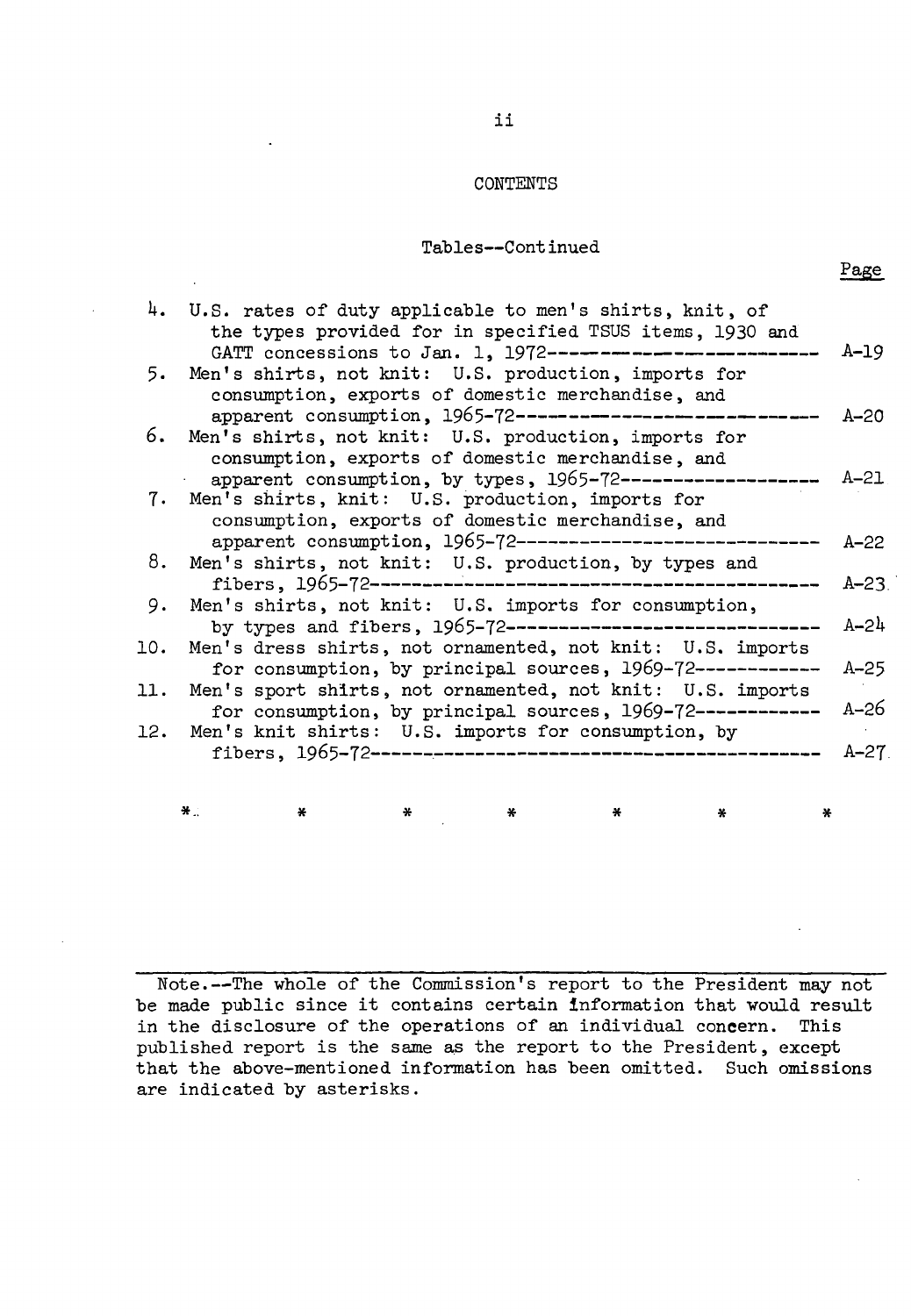U.S. Tariff Commission, April 20, 1973.

To the President:

In accordance with section  $301(f)(1)$  of the Trade Expansion Act of 1962 (TEA) (76 Stat. 885), the U.S. Tariff Commission herein reports the results of an investigation made under section  $301(c)(2)$  of that act in response to a workers' petition for determination of eligibility to apply for adjustment assistance.

On February 20, 1973, a petition was received from the Amalgamated Clothing Workers of America on behalf of the former workers of Troy District Shirt Company, Cohoes, New York, a division of Genesco Inc., Nashville, Tennessee, for a determination of their eligibility to apply for adjustment assistance. On February 23, 1973, the Commission instituted an investigation (TEA-W-187) to determine whether, as a result in major part of concessions granted under trade agreements, articles like or directly competitive with men's dress shirts of cotton or manmade fibers (of the types provided for in items 380.27 and 380.84 of the Tariff Schedules of the United States (TSUS)) produced by said firm are being imported into the United States in such increased quantities as to cause, or threaten to cause, the unemployment or underemployment of a significant number or proportion of the workers of such firm or an appropriate subdivision thereof.

Public notice of the receipt of the petition and the institution of the investigation was published in the Federal Register (38 F.R. 5701) on March 2, 1973. No public hearing was requested, and none was held.

1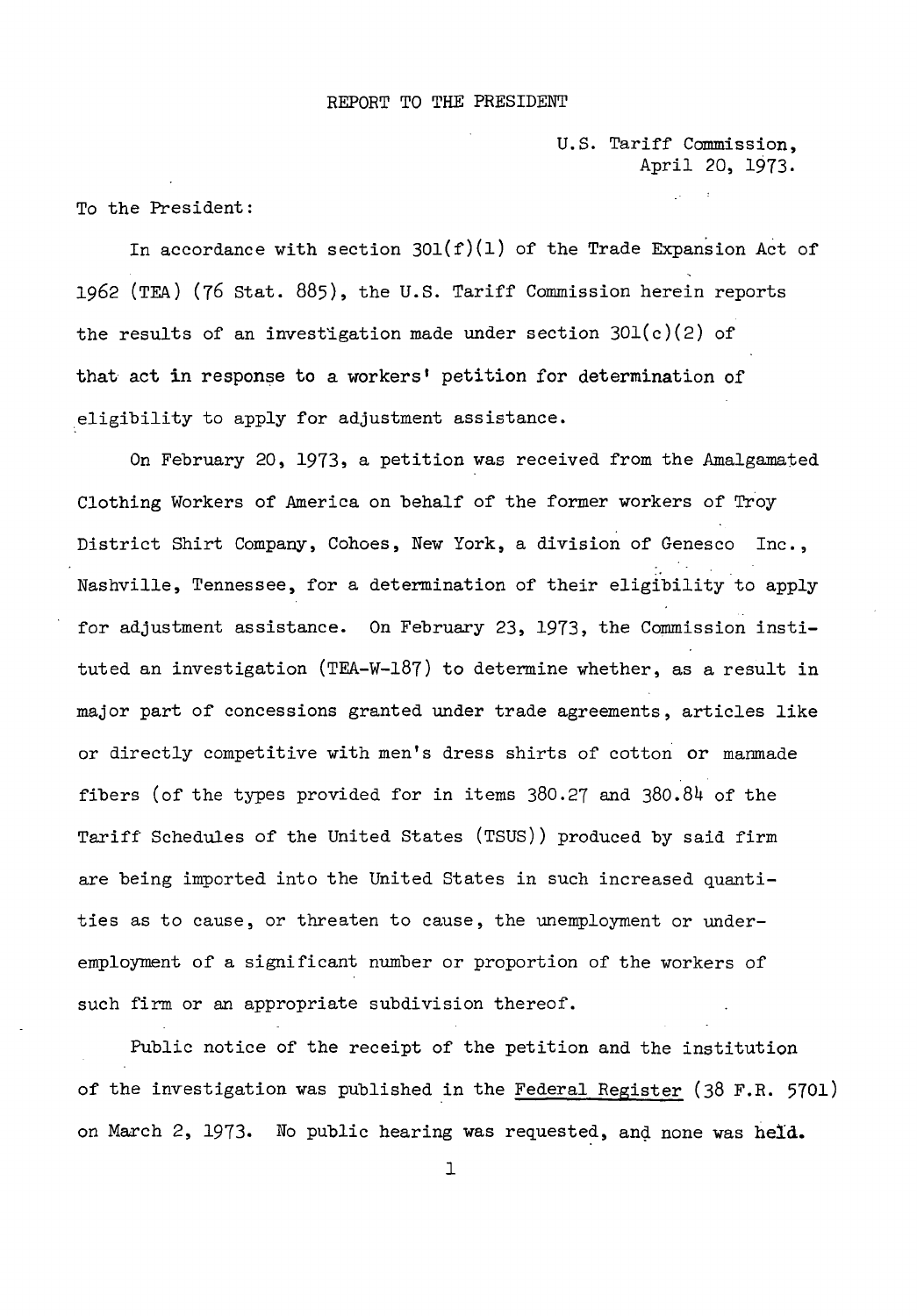The information in this report was obtained principally from officials of Genesco Inc., the parent firm of Troy, from a major U.S. retail chain, and from the Commission's files. Additional information was obtained by field visits to the Troy District Shirt Co. plant, to the local office of the petitioning union, the Amalgamated Clothing Workers of America, and to New York City offices of importing firms.

#### Finding of the Commission

Based on its investigation, the Commission finds unanimously that articles like or directly competitive with the men's dress shirts of cotton or manmade fibers produced by the Troy District Shirt Company are not, as a result in major part of concessions granted under trade agreements, being imported into the United States in such increased quantities as to cause, or threaten to cause, unemployment or underemployment of a significant number or proportion of the workers at that firm or an appropriate subdivision thereof.

2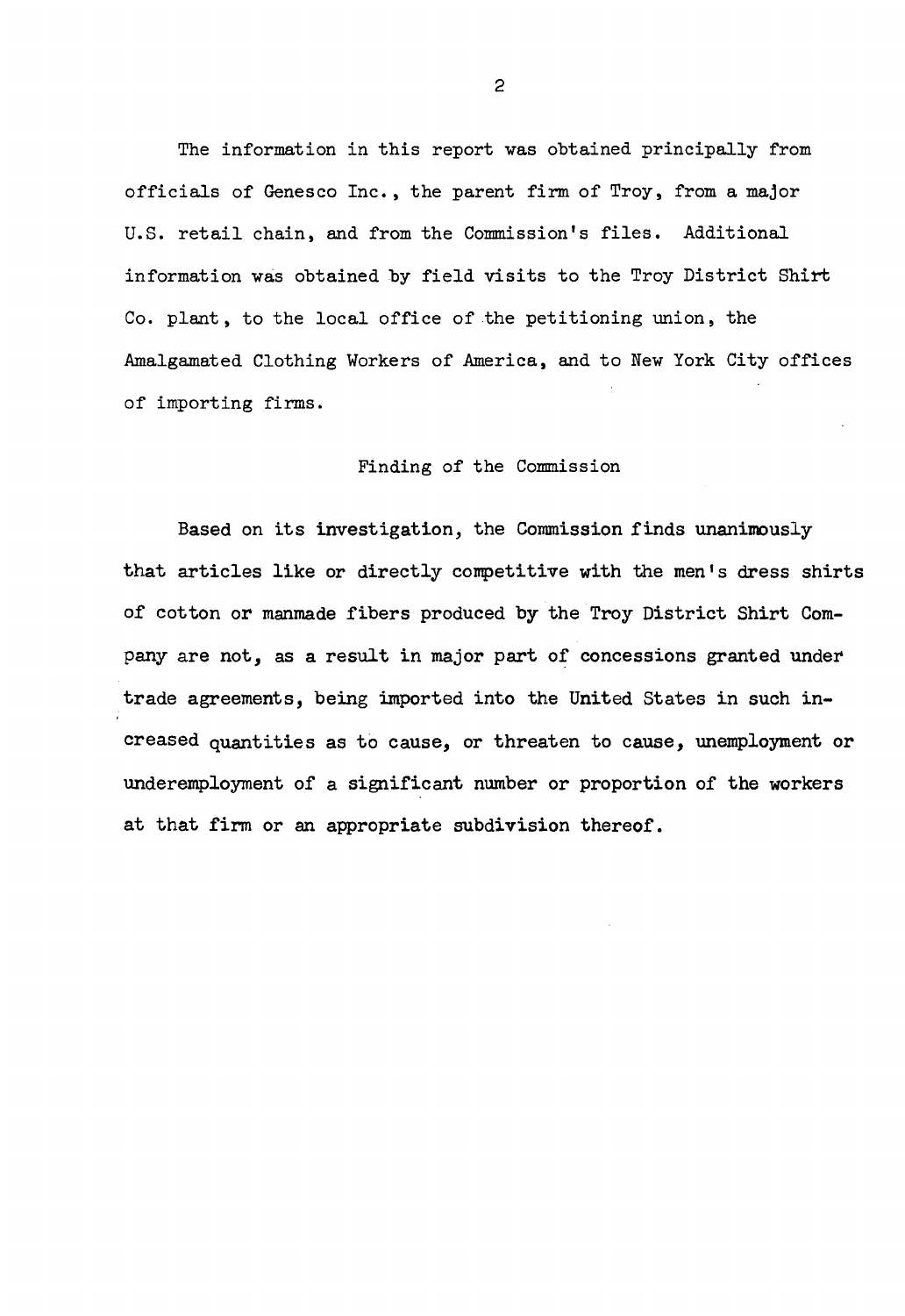Considerations Supporting the Commission's Finding

Views of Chairman Bedell and Vice Chairman Parker !/

This investigation relates to a petition filed by the Amalgamated Clothing Workers of America on behalf of the former workers of Troy District Shirt Company, Cohoes, New York, a division of Genesco Inc., for a determination of their eligibility to apply for adjustment assistance under the Trade Expansion Act of 1962. The Troy District Shirt Company (hereafter referred to as Troy) produced men's dress shirts of woven fabric of polyester fiber and cotton blends. Troy ceased production on February 16, 1973, and was acquired by Sero of New Haven, Inc., on March 14, 1973.

Section  $301(c)(2)$  of the Trade Expansion Act of 1962 has established four criteria that must be met if an affirmative determination is to be reached. The Commission's determination must be negative if any of the four criteria are not met. The four criteria are as follows:

- (1) Articles like or directly competitive with those produced by the workers' firm must be imported in increased quantities;
- (2) The increased imports must be in major part the result of concessions granted under trade agreements;
- (3) A significant number or proportion of the workers concerned must be unemployed or underemployed, or threatened with unemployment or underemployment; and
- $(L)$  The increased imports resulting in major part from trade-agreement concessions have been the major factor in causing, or threatening to cause, the unemployment or underemployment.

1/ Commissioner Moore agrees that basee on the evidence developed during this investigation imports were not shown to be the major factor causing the unemployment of the petitioning workers. Commissioner Ablondi concurs in the result.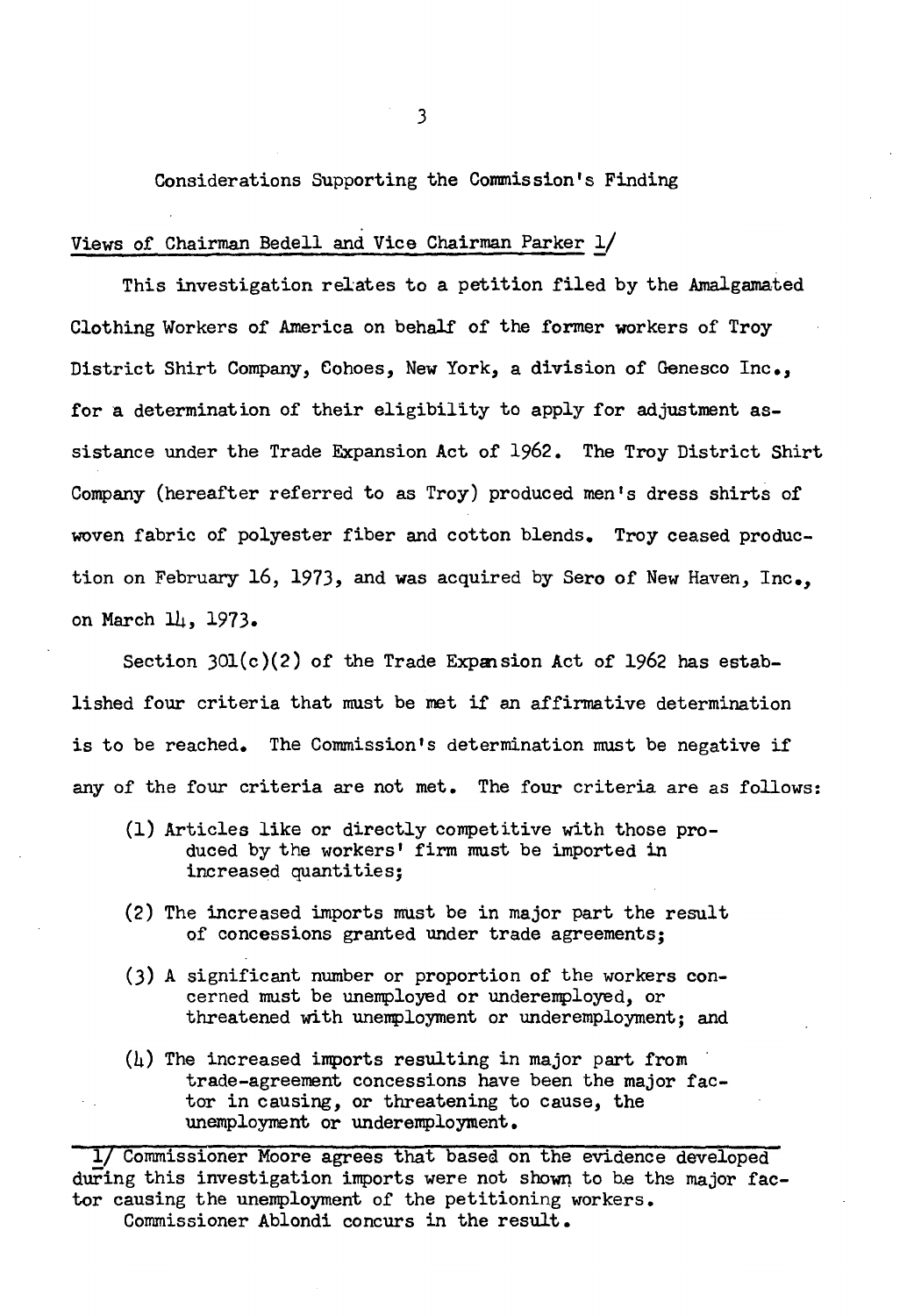In the instant case, we find that the fourth criterion listed above has not been met, and we have, therefore, made a negative determination.

The closing of the Troy District Shirt Co., and the consequent unemployment of its workers, occurred primarily because of two developments--(1) a shift in market demand away from white shirts to colored, patterned, and knit shirts, to which Troy did not adjust, and (2) rising costs that affected Troy's ability to compete with other domestic shirt producers. Increased imports were not the major factor.

The Troy District Shirt Company had for many years contracted all of its output to a major U.S. retail chain. For that retail chain, Troy produced men's dress shirts of woven fabrics, predominantly the staple white dress shirt. The shirts were sold by the chain as  $* * *$ . In 1972 the retail chain reduced its contract for the purchase of Troy shirts by  $* * *$ ; actual purchases by the chain were even less than the initial contracted amount, and projected purchases for 1973 were to be even less.

According to officials of the retail chain, the firm's cutback in the purchases of men's white dress shirts, which they had obtained principally from Troy, was made because "the bottom fell out of the market" for such shirts. Consumer demand had been shifting from white to colored and patterned dress shirts, and from dress shirts of woven fabrics to dress shirts of knit fabrics. These marked shifts necessitated extensive changes in purchases by the retail chain. To meet its

 $\mathbf{h}$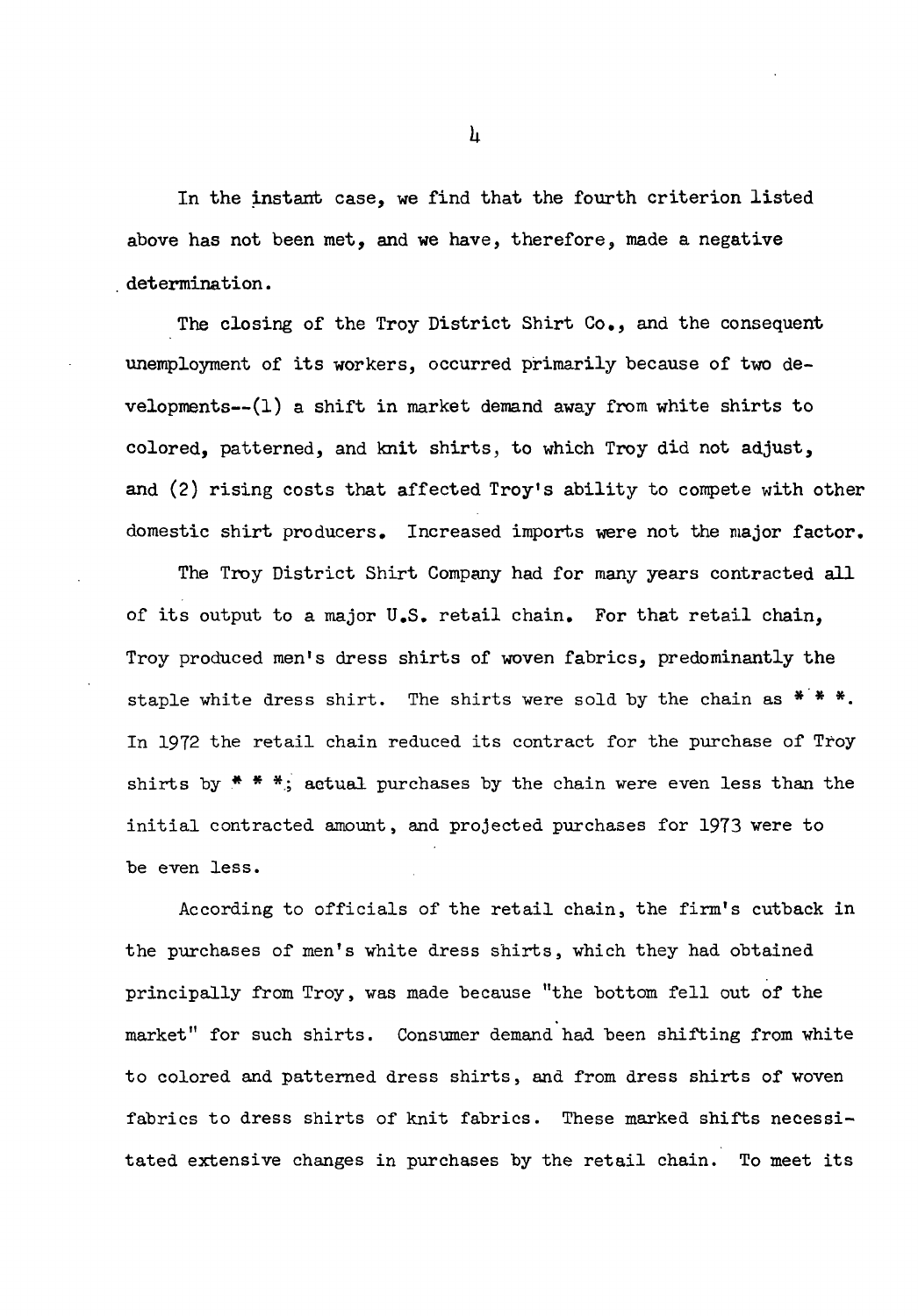needs for the type of shirts being demanded by consumers, the chain requested Troy to shift to the production of knit shirts. Troy attempted to produce knit dress shirts for the retail chain, but found that it could not produce them profitably. The retail chain shifted increasing quantities of its purchases of men's dress shirts from Troy to other domestic sources \* \* \*. These domestic producers supplied not only men's dress shirts of woven fabrics (primarily colored and patterned), but also knit dress shirts that the chain required to keep pace with changing consumer demands. The chain made a single import in 1971 of men's white dress shirts; the bulk of these shirts, however, remain unsold because of the change in market demand. This importation was the only import of men's white dress shirts by the retail chain which had served as the sole outlet for white shirts produced by Troy. According to officials of the retail chain, imports were not a factor in their switch from Troy to other sources for their supply of men's dress shirts.

\* \* \*· Whereas the cost of labor increased substantially from 1968 to 1973, the selling price of Troy!s staple white shirts to the retail firm remained unchanged. Moreover, other variable costs and fixed overhead expenses also increased, contributing to the diminution of the plant's profit margins. According to the officials, the cost increases-~ not imports--resulted in closing of the plant due to substantial losses in the last 3 years of its operation.

5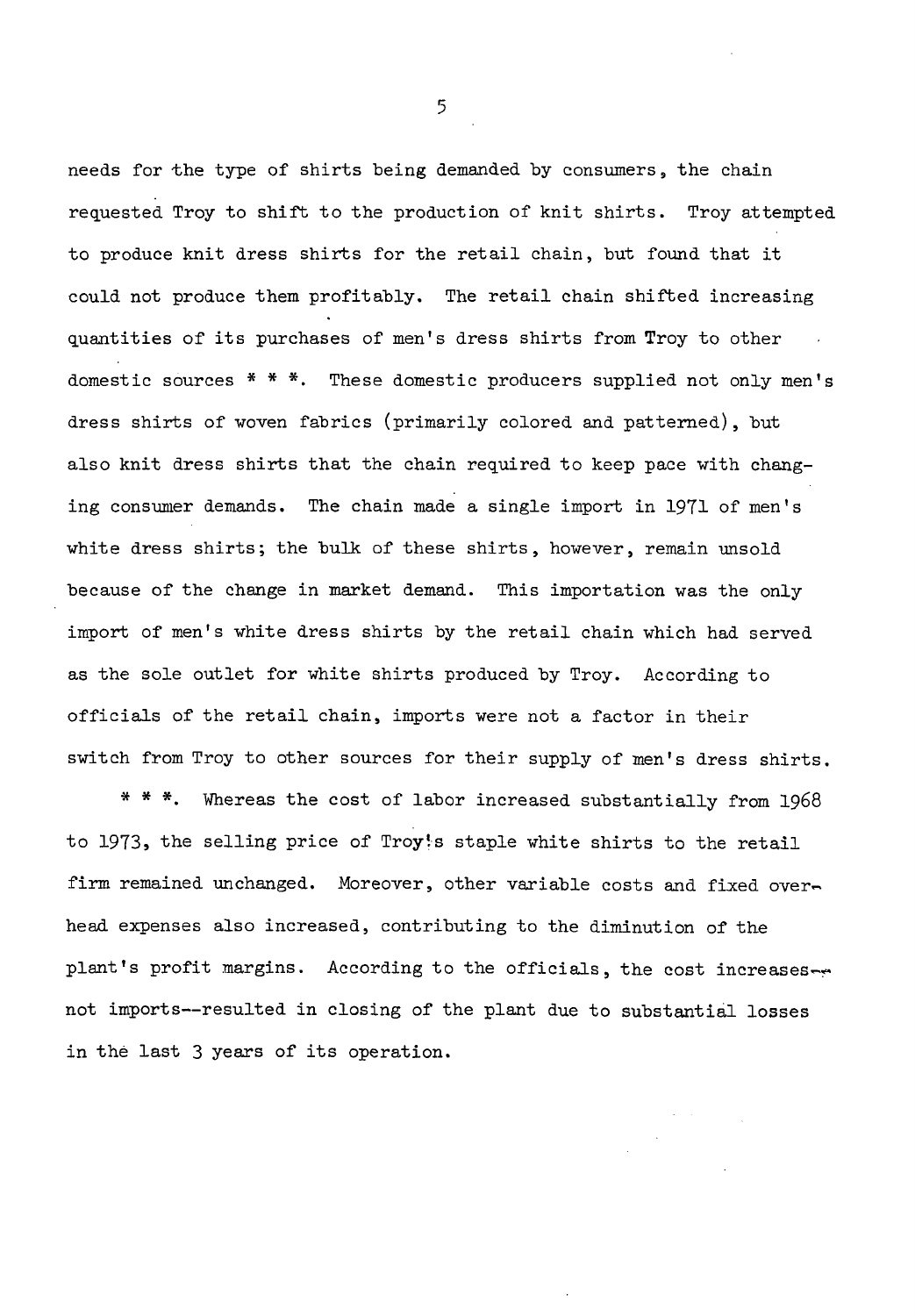Vice Chairman Parker has also concluded that the second criterion has not been met in this case for the reasons given in an earlier firm investigation of the J. H. Bonck Co.  $\underline{1}/$ 

In light of the above circumstances, we have made a negative determination.

1/ Men's and Boys' Shirts, Not Knit: J. H. Bonck Company, Inc., New Orleans, La., . . Investigation No. TEA-F-35 . . . , TC Publication 439, pp. 6-11.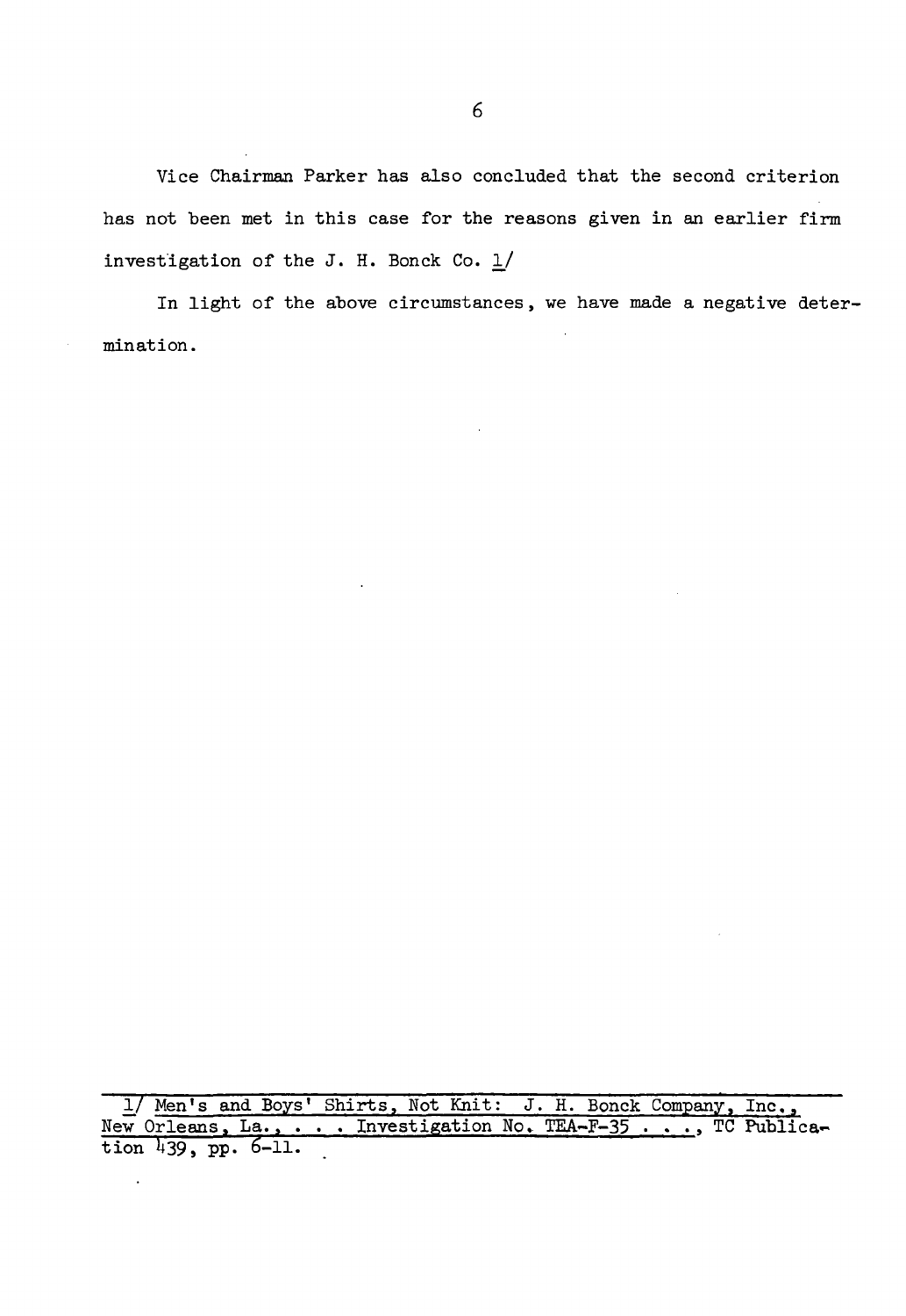### Views of Commissioners Leonard and Young

Our determination in the instant case is negative because one of the statutory criteria has not been met, i.e., that the increase in imports of articles like or directly competitive with the men's shirts produced by the Troy District Shirt Company is the result in major part of concessions granted under trade agreements. Our reasoning in support of this determination is set forth in a statement of our views in an earlier Commission investigation under the Trade Expansion Act. 1/

1/ Men's and Boys' Shirts, Not Knit: J. H. Bonck Company, Inc.,<br>New Orleans, La., ..., Investigation No. TEA-F-35 ..., TC Publication  $439$ , pp.  $6-11$ .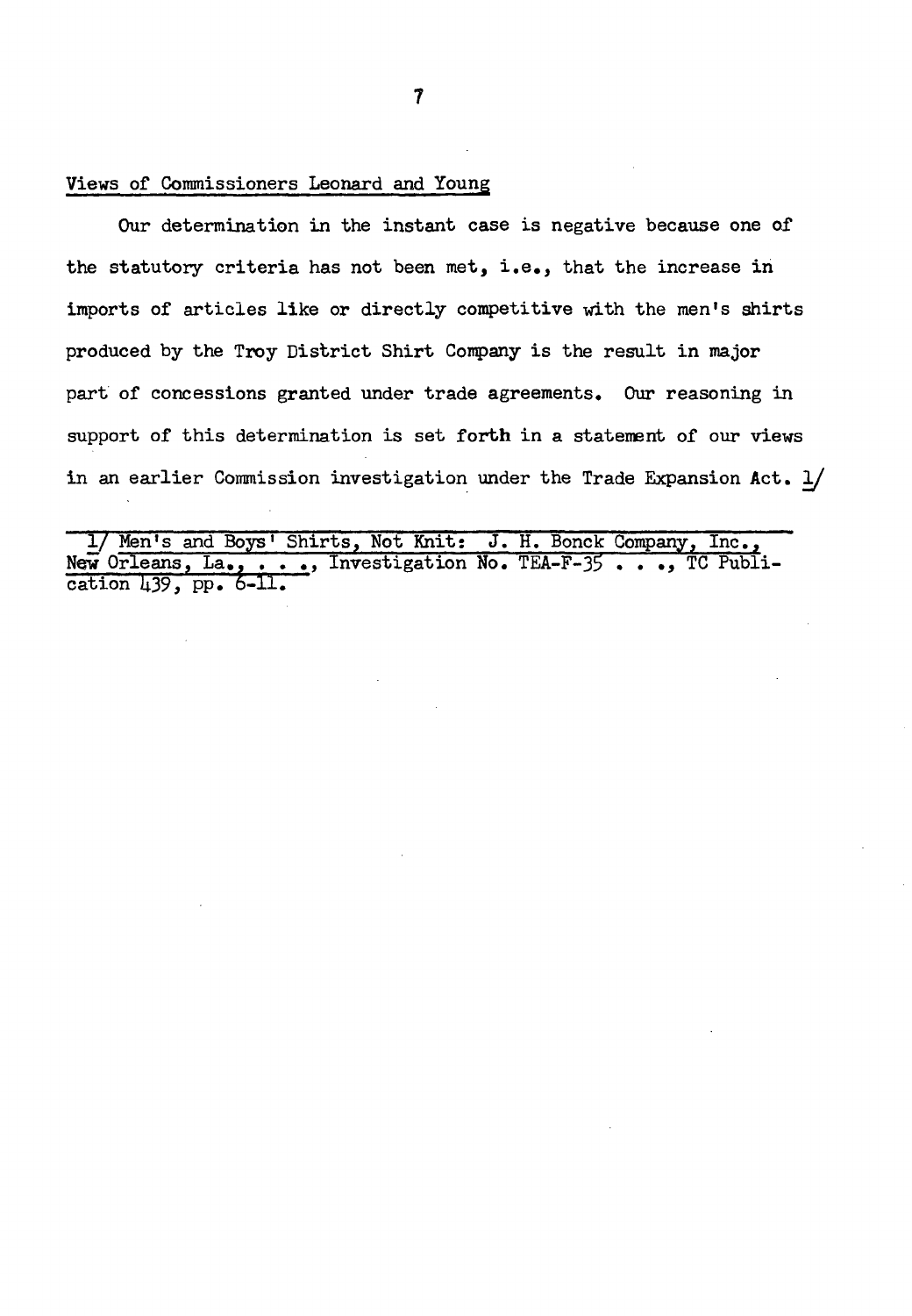$\label{eq:2.1} \frac{1}{\sqrt{2}}\int_{\mathbb{R}^3}\frac{1}{\sqrt{2}}\left(\frac{1}{\sqrt{2}}\right)^2\frac{1}{\sqrt{2}}\left(\frac{1}{\sqrt{2}}\right)^2\frac{1}{\sqrt{2}}\left(\frac{1}{\sqrt{2}}\right)^2\frac{1}{\sqrt{2}}\left(\frac{1}{\sqrt{2}}\right)^2.$ 

 $\label{eq:2.1} \mathcal{L}(\mathcal{L}^{\text{max}}_{\mathcal{L}}(\mathcal{L}^{\text{max}}_{\mathcal{L}}))\leq \mathcal{L}(\mathcal{L}^{\text{max}}_{\mathcal{L}}(\mathcal{L}^{\text{max}}_{\mathcal{L}}))$  $\label{eq:2.1} \frac{1}{\sqrt{2}}\int_{\mathbb{R}^3}\frac{1}{\sqrt{2}}\left(\frac{1}{\sqrt{2}}\right)^2\frac{1}{\sqrt{2}}\left(\frac{1}{\sqrt{2}}\right)^2\frac{1}{\sqrt{2}}\left(\frac{1}{\sqrt{2}}\right)^2\frac{1}{\sqrt{2}}\left(\frac{1}{\sqrt{2}}\right)^2.$  $\label{eq:2.1} \frac{1}{2} \sum_{i=1}^n \frac{1}{2} \sum_{j=1}^n \frac{1}{2} \sum_{j=1}^n \frac{1}{2} \sum_{j=1}^n \frac{1}{2} \sum_{j=1}^n \frac{1}{2} \sum_{j=1}^n \frac{1}{2} \sum_{j=1}^n \frac{1}{2} \sum_{j=1}^n \frac{1}{2} \sum_{j=1}^n \frac{1}{2} \sum_{j=1}^n \frac{1}{2} \sum_{j=1}^n \frac{1}{2} \sum_{j=1}^n \frac{1}{2} \sum_{j=1}^n \frac{$ 

 $\mathcal{L}(\mathcal{A})$  and  $\mathcal{L}(\mathcal{A})$ 

 $\label{eq:2.1} \frac{1}{\sqrt{2}}\left(\frac{1}{\sqrt{2}}\right)^{2} \left(\frac{1}{\sqrt{2}}\right)^{2} \left(\frac{1}{\sqrt{2}}\right)^{2} \left(\frac{1}{\sqrt{2}}\right)^{2} \left(\frac{1}{\sqrt{2}}\right)^{2} \left(\frac{1}{\sqrt{2}}\right)^{2} \left(\frac{1}{\sqrt{2}}\right)^{2} \left(\frac{1}{\sqrt{2}}\right)^{2} \left(\frac{1}{\sqrt{2}}\right)^{2} \left(\frac{1}{\sqrt{2}}\right)^{2} \left(\frac{1}{\sqrt{2}}\right)^{2} \left(\$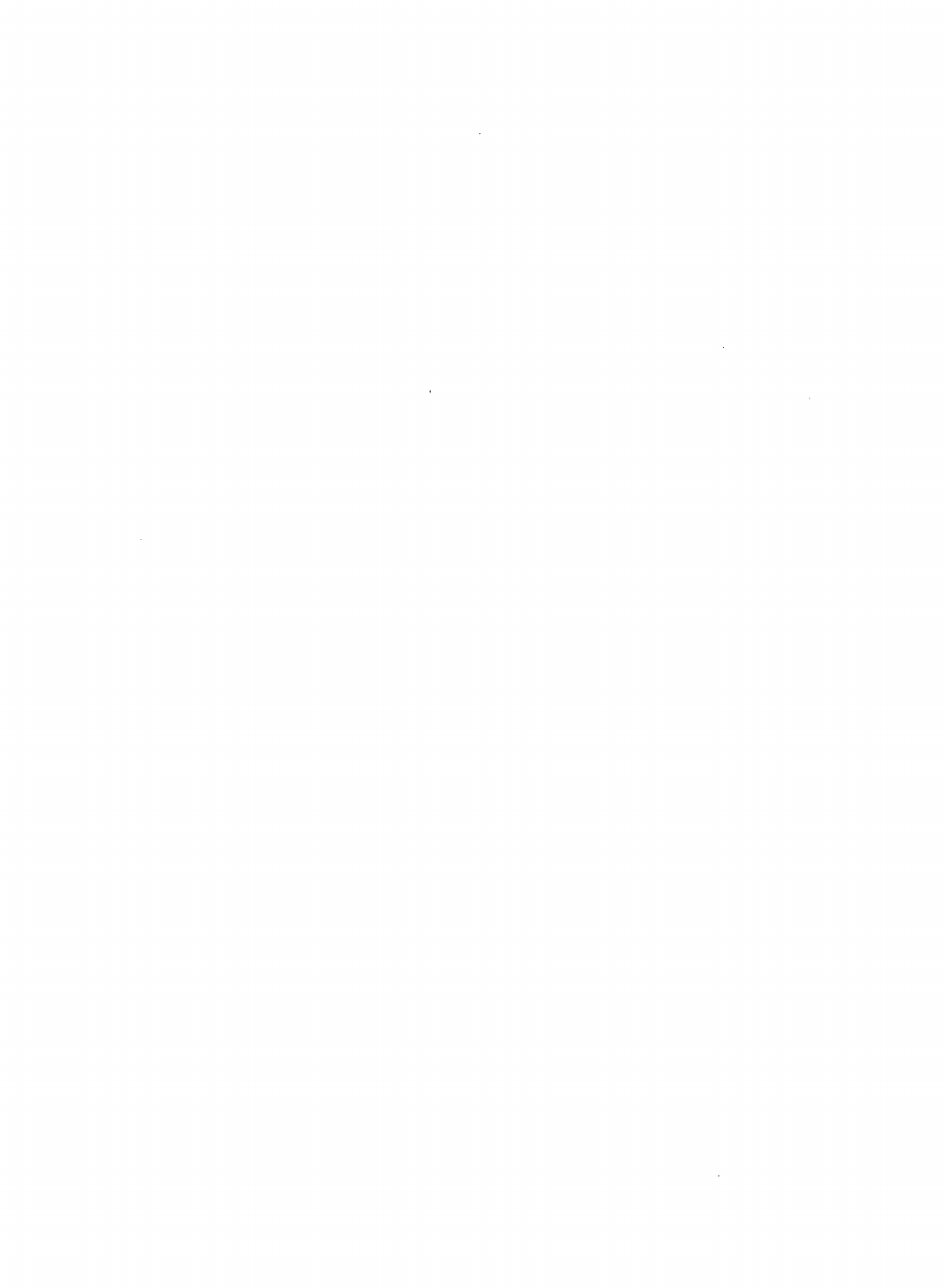# INFORMATION OBTAINED IN THE INVESTIGATION Articles Under Investigation

In recent years the Troy District Shirt Company, Cohoes, New York, a division of the Genesco Corporation, has produced men's dress shirts, not knit, chiefly of polyester fiber in blend with cotton. The Troy facility, which was the only U.S. plant making men's dress shirts for Genesco, ceased production on February 16, 1973, and was sold on March  $14$ , 1973. \* \* \*.

#### U.S. Tariff Treatment

#### Men's shirts

The U.S. rate of duty on men's shirts in chief value of cotton, not knit, not ornamented (TSUS item 380.27), was reduced from the 1930 rate of  $45$  percent ad valorem to 25 percent ad valorem, effective January 1, 1948, in the first round of negotiations under the General Agreement on Tariffs and Trade (GATT). The 25-percent rate remained in effect until 1968 when, under the Kennedy Round of GATT negotiations, it was reduced in five annual stages effective January 1 of each year, 1968 through 1972, to the present rate of 21 percent ad valorem (tables 1 and 2).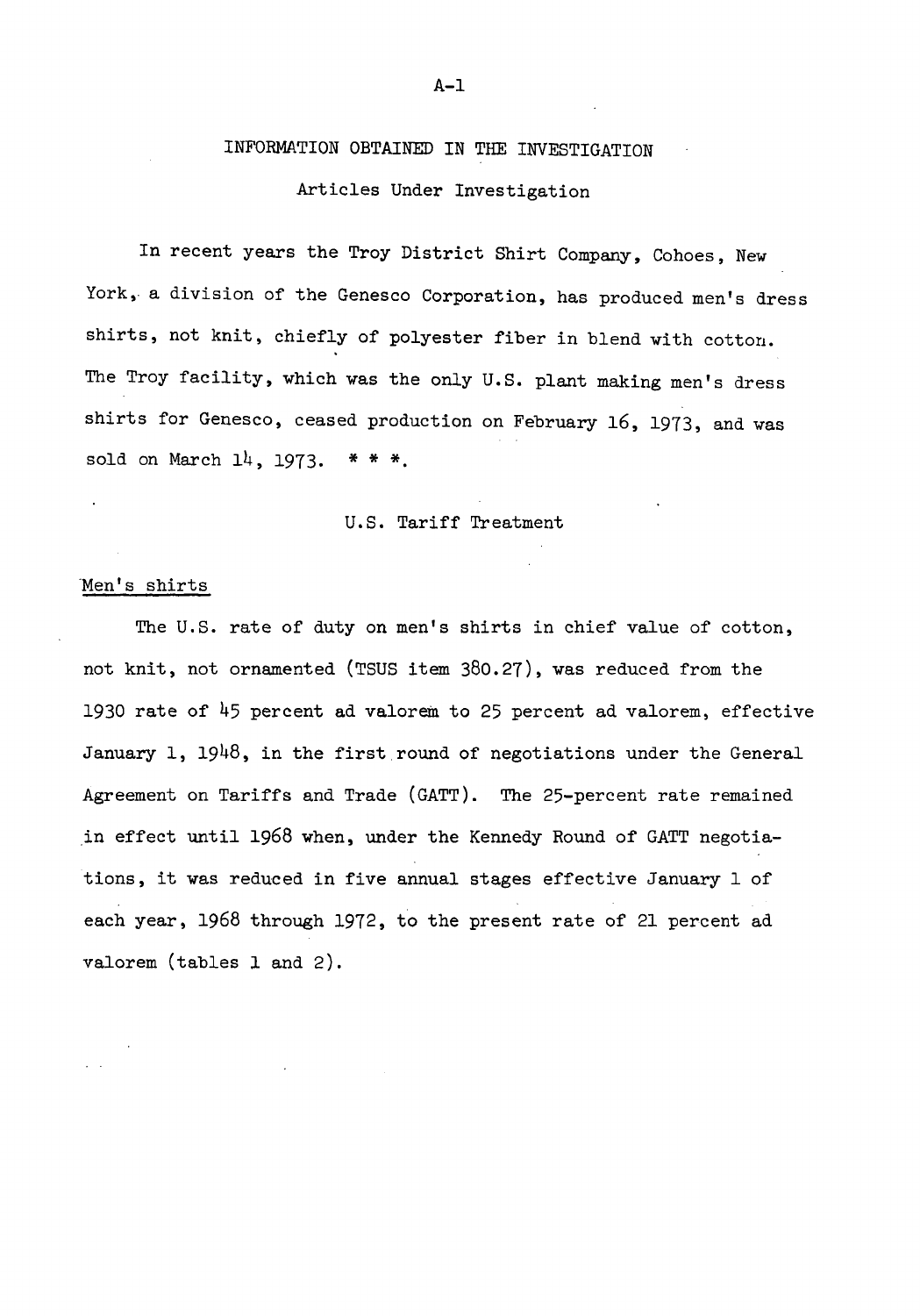A small-amount of imports of men's shirts of woven cotton fabrics are ornamented.  $\frac{1}{ }$  Such articles are dutiable under TSUS item 380.00 and the related history of rate changes is shown in table  $l$ .

. The U.S. rate of duty on men's shirts in chief value of manmade fibers, not knit, not ornamented (TSUS item 380.84), was 45 cents per pound plus 65 percent ad valorem in 1930. The rate was reduced to 27.5 cents per pound plus 35 percent ad valorem in the first round of GATT negotiations, effective January 1,  $1948$ . Further reductions, to 25 cents per pound plus 32.5 percent ad valorem, effective June 6, 1951, and to 25 cents per pound plus 27.5 percent ad valorem, effective June 30, 1958, were negotiated under the GATT. No further reductions have been made on this rate of duty. Based on the quantity and value of imports in 1972, the ad valorem equivalents for men's shirts of manmade fibers, not knit, not ornamented, were 78.1 percent in 1930, 43.0 percent in 1948, 39.8 percent in 1951, and 34.8 percent in 1958-72 (table 3).

The changes in the rates of duty for men's shirts of manmade fibers, not knit, ornamented (TSUS item 380.04) are shown in table 1.

The changes in the rates of duty applicable to men's shirts, knit, of cotton or of manmade fibers (TSUS items  $380.00$ ,  $380.04$ ,  $380.06$ , and  $380.81$ , are shown in table 4.

## Import restraints on shirts of cotton and manmade fibers

Shipments of cotton shirts to the United States have been limited to some degree since 1957. During 1957-61, Japan voluntarily limited exports *of* cotton products to this country. Since October 1961,

 $A - 2$ 

Ornamentation, as defined in Headnote 3, Schedule 3, includes, for example, initials or an insignia embroidered on the pocket of a shirt.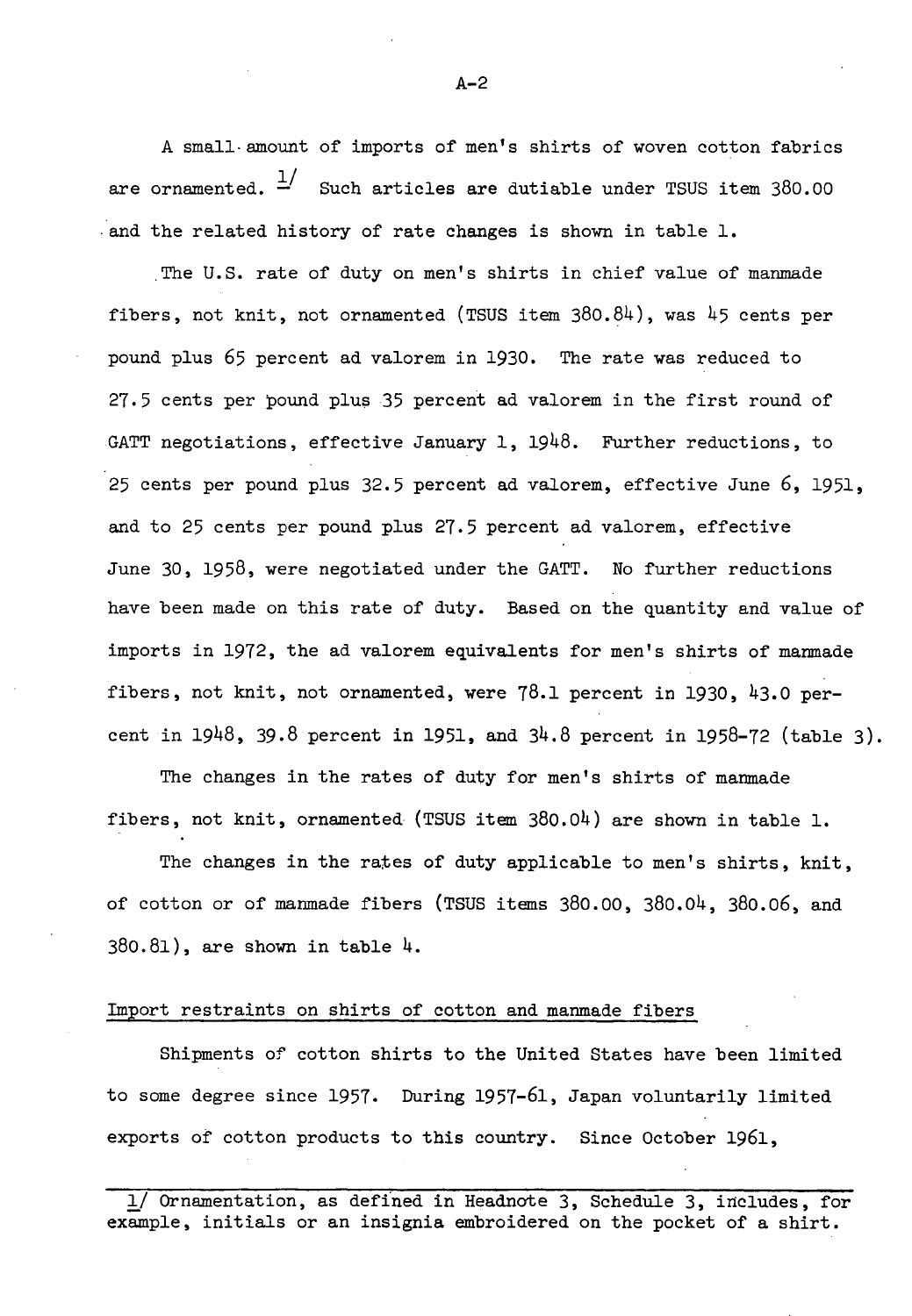imports of cotton products (including shirts) from most countries have been subject to restraint under the short-term agreement (October 1961-September 1962) and the Long-Term Arrangement Regarding International Trade in Cotton Textiles (LTA) (October 1962 to the . present). Imports of cotton knit shirts (other than T-shirts or sweatshirts), dress shirts, not knit, and sport shirts, not knit, are specifically limited in LTA categories  $43, 45,$  and  $46$ , respectively.

Shipments to the United States of most manmade-fiber textiles, including shirts, are subject to quantitative limitations pursuant to bilateral agreements between the United States and Japan, Taiwan, the Republic of Korea, Hong Kong, Malaysia, and Macao.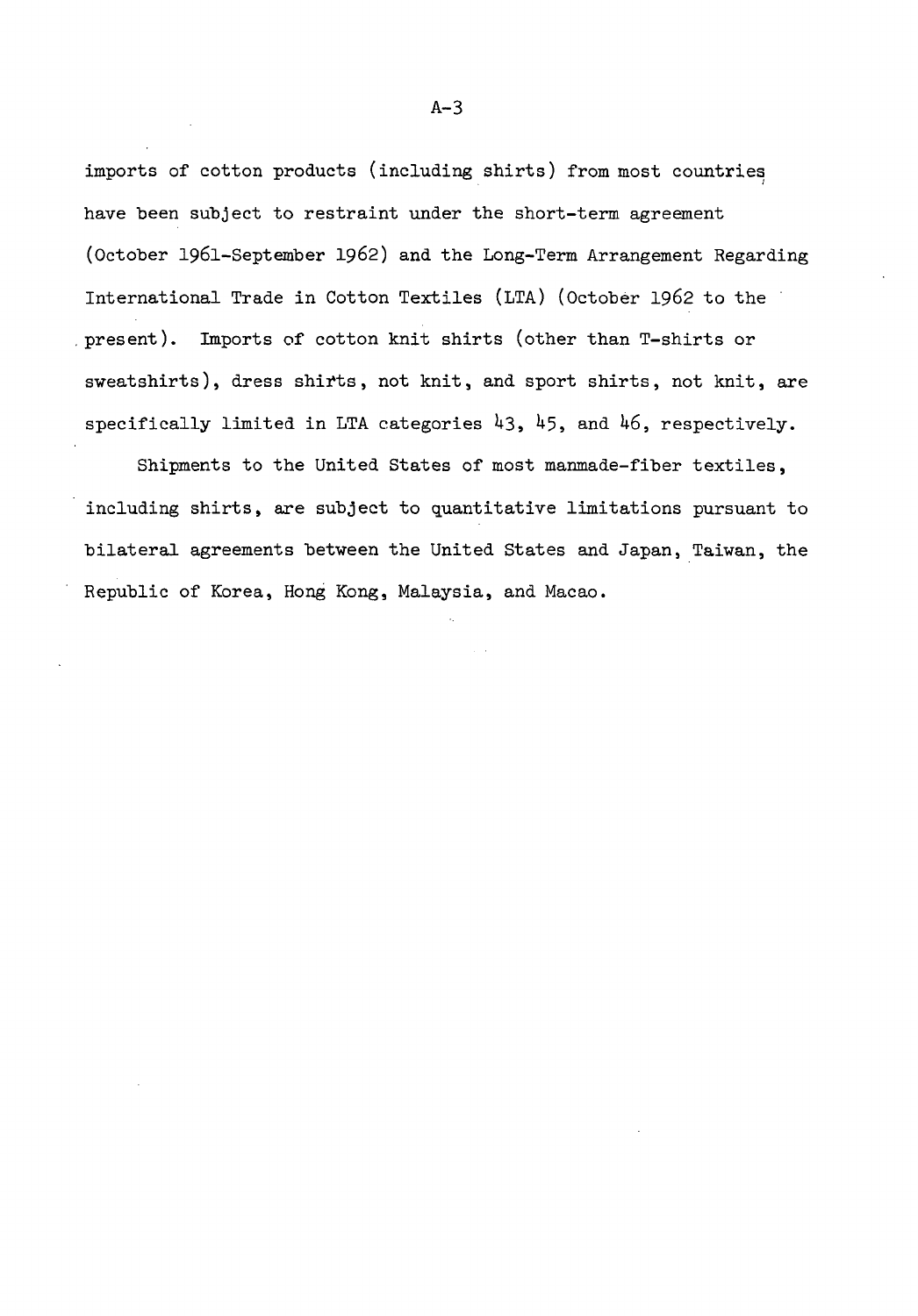#### U.S. Consumption

Total U.S. consumption of men's dress and sport shirts of both woven and knit fabrics fluctuated during the period 1965-71. As shown in the table below, total consumption of the shirts decreased from 36.9 million dozen in 1965 to a low of  $34.2$  million dozen in 1967. In each of the following years, 1968-71, consumption was greater and reached a peak of 42.6 million dozen in 1971.

Men's dress and sport shirts, woven and knit: U.S. apparent consumption, 1965-72

| un tnousanus or dozens) |       |      |       |
|-------------------------|-------|------|-------|
| Year                    | Woven | Knit | Total |
|                         |       |      |       |

(In thousands of dozens)

l/ Not available.

Source: Compiled from tables 6 and 7 in appendix A.

Domestic consumption of men's dress shirts of woven fabrics increased without interruption from 10.9 million dozen in 1965 to 17.3 million dozen in 1971; the volume decreased to 16.6 million dozen in 1972. Consumption of men's sport shirts of woven fabrics decreased from 18.6 million dozen in 1965 to 11.4 million dozen in 1972 (table 6). Greater emphasis on shirt styling, such as in collar design, colors,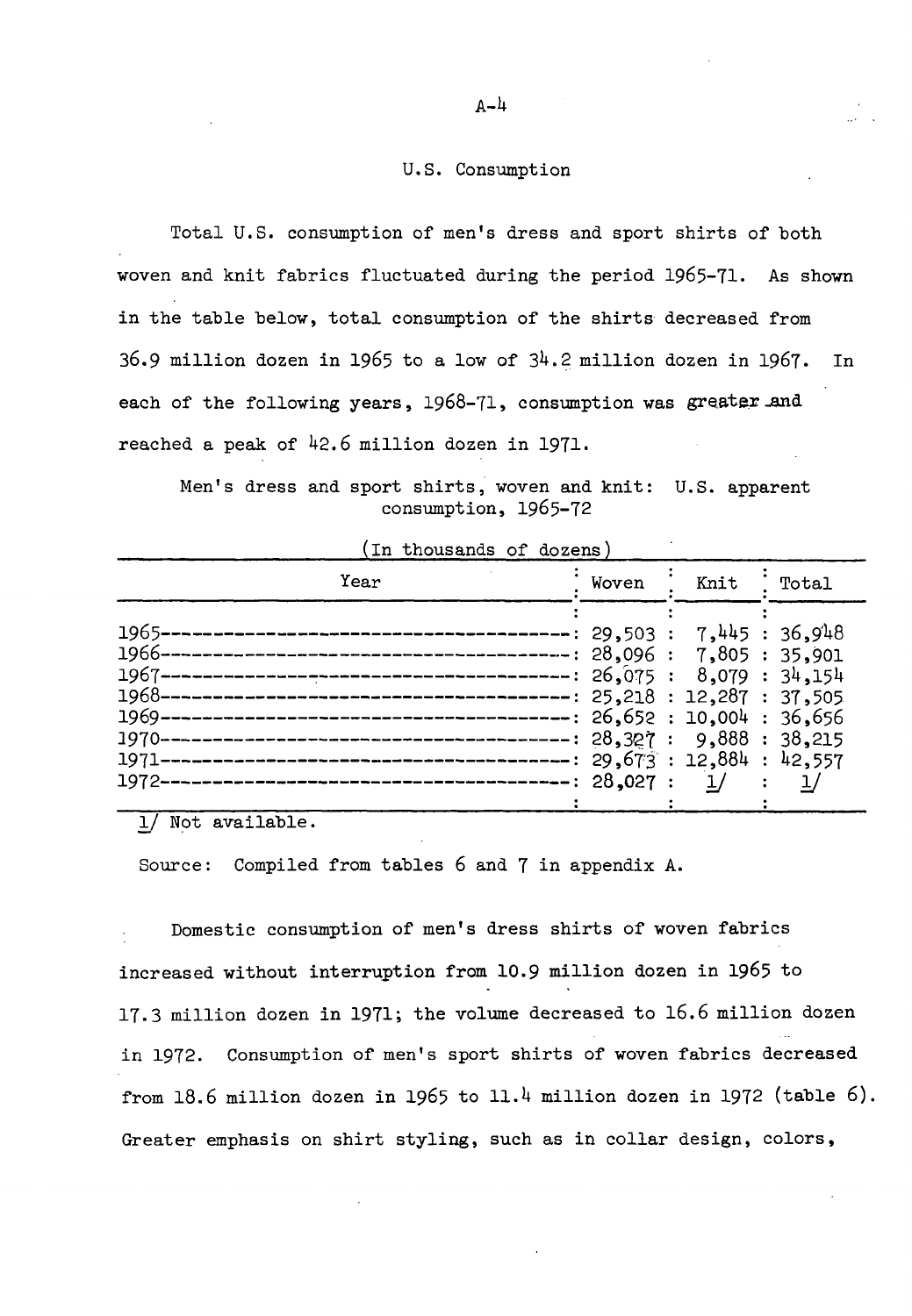and patterns, and in promoting the comfort and neatness theme, has contributed to the steady growth in the consumption of men's dress shirts during the period 1965-71.

Domestic consumption of men's knit shirts of both dress and sport types increased from 7,4 million dozen in 1965 to 12.9 million dozen in 1971 (table 7). The 1ncreasing popularity of informal and leisure clothing has contributed to the rapid growth in the consumption of knit shirts. The features of manmade-fiber knit shirts, such as shape retention, ease of care, optimum comfort, and a variety of surface textures have also played an important role in the wide acceptance of knit shirts. Concurrently, there was a downward trend in the domestic consumption of sport shirts of woven fabrics (table 6).

From 1930 to about 1968, the principal material used in dress and sport shirts was woven fabric wholly of cotton. As a result of the development of "wash-and-wear" dress and sport shirts of polyester fiber and cotton (principally polyester), blended fabrics were increasingly used during the 1955-65 period, but not until the advent of the "permanent press" finish on this fabric did its growth increase rapidly. The consumption of such fabrics in shirts finally exceeded the use of cotton fabrics in 1968 and has since increased its share of the market.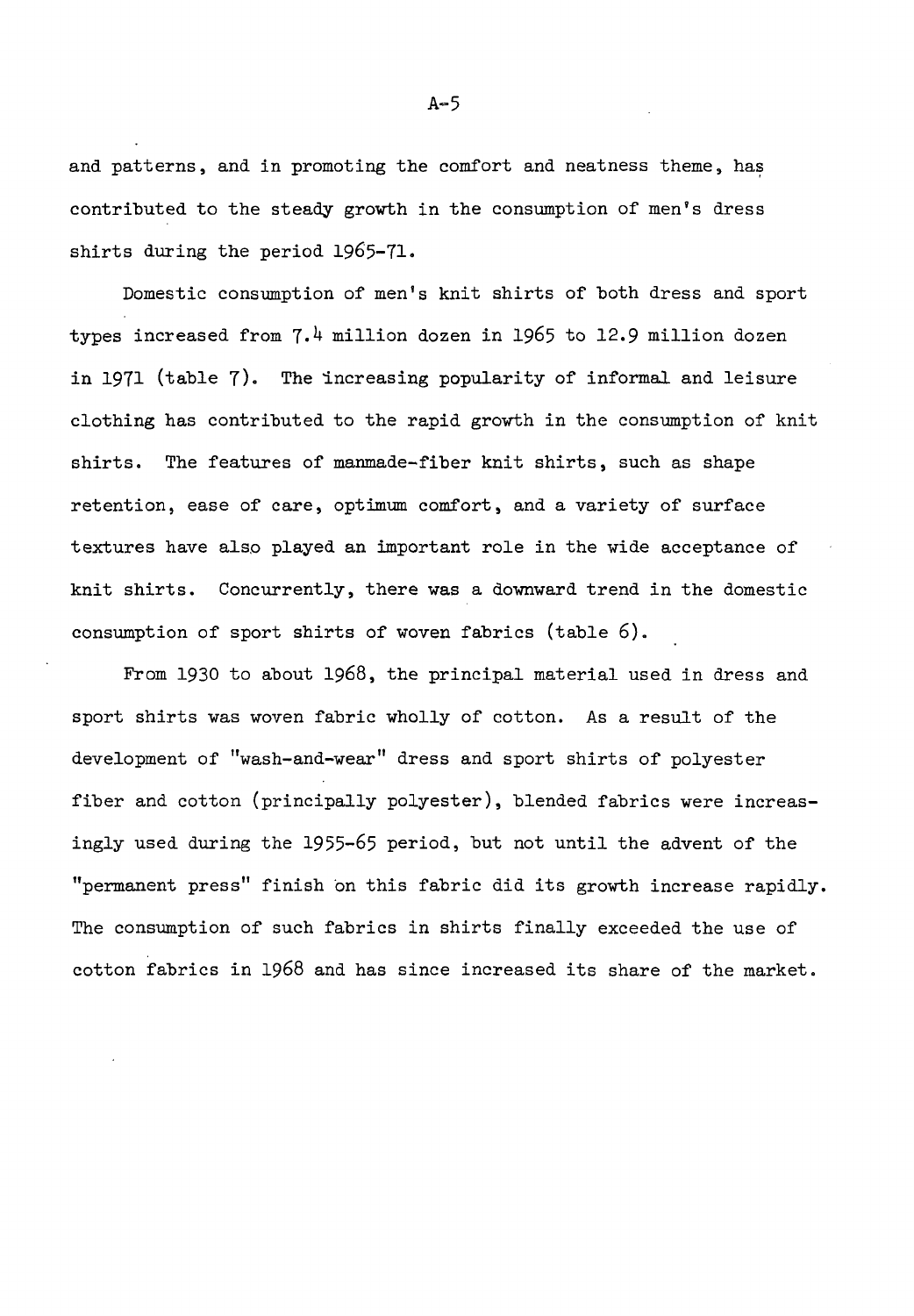#### U.S. Production

Total domestic production of men's shirts of woven fabrics decreased from 27.1 million dozen in 1965 to 20.4 million dozen in 1972 (table 8). The production of men's shirts of cotton declined sharply from 19.5 million dozen in 1965 to  $4.1$  million dozen in 1972; whereas the production of men's shirts of manmade fiber/cotton blends (chiefly manmade fiber) increased more than twofold, from 7.5 million dozen in 1965 to 16.1 million dozen in 1972.

U.S. production of men's dress shirts of woven fabrics consistently increased from 9.6 million dozen in 1965 to 12.3 million dozen in 1972 (table 8). The production of men's dress shirts of woven cotton fabrics decreased sharply from 5.1 million dozen in 1965 to 1.9 million dozen in 1972; however, production of such shirts of woven polyester fiber/cotton fabrics (chiefly polyester) increased substantially from 4.5 million dozen in 1965 to 10.5 million dozen in 1972.  $\frac{1}{2}$  Such polyester/cotton blends accounted for 85 percent of U.S. production in 1972, compared with only 47 percent in 1965.

The three largest dress shirt manufacturers \* \* \* account for at least 40 percent of total domestic dress shirt production. Their dominance in the dress shirt market enables them to sell in large volume a diversity of shirt colors, patterns, and styles, and to promote new innovations such as stretch woven shirts.

1/ Because of rounding, figures may not add to the totals shown above.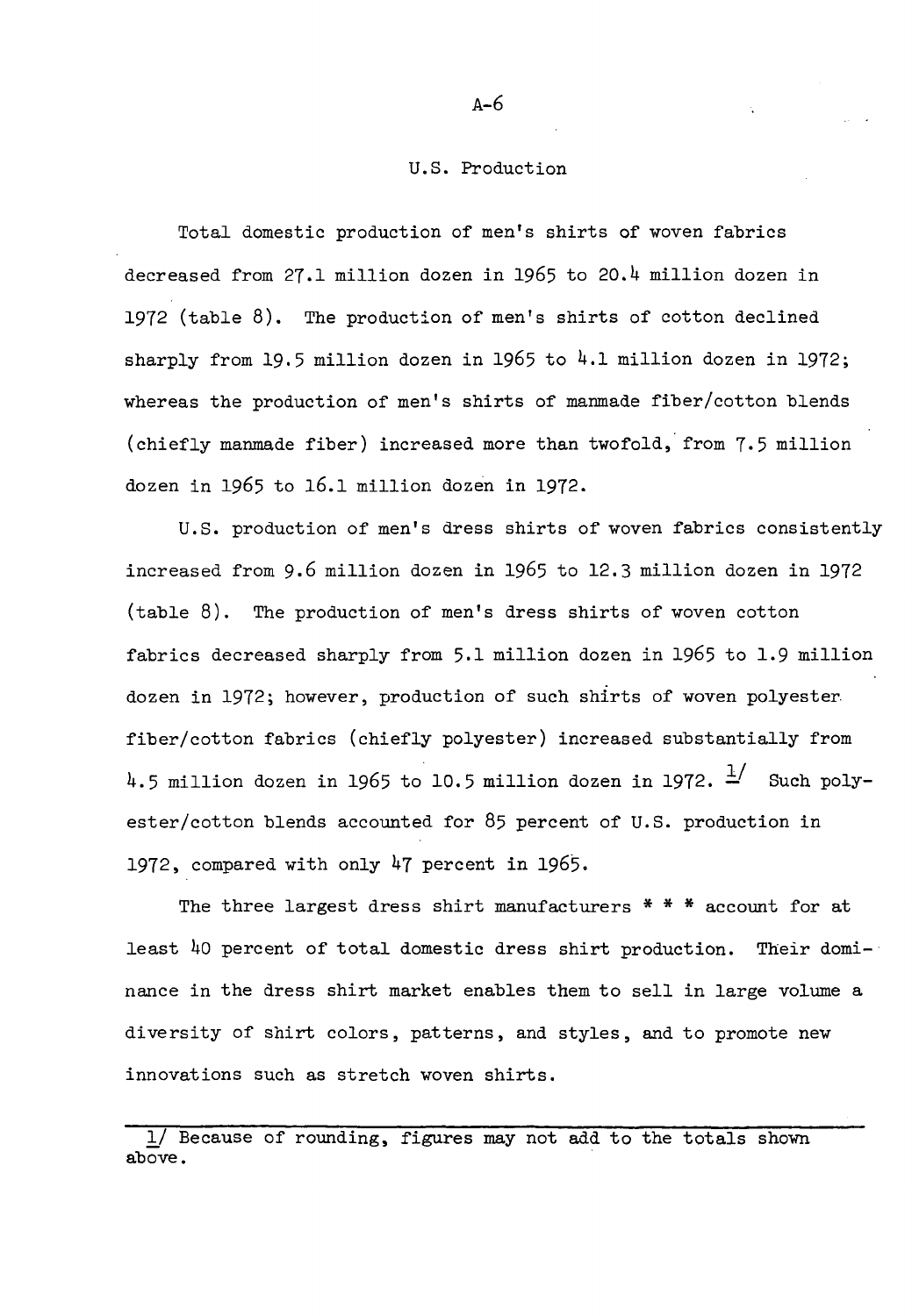Domestic production of men's sport shirts of woven fabrics declined steadily from l7.5 million dozen in l965 to 8.0 million dozen in 1972 (table 8). The various factors associated with this decline were cited in the section on U.S. consumption. As with dress shirts, sport shirts of woven cotton fabrics have declined steadily, particularly since 1965, while those of polyester fiber and cotton (principally polyester) and of other manmade fibers have increased (table  $8$ ). In 1965, 17 percent of the sport shirts produced were of fabrics of manmade fibers; in 1972, the share had increased to 70 percent. The development of the "permanent press" finish on polyester and cotton fabrics contributed largely to the increase in sport shirts of woven manmade fibers.

U.S. production of men's knit shirts during 1965-71 was predominantly of sport shirts (see table 7). Total production of men's knit shirts rose from 6.6 million dozen in 1965 to 10.6 million dozen in 1968, decreased to an average of 8.2 million dozen in 1969 and 1970, and then increased to nearly the level of production in 1968.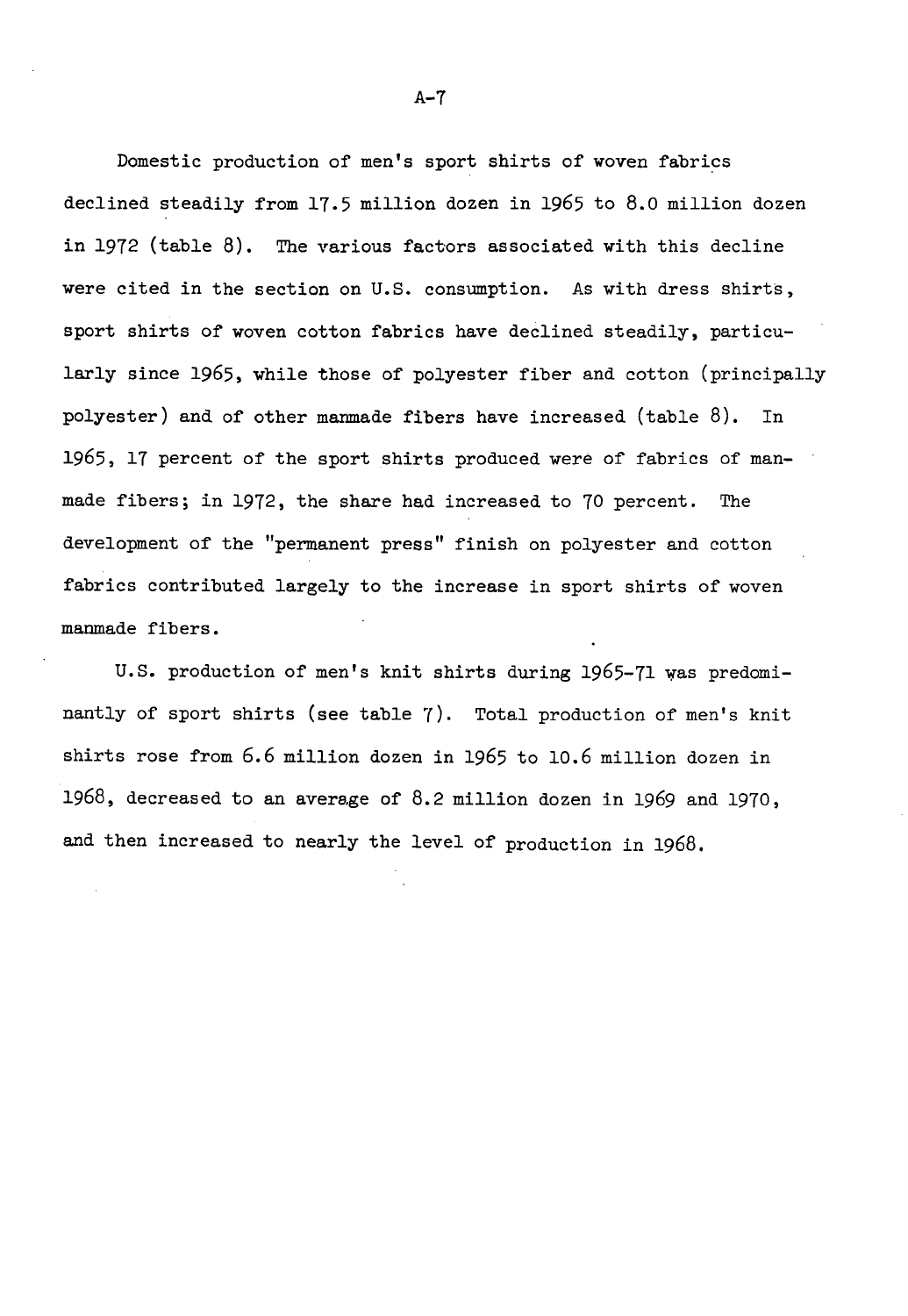#### U.S. Importers

U.S. importers of men's and boys' shirts include chiefly: (1) large chain department and mail-order stores,  $1/$  \* \* \* (2) firms which import for smaller chain department stores,  $* * *$ ; (3) the import divisions of resident buying offices which import for member stores,  $* * *$ for their budget departments; and  $(4)$  independent firms.

# U.S. Imports

U.S. imports of men's dress and sport shirts of woven fabrics were less than 1 million dozen each year from 1947 through 1957 and reached 1 million dozen for the first time in 1958. Most of these shirts were of cotton (table 2).

The increase in imports of men's cotton shirts in 1956 prompted . U.S. producers to file an application for an escape-clause investigation by the Tariff Commission. At the request of the petitioners, the Commission terminated the investigation before completion because the Japanese Government set up a system of voluntary quotas on exports of cotton apparel to the United States for 5 years beginning January 1, 1957. The quality of imported shirts was poor from about 1956 to the early 1960's, but as imports increased in the mid-60's the quality was also improved. This was due, in part, to the efforts of foreign manufacturers to raise their selling price by improving the quality of the shirts and thus increase the total value of imports even though the

 $1/$  These stores also retail substantial quantities of domestically made shirts.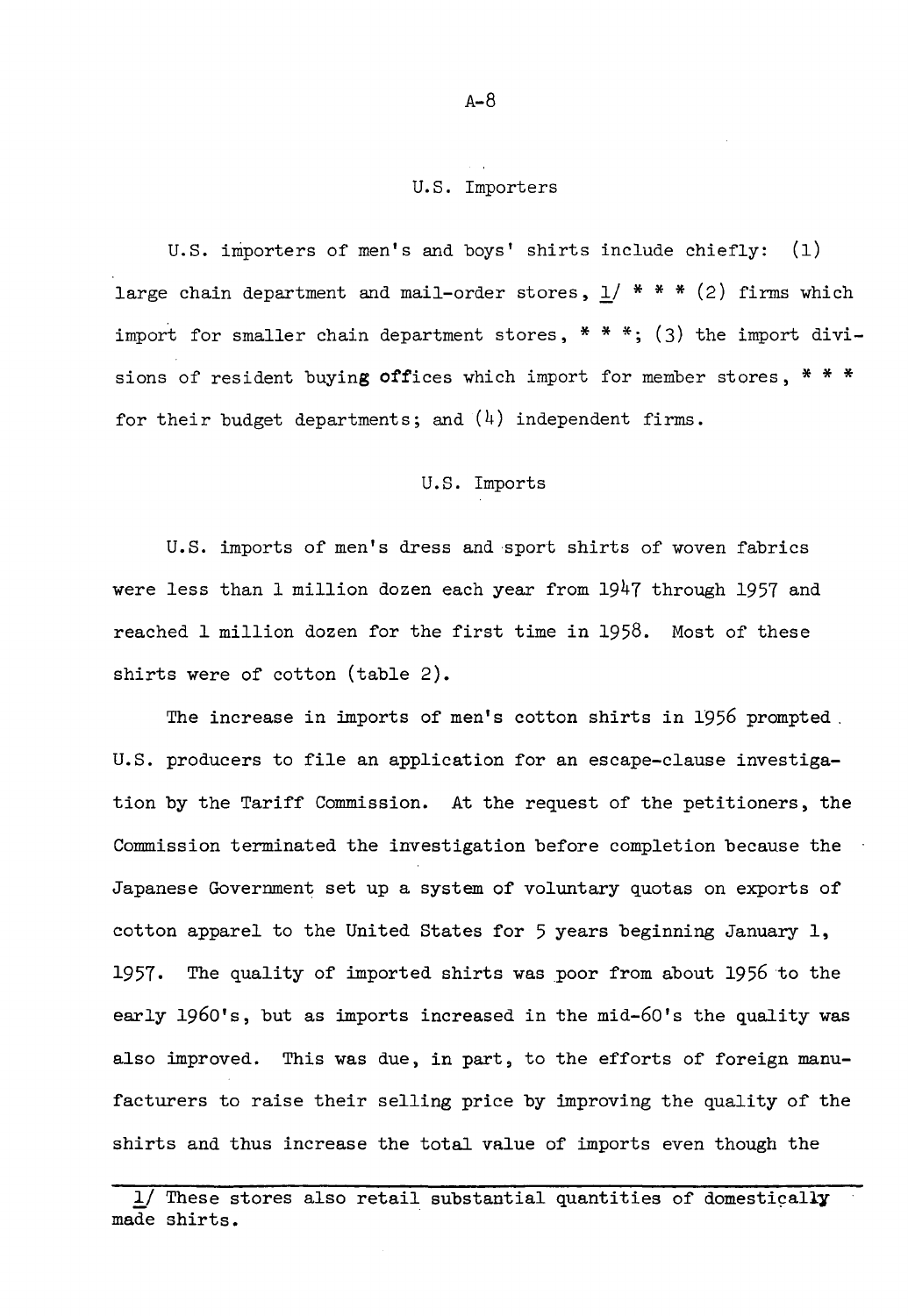quantity was under restraint. Since the late 1960's, imports of shirts from the Republic of Korea and Taiwan have been of increasingly better quality.

Total U.S. imports of men's dress and sport shirts of all woven fabrics increased irregularly from 2.7 million dozen in 1965 to  $8.0$ million dozen in 1972 (table 6). The ratio of imports to consumption increased from 9.1 percent in 1965 to 28.5 percent in 1972. Imports of men's dress shirts of woven fabrics increased irregularly from about 1. 4 million dozen in 1965 to 4. 4 million dozen in 1972. The ratio of imports to consumption increased from 13.2 percent in 1965 to 26.3 percent in 1972. Imports of men's sport shirts of woven fabrics increased irregularly from 1.3 million dozen in 1965 to 3.6 million dozen in 1972, and the ratio of imports to consumption increased from 6.7 percent in 1965 to 31.7 percent in 1972.

U.S. imports of men's dress shirts of woven cotton fabrics decreased from about 1.2 million dozen in 1965 to 0.6 million dozen in 1967, then increased irregularly to 0.9 million dozen in 1972 (table 9). Imports of men's dress shirts of manmade fibers increased from 0.3 million dozen in 1965 to 3.5 million dozen in 1972. Imports of men's sport shirts of woven cotton fabrics increased irregularly from 1.1 million dozen in 1965 to 1.4 million dozen in 1972. Imports of sport shirts of woven fabrics of manmade fibers increased from 0.1 million dozen in 1965 to 2.1 million dozen in 1972.

Men's dress shirts of woven fabrics have been imported mainly from Hong Kong, the Republic of Korea, Taiwan, and Japan. Imports of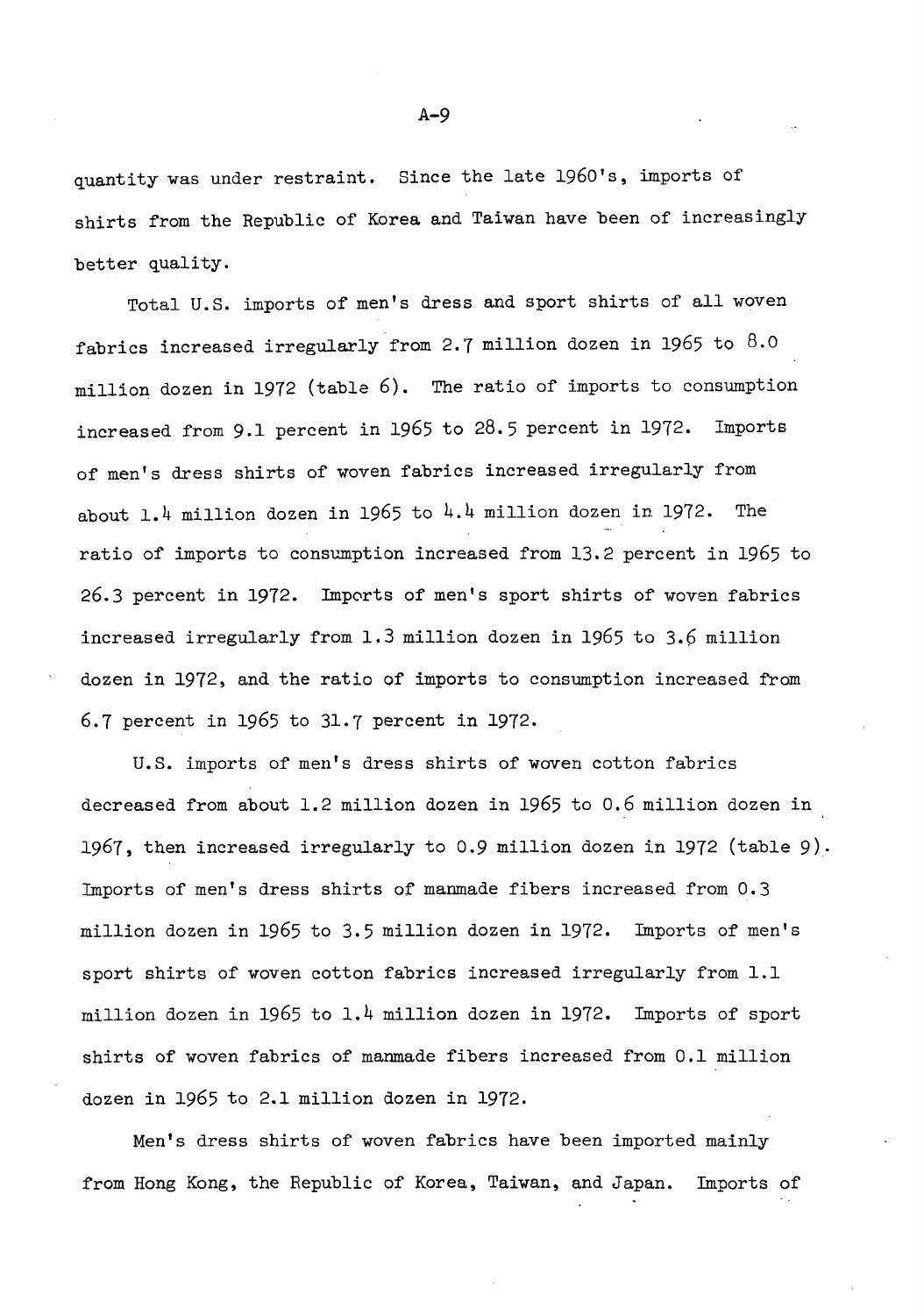dress shirts from Hong Kong and the Republic of Korea accounted for 75 percent of the total quantity of imports in 1972; imports from the Republic of Korea have increased by  $47$  percent since 1969. Average unit values, based on ports of shipment, indicate that dress shirts from the Republic of Korea and Taiwan are lower priced than those from Hong Kong and Japan (table 10).

Hong Kong, Taiwan, the Republic of Korea, and Japan were the principal suppliers of men's sport shirts of woven fabrics in the 1969-72 period, accounting for more than 80 percent of the total quantity in each year. Based on average unit values of imports on an f.o.b. basis from the four above-mentioned countries, imports of sport shirts of woven fabrics from Taiwan are the lowest priced, and those from Japan are the highest priced (table 11).

U.S. imports of men's knit shirts increased erratically from 0.9 million dozen in 1965 to 3.9 million dozen in 1972, and the ratio of imports to consumption increased erratically from 11.8 percent in 1965 to 18.6 percent in 1971 (table 7). Imports of men's knit shirts of cotton increased from o.4 million dozen in 1965 to 1.1 million dozen in 1972, while imports of knit shirts of manmade fibers increased from o.4 million dozen in 1965 to 2.8 million dozen in 1972 (table 12).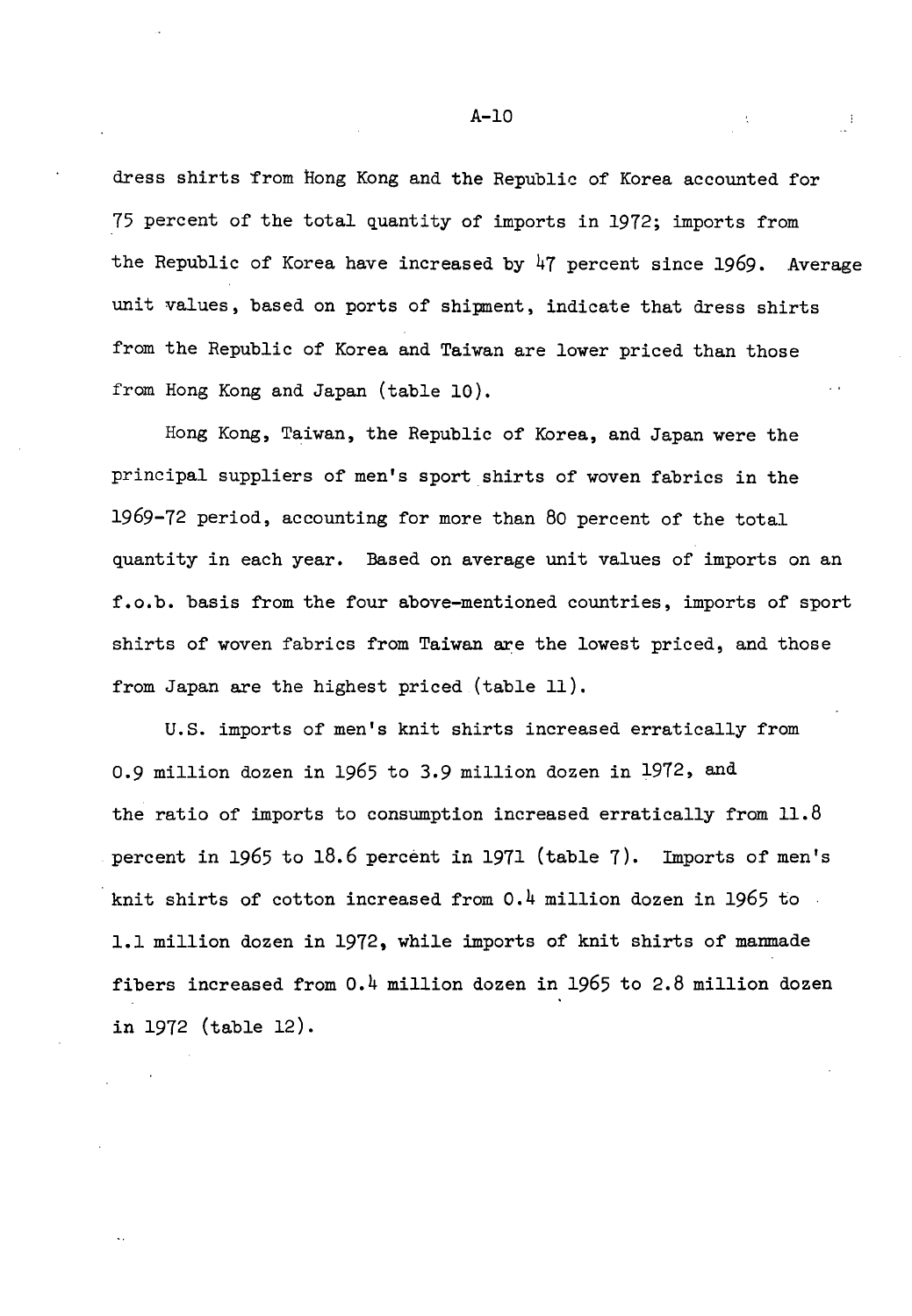#### U.S. Exports

Annual U.S. exports of men's dress and sport shirts of woven fabrics increased from 323 thousand dozen in 1965 to 360 thousand dozen in 1967, decreased to a low of 223 thousand dozen in 1970, then increased to an estimated 323 thousand dozen in 1972 (table 6). Exports were less than 2 percent of production in each year 1965-72.

Annual U.S. exports of men's dress shirts of woven fabrics decreased irregularly from 171 thousand dozen in 1965 to an estimated 116 thousand dozen in 1972. Exports of sport shirts of woven fabrics increased erratically from 152 thousand dozen in 1965 to an estimated 207 thousand dozen in 1972.

U.S. exports of men's shirts of knit fabrics declined from 55 thousand dozen in 1965 to 46 thousand dozen in 1966 and 1967 (table 7). Exports fluctuated in the following years, 1968-72, reaching a volume of 73 thousand dozen in 1972.

\* \* \* \* \* \* \*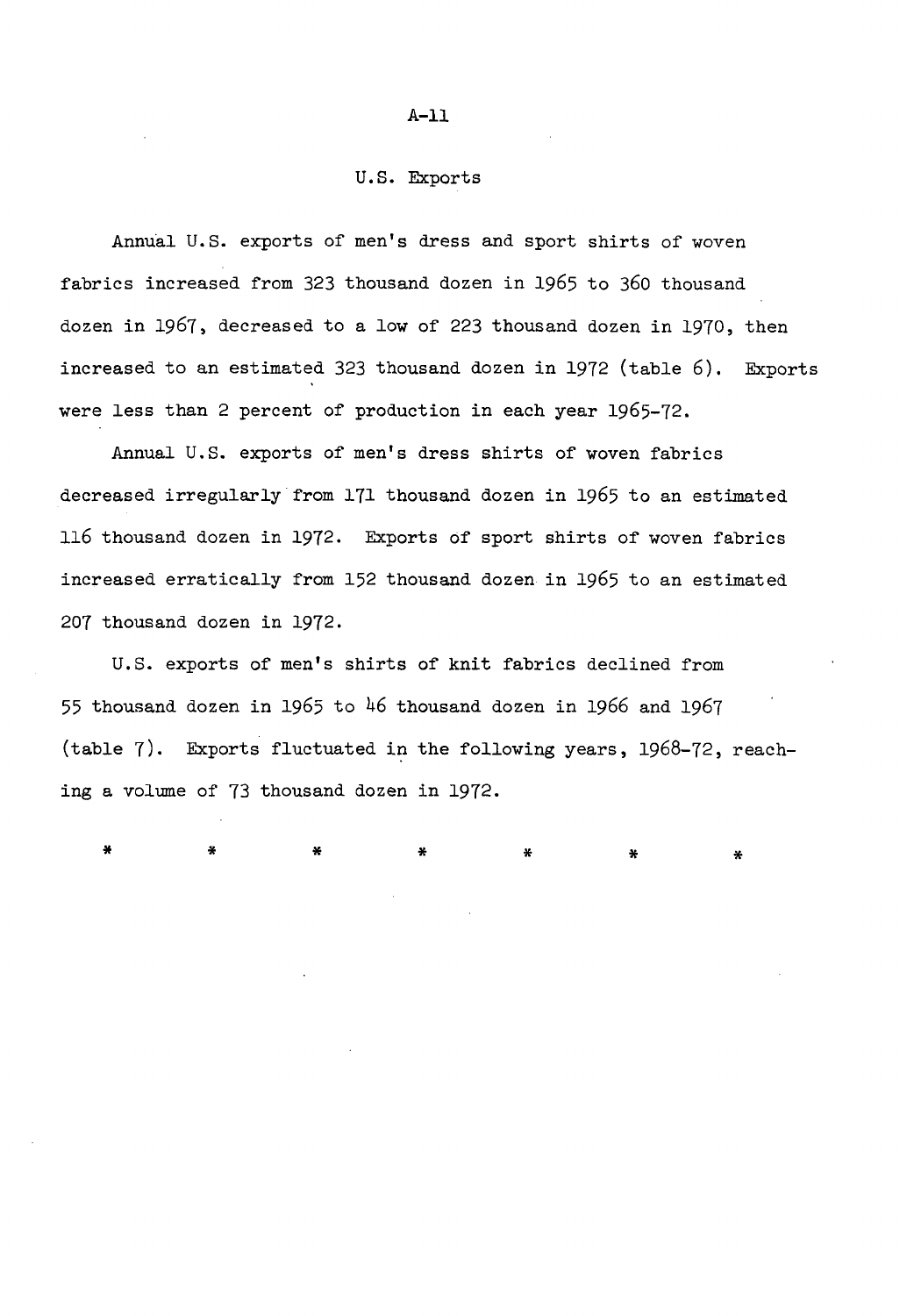#### Firm and Plant Information

#### History and organization

Genesco Inc.--Genesco Inc., Nashville, Tenn., was incorporated in that State in 1925 as the Jarman Shoe Co. The corporate name was changed to General Shoe Corp. in 1933 and to Genesco in 1959. Genesco, an international apparel company with facilities in Europe, is engaged  $\cdot$  in the manufacturing, wholesaling, and retailing of men's, women's, and children's apparel, including footwear.

Total annual sales of Genesco increased from \$1.3 billion in the fiscal year ending July 31, 1971, to \$1.4 billion in the fiscal year ending July 31, 1972; however, net income, before extraordinary items were deducted, decreased from \$25.9 million to \$12.8 million in the respective periods. In the fiscal year 1971-72 , the sources of total sales were retailing, 42 percent; footwear, 19 percent; men's apparel, 17 percent; women's apparel, 10 percent; materials and components, 9 percent; and children's apparel, 3 percent, International operations accounted for over 6 percent of total sales. A few of Genesco's more popular brands include, for men's shoes--Jarman, Johnston & Mupphy, and .Flagg; for women's shoes--I. Miller and Christian Dior; for foundation garments and lingerie--Formfit Rogers; for men's suits--Phoenix; and for men's slacks--Esquire. Genesco's retail outlets include such prestigious names as Bonwit Teller', Henri Bendel, I. Miller, Roos-Atkins, Frank Brothers, and Burkhardt's.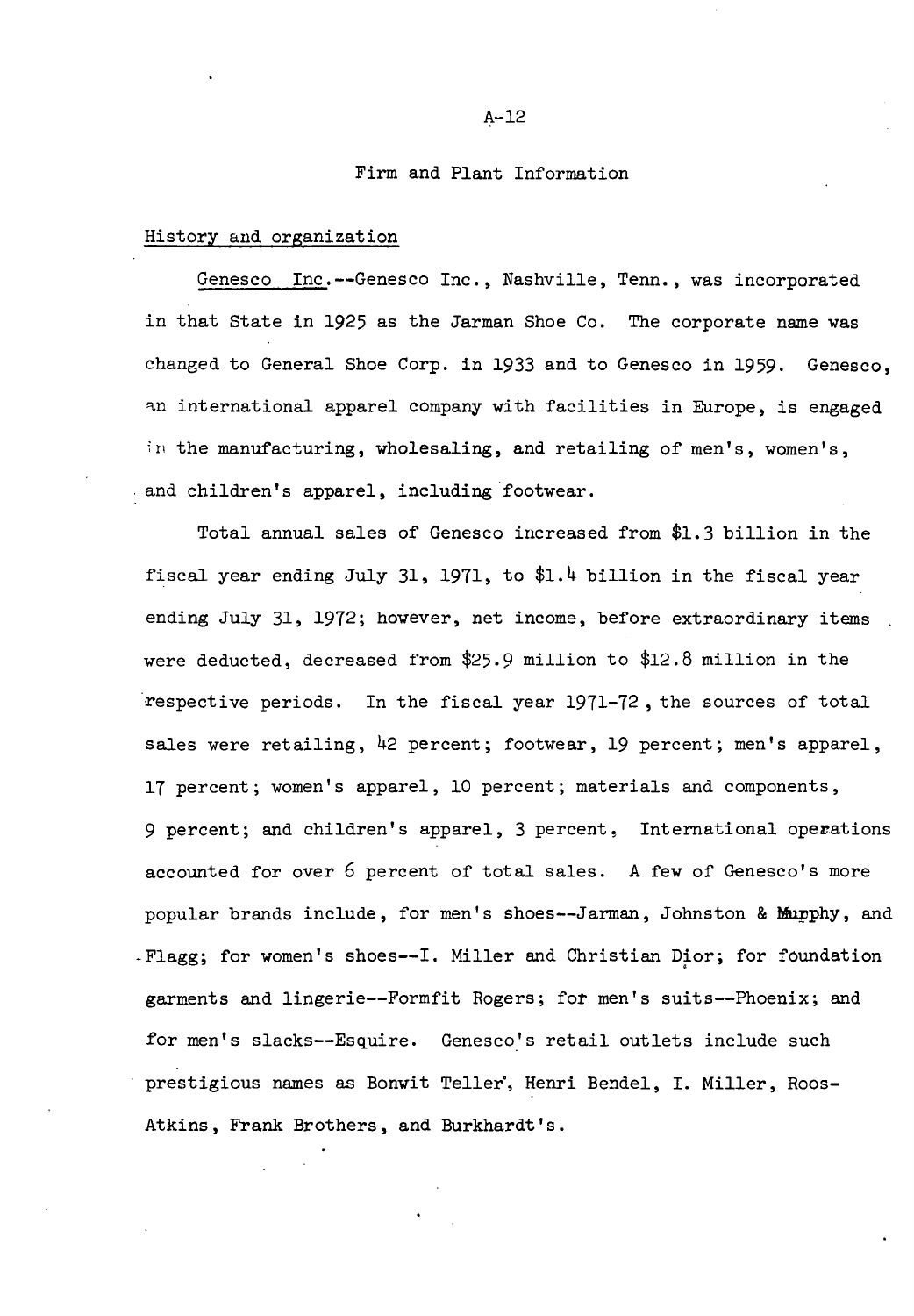In the mid-1960's, Genesco helped to pioneer, in cooperation with Hughes Aircraft, a laser cloth-cutting machine that afforded them more flexibility in their daily operations. The laser machine is capable of reducing the in-process production time by one-half and eliminating much of the waste in cloth.

Troy District Shirt Co.--Troy District Shirt Co., Cohoes, N.Y., was incorporated in that State in 1929 to manufacture shirts.  $* * *$ . The Troy firm was acquired by Ainsbrooke, an underwear and sleepwear manufacturer, in 1962 prior to Genesco's acquisition of Ainsbrooke in  $1964$ . The plant ceased production in February 1973 and the Troy firm was subsequently acquired by Sero of New Haven, Inc., on March 14, 1973.

\* \* \* \* \* \* \* \* \*

#### Unemployment at the Troy District Shirt Co.

|  |  | * * * * * * * * |  |
|--|--|-----------------|--|
|  |  |                 |  |

In New York State, the Albany-Schenectady-Troy metropolitan area has a high degree of employment mobility with a good labor mix of heavy industry, retail business, and government at all levels. Esti-· mated total employment in the area as of January 1973 was 310,500--up 3,600 from January 1972--\* \* \*. There are some 40 to 50 job openings for sewing-machine operators in other plants within the four-county area, but such openings are either non-union or involve a different union. By taking jobs with firms having a different union, the Troy workers may lose their ACWA Pension and insurance rights, and it is believed that many of the workers would exercise their rights to refuse non-ACWA jobs.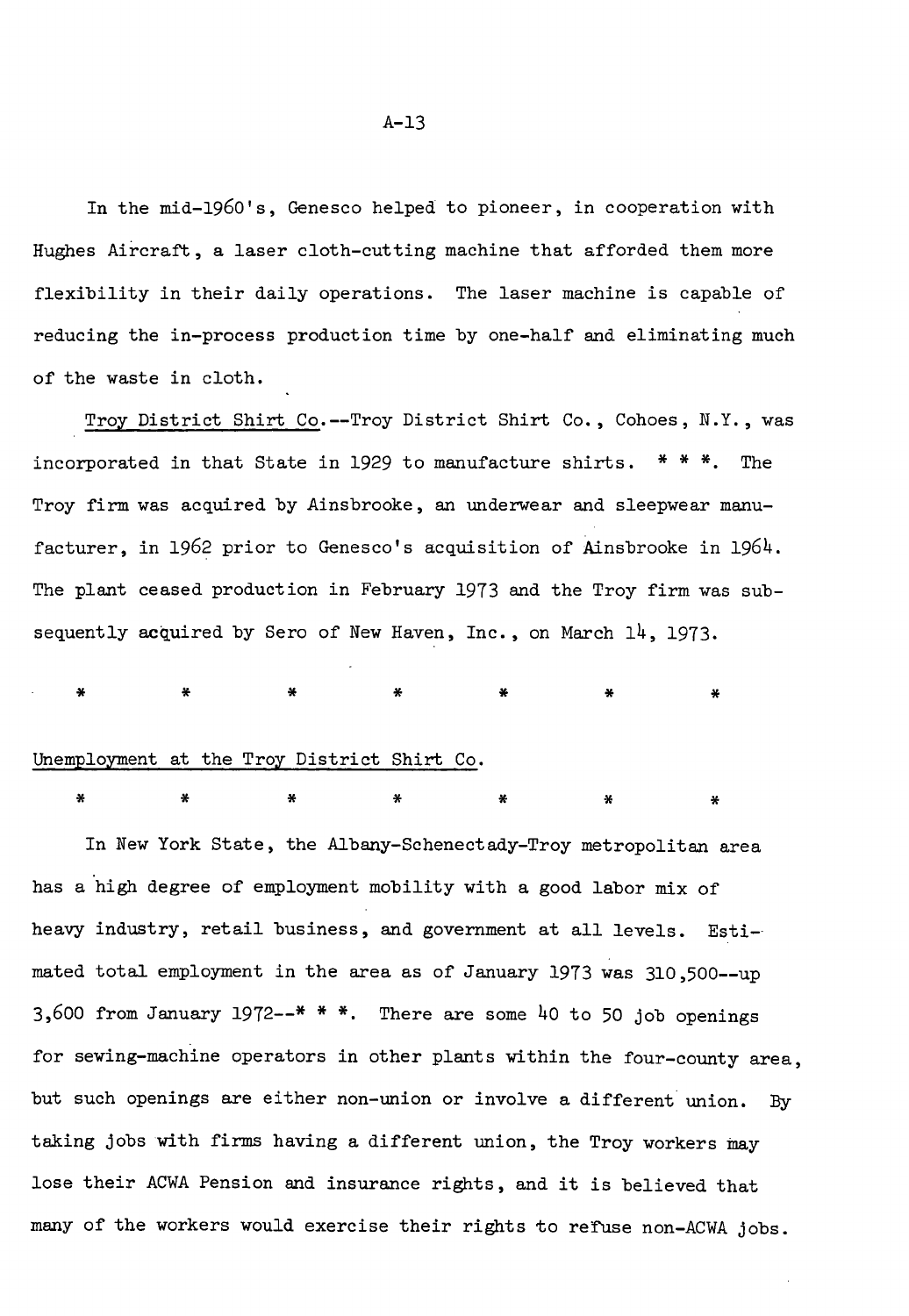The New. York· State Department of Labor termed the effect of the Troy layoff on the metropolitan labor area as "not critical." The . Department further stated that the plant, under the new management of Sero of New Haven, a division of the National Shirt Co., would rehire 25 to 50 workers about the second week in April and would have a capacity work force of 240 workers about the third week of June 1973. The Department also reported that the new firm will make better quality shirts which will retail at a higher price than the shirts previously produced at the Troy plant.

The unemployment situation for recent periods in the local Troy area and in New York State is shown in the following table.

Rates of unemployment for the Albany-Schenectady-Troy metropolitan area and for the State of New York, months ending December 1971 and 1972, and January 1973

|                                                   | (Rate in percent)                        |              |                          |      |
|---------------------------------------------------|------------------------------------------|--------------|--------------------------|------|
| Area                                              |                                          | December 31, | : January 31,            |      |
|                                                   |                                          | $\cdot$ 1971 | $\cdot$ 1972             | 1973 |
| Albany-Schenectady-Troy,<br>New York area ------- | State of New York----------------------- |              | 4.6: 4.1:<br>6.1 : 5.4 : | 4.4  |

|  | (Rate in percent) |  |
|--|-------------------|--|

lJ Not available.

Source: New York State Department of Labor.

\* \* \* \* \* \*

\*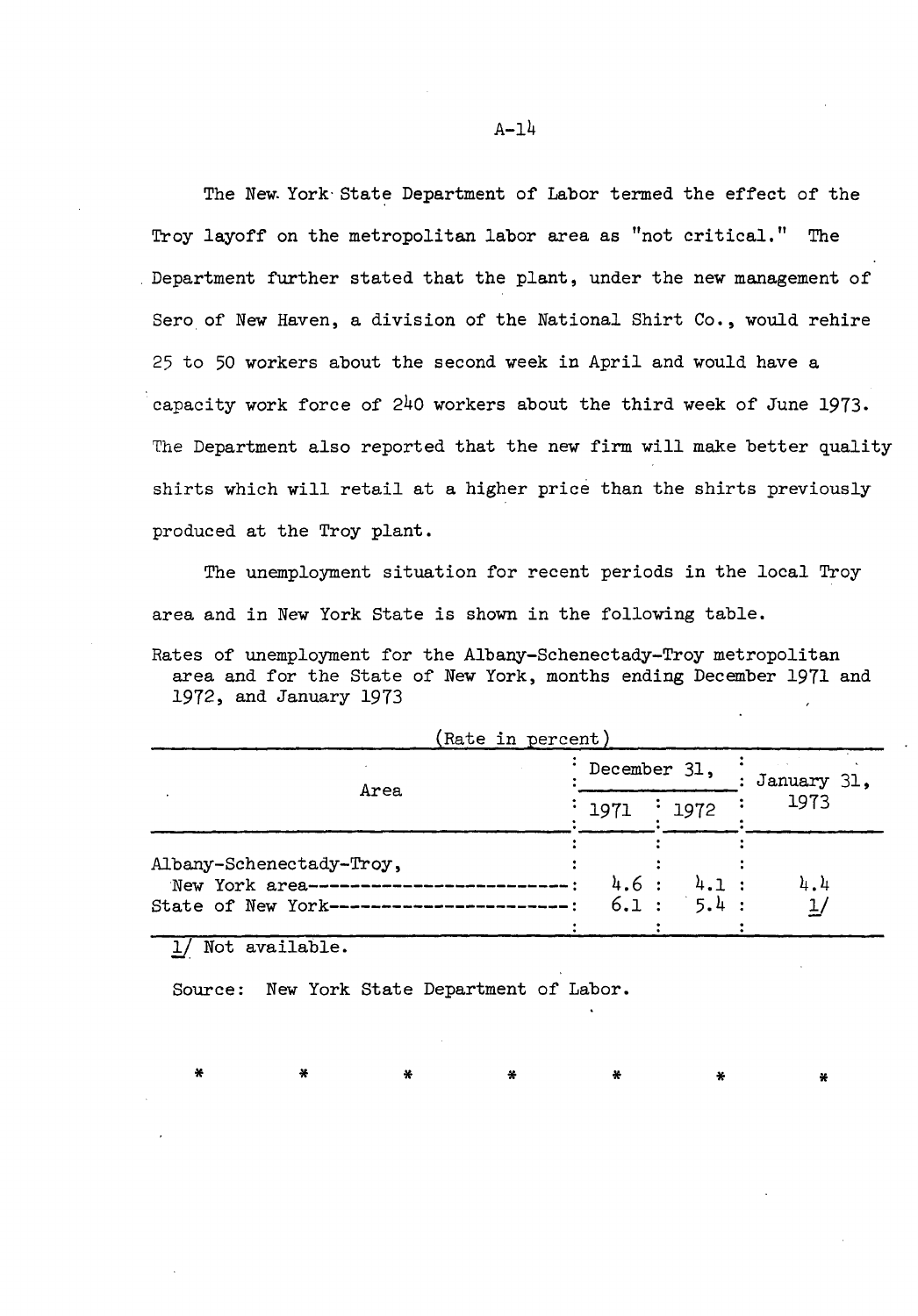.APPENDIX A

 $\bar{z}$ 

 $\ddot{\phantom{a}}$ 

÷,

 $\bar{\mathcal{A}}$ 

 $\mathbb{R}^2$ 

Statistical Tables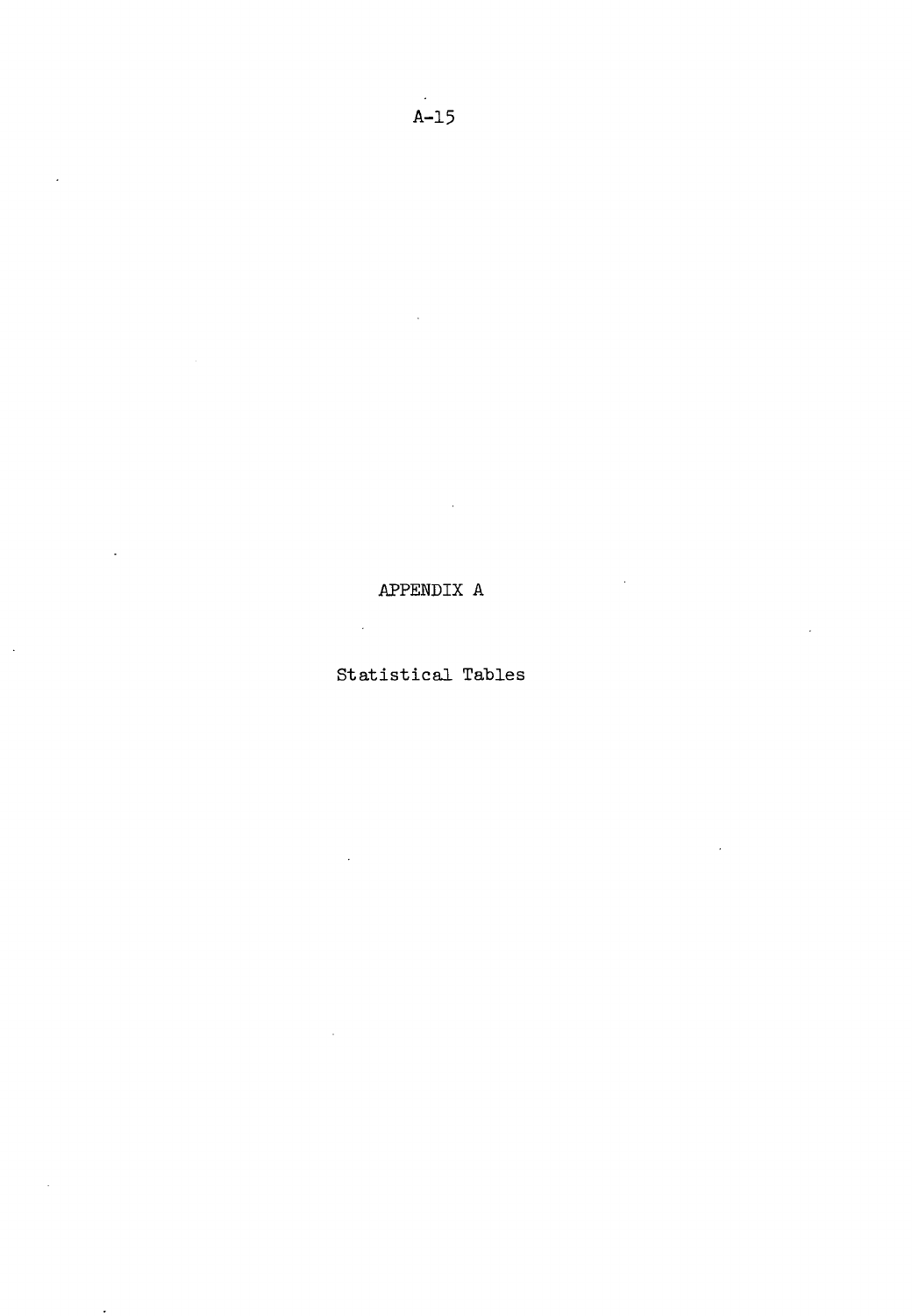Table 1.--U.S. rates of duty applicable to men's shirts, not knit, of the types provided for in specified TSUS items, 1930 and GATT concessions to Jan. 1, 1972

| <b>TSUS</b> |                                                                                         |                                          | GATT concession                                                                                                                             |                                                                                                                                                          |  |  |
|-------------|-----------------------------------------------------------------------------------------|------------------------------------------|---------------------------------------------------------------------------------------------------------------------------------------------|----------------------------------------------------------------------------------------------------------------------------------------------------------|--|--|
| item        | Brief description                                                                       | 1930 rate                                | Rate                                                                                                                                        | Effective date                                                                                                                                           |  |  |
|             | $380.00$ 1/: Men's lace or net,<br>and/or ornamented<br>shirts, of<br>cotton.           | $90\%$ ad<br>val.                        | $60\%$ ad val.<br>$45%$ ad val.<br>$42.5%$ ad val.<br>$41\%$ ad val.<br>$39\%$ ad val.<br>$38\%$ ad val.<br>$36%$ ad val.<br>$35\%$ ad val. | $:$ Jan.<br>1, 1948<br>: June<br>6, 1951<br>: June 30, 1958<br>: Jan. 1, 1968<br>: Jan. 1, 1969<br>: Jan. 1, 1970<br>: Jan. 1, 1971<br>: Jan.<br>1, 1972 |  |  |
|             | $380.04$ 1/: Men's lace or net,<br>and/or ornamented<br>shirts, of man-<br>made fibers. | $90\%$ ad<br>val.                        | $60\%$ ad val.<br>$45%$ ad $val.$<br>$42.5%$ ad val.                                                                                        | : Jan. 1, 1948<br>: June 6, 1951<br>June 30, 1958                                                                                                        |  |  |
| 380.27      | Men's shirts, not<br>ornamented, of<br>cotton.                                          | $45%$ ad<br>val.                         | $25\%$ ad $val.$<br>$24\%$ ad val.<br>$23%$ ad val.<br>$22.5%$ ad val.<br>: $21.5%$ ad val.<br>$21\%$ ad val.                               | : Jan.<br>1, 1948<br>: Jan.<br>1, 1968<br>: Jan.<br>1, 1969<br>: Jan.<br>1, 1970<br>$:$ Jan.<br>1, 1971<br>$:$ $Jan.$<br>1, 1972                         |  |  |
| 380.84      | Men's shirts, not<br>ornamented, of<br>manmade fibers.                                  | $45¢$ per<br>$1b. +$<br>$65%$ ad<br>val. | : $27.5\phi$ per lb.<br>$+35%$ ad val.<br>$25¢$ per lb. +<br>$32.5%$ ad val.<br>$25¢$ per lb. +<br>$27.5%$ ad val.                          | 1, 1948<br>Jan.<br>: June 6, 1951<br>June 30, 1958                                                                                                       |  |  |

1/ Prior to Jan. 1, 1968, this item was part of item 380.03.

Note.--Items of cotton were exempt from the 10-percent surcharge effective Aug. 16 through Dec. 19, 1971, but items of manmade fibers were not exempt.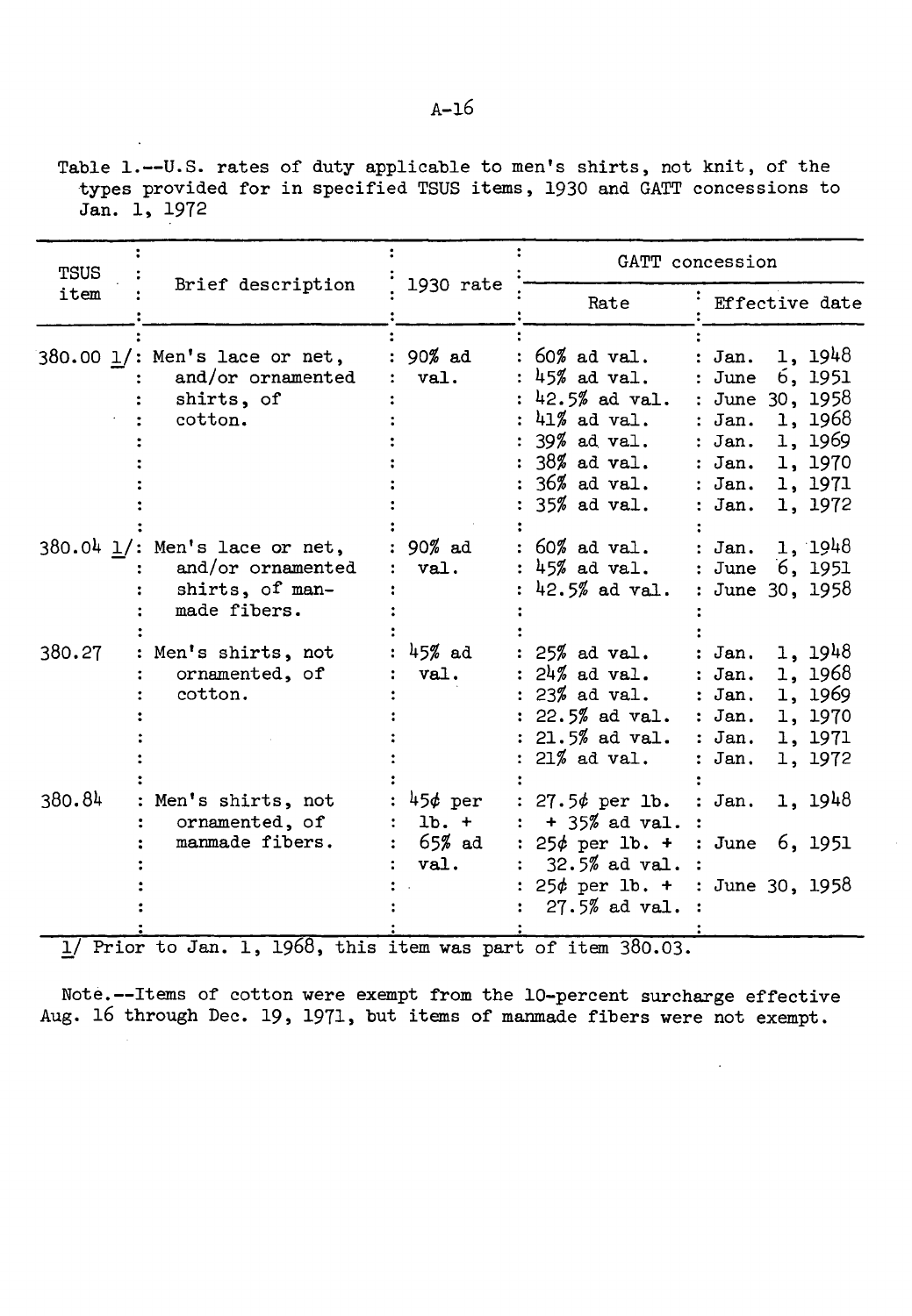| Year                                                                                                                                                                                                                                                                                                                                                                                                                                                     | Rate of                                                                                                                                                                                                                                                                                                                                                                                            |                                                                                                                                                                                                                                                                                                                                                                           |                                                                                                                                                                                                                                                                              |                                                                                                                                                                                                                                                                                                       | Imports                                                                                                                                                                                                                           |                                                                                                                                                                                                                                                                                                                                                                                                                                                                                                                                                                                                  |                                                                                                                                                                                                                                                                                                                                                                                                                                                                                           |
|----------------------------------------------------------------------------------------------------------------------------------------------------------------------------------------------------------------------------------------------------------------------------------------------------------------------------------------------------------------------------------------------------------------------------------------------------------|----------------------------------------------------------------------------------------------------------------------------------------------------------------------------------------------------------------------------------------------------------------------------------------------------------------------------------------------------------------------------------------------------|---------------------------------------------------------------------------------------------------------------------------------------------------------------------------------------------------------------------------------------------------------------------------------------------------------------------------------------------------------------------------|------------------------------------------------------------------------------------------------------------------------------------------------------------------------------------------------------------------------------------------------------------------------------|-------------------------------------------------------------------------------------------------------------------------------------------------------------------------------------------------------------------------------------------------------------------------------------------------------|-----------------------------------------------------------------------------------------------------------------------------------------------------------------------------------------------------------------------------------|--------------------------------------------------------------------------------------------------------------------------------------------------------------------------------------------------------------------------------------------------------------------------------------------------------------------------------------------------------------------------------------------------------------------------------------------------------------------------------------------------------------------------------------------------------------------------------------------------|-------------------------------------------------------------------------------------------------------------------------------------------------------------------------------------------------------------------------------------------------------------------------------------------------------------------------------------------------------------------------------------------------------------------------------------------------------------------------------------------|
|                                                                                                                                                                                                                                                                                                                                                                                                                                                          | duty                                                                                                                                                                                                                                                                                                                                                                                               | Dress shirts                                                                                                                                                                                                                                                                                                                                                              |                                                                                                                                                                                                                                                                              |                                                                                                                                                                                                                                                                                                       | Sport shirts                                                                                                                                                                                                                      |                                                                                                                                                                                                                                                                                                                                                                                                                                                                                                                                                                                                  | Total                                                                                                                                                                                                                                                                                                                                                                                                                                                                                     |
|                                                                                                                                                                                                                                                                                                                                                                                                                                                          | Percent<br>ad<br>valorem                                                                                                                                                                                                                                                                                                                                                                           | 1,000<br>dozen                                                                                                                                                                                                                                                                                                                                                            | 1,000<br>dollars                                                                                                                                                                                                                                                             | 1,000<br>dozen                                                                                                                                                                                                                                                                                        | 1,000<br>dollars                                                                                                                                                                                                                  | 1,000<br>dozen                                                                                                                                                                                                                                                                                                                                                                                                                                                                                                                                                                                   | 1,000<br>dollars                                                                                                                                                                                                                                                                                                                                                                                                                                                                          |
| $1930----$<br>$1947$ ------:<br>1948------:<br>1949------:<br>1950------:<br>1951------:<br>1952 ------:<br>$1953$ ------:<br>$1954$ ------:<br>1955------:<br>1956------:<br>1957------:<br>$1958$ ------:<br>1959------:<br>$1960$ -------:<br>1961-------:<br>$1962$ ------:<br>$1963$ ------:<br>$1964$ ------:<br>1965-------:<br>$1966$ -------:<br>1967------:<br>$1968$ ------:<br>$1969$ ------:<br>1970------:<br>1971-------:<br>1972 ------: | 45.0<br>- :<br>45.0<br>$\mathbf{r}$<br>25.0<br>$\cdot$ :<br>25.0<br>$\ddot{\cdot}$<br>25.0<br>$\ddot{\cdot}$<br>25.0<br>$\cdot$ :<br>25.0<br>$\cdot$ :<br>25.0<br>$\ddot{\cdot}$<br>25.0<br>25.0<br>$\ddot{\cdot}$<br>25.0<br>$\mathbf{r}$<br>25.0<br>$\ddot{\cdot}$<br>25.0:<br>25.0<br>25.0<br>25.0<br>25.0<br>25.0<br>25.0<br>25.0<br>25.0<br>25.0:<br>24.0:<br>23.0:<br>22.5:<br>21.5:<br>21.0 | $\ddot{\cdot}$<br>エノコン<br>エノコン<br>1/<br>379<br>$\ddot{\cdot}$<br>$\overline{2}$<br>452<br>2/<br>$\ddot{\cdot}$<br>2/<br>726<br>$\ddot{\cdot}$<br>2/<br>816<br>$\ddot{\cdot}$<br>1,129<br>$\cdot$<br>$\ddot{\cdot}$<br>1,163<br>$\ddot{\cdot}$<br>1,077<br>÷.<br>577<br>654<br>$\ddot{\cdot}$<br>723<br>$\ddot{\cdot}$<br>553<br>$\ddot{\cdot}$<br>650<br>$\cdot$ :<br>878 | アファラテアアプリプ<br>__<br>3,707<br>$\overline{2}$<br>$\overline{2}$ /<br>4,832<br>2/<br>7,599<br>2/<br>8,121<br>11,232<br>$\ddot{\cdot}$<br>11,332<br>$\cdot$<br>10,305<br>$\ddot{\cdot}$<br>5,592:<br>6,917<br>$\cdot$ :<br>8,622:<br>7,675<br>$\ddot{\cdot}$<br>9,395:<br>12,750 | 905<br>$\mathcal{Z}'$<br>$\overline{2}$<br>797<br>$\ddot{\cdot}$<br>$\overline{2}$<br>844<br>2/<br>775<br>$\ddot{\cdot}$<br>1,025<br>÷<br>1,078<br>$\ddot{\cdot}$<br>1,249<br>$\ddot{\cdot}$<br>1,041<br>897<br>$\ddot{\cdot}$<br>1,196<br>$\ddot{\cdot}$<br>1,145<br>$\mathbf{r}$<br>1,052:<br>1,358 | リリリリリリシン<br>6,258<br>2/<br>5,622<br>$\overline{2}$<br>$\overline{2}$<br>6,106<br>6,806<br>2/<br>9,122<br>$\mathbf{r}$<br>10,793<br>11,672<br>9,030<br>8,864<br>$\mathbf{r}$<br>12,510<br>12,974<br>$\cdot$ :<br>13,208<br>18,615: | $\overline{2}$<br>ı<br>2/<br>ı<br>$\overline{2}$<br>$\mathbf{1}$ :<br>$\overline{2}$ /<br>1:<br>280:<br>2/<br>2<br>ı<br>$\ddot{\phantom{1}}$<br>$\overline{z}$<br>ı<br>$\overline{c}$<br>1:<br>126:<br><u>2</u> /<br>$\overline{2}$ /<br>380<br>$\overline{2}$ /<br>846<br>$\cdot$ :<br>$\overline{2}$<br>957<br>1,035<br>$\frac{2}{2}$<br>1.493<br>$\overline{2}$<br>1,284<br>$\overline{2}$<br>1,249<br>$\overline{2}$<br>1,570<br>2/<br>1,591<br>2,154<br>$\mathbf{r}$<br>2,241<br>2,326<br>1,618:<br>1,551:<br>1,919<br>$\mathbb{R}^2$<br>1,698<br>$\ddot{\phantom{1}}$<br>1,702 :<br>2,236: | 1 <sup>1</sup><br>2/<br>$\overline{2}$<br>18<br>$\overline{2}$<br>19<br>$\overline{c}$<br>1 <sup>h</sup><br>$2\overline{J}$<br>361<br>37<br>ट्य<br>ट्य<br>15<br>$\overline{c}$<br>-36<br>27<br>696<br>2,200<br>2/<br>$\overline{2}$<br>5,113<br>$\overline{2}$<br>6,530<br>6,899<br>$\overline{c}$<br>10,455<br>2/<br>9,965<br>$\mathbf{2}_{l}$<br>10,454<br>2/<br>2/<br>13,705<br>2/<br>14,927<br>20,354<br>22,125<br>21,977<br>14,622<br>15,781<br>21,132<br>20,649<br>22,603<br>19,493 |
|                                                                                                                                                                                                                                                                                                                                                                                                                                                          |                                                                                                                                                                                                                                                                                                                                                                                                    |                                                                                                                                                                                                                                                                                                                                                                           |                                                                                                                                                                                                                                                                              |                                                                                                                                                                                                                                                                                                       |                                                                                                                                                                                                                                   |                                                                                                                                                                                                                                                                                                                                                                                                                                                                                                                                                                                                  |                                                                                                                                                                                                                                                                                                                                                                                                                                                                                           |

Table 2.--Men's shirts, not ornamented, not knit, of cotton: Changes in U.S. rates of duty and U.S. imports for consumption, specified years 1930 to 1972

1/ Data by specific shirt type are not available for the years 1930-59.<br>2/ Partly estimated.

Source: Compiled from official statistics of the U.S. Department of Commerce, except as noted.

Note.--All changes in U.S. rates of duty were negotiated under the General Agreement on Tariffs and Trade.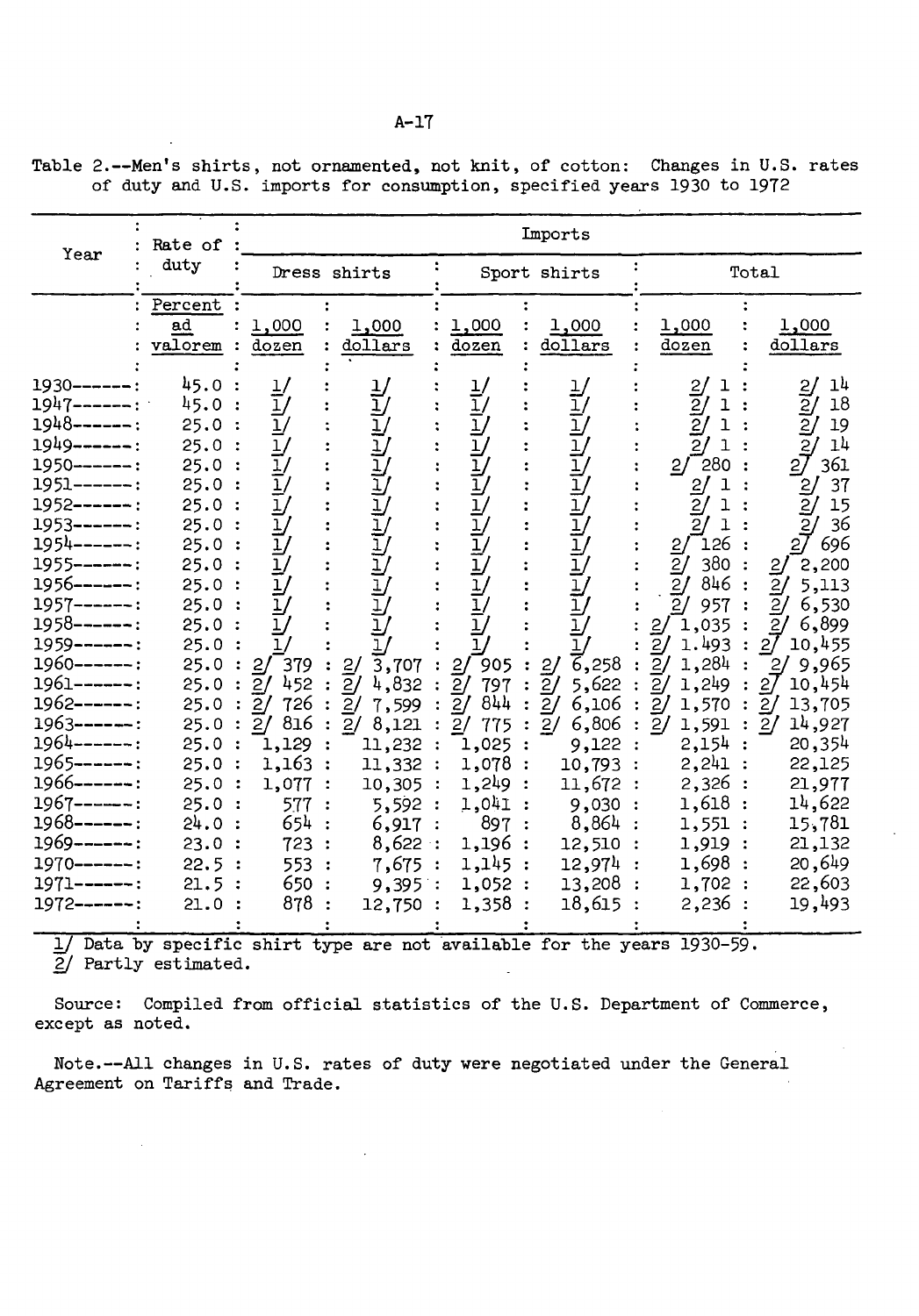Table 3.--Men's shirts, not ornamented, not knit, of manmade fibers: Changes in U.S. rates of duty, ad valorem equivalents of the rates, and U.S. imports for consumption, specified years 1930 to 1972

|                                                                                                   | Rate of                                                                                                                                                                                                                                                                                                                                                                                                                                                                                                                                                                                                                                                                 | : Ad valorem :<br>equivalent                                                                                                                                                                                                                                                                                                     |                                                                                                                                                                                                                                       |                                                                                                                                                                                                            | Imports                                                                                                                                                                                                            |                                                                                                                                                                                                                                                                       |                                                                                                                                                                     |                                                                                                            |
|---------------------------------------------------------------------------------------------------|-------------------------------------------------------------------------------------------------------------------------------------------------------------------------------------------------------------------------------------------------------------------------------------------------------------------------------------------------------------------------------------------------------------------------------------------------------------------------------------------------------------------------------------------------------------------------------------------------------------------------------------------------------------------------|----------------------------------------------------------------------------------------------------------------------------------------------------------------------------------------------------------------------------------------------------------------------------------------------------------------------------------|---------------------------------------------------------------------------------------------------------------------------------------------------------------------------------------------------------------------------------------|------------------------------------------------------------------------------------------------------------------------------------------------------------------------------------------------------------|--------------------------------------------------------------------------------------------------------------------------------------------------------------------------------------------------------------------|-----------------------------------------------------------------------------------------------------------------------------------------------------------------------------------------------------------------------------------------------------------------------|---------------------------------------------------------------------------------------------------------------------------------------------------------------------|------------------------------------------------------------------------------------------------------------|
| Year                                                                                              | duty                                                                                                                                                                                                                                                                                                                                                                                                                                                                                                                                                                                                                                                                    | of rate of :<br>duty $\frac{1}{2}$                                                                                                                                                                                                                                                                                               |                                                                                                                                                                                                                                       | Dress shirts                                                                                                                                                                                               |                                                                                                                                                                                                                    | Sport shirts                                                                                                                                                                                                                                                          | Total                                                                                                                                                               |                                                                                                            |
| $1949---: 27.50 +$<br>$1964---: 25¢ +$<br>$1967$ ----: 25¢ +<br>$1968$ ----: 25¢<br>1969----: 25¢ | Cents per<br>pound and<br>percent ad<br>valorem<br>$1930---: 45¢ + 65%$<br>$1947---: 456 + 65%$<br>$1948$ ----: 27.5¢ + 35%<br>35%<br>$1950---: 27.50 + 35%$<br>$1951$ ----: $25¢ + 32.5%$<br>$1952$ ----: $25¢ + 32.5%$<br>$1953$ ----: $25¢ + 32.5%$<br>$1954---: 25¢ + 32.5%$<br>$1955$ ----: $25¢ + 32.5%$<br>$1956$ ----: $25¢ + 32.5%$<br>$1957$ ----: $25¢ + 32.5%$<br>$1958$ ----: $25¢ + 27.5%$<br>$1959$ ----: $25¢ + 27.5%$<br>$1960$ ----: $25¢ + 27.5%$<br>$1961---: 25¢ + 27.5%$<br>$1962$ ----: $25¢ + 27.5%$<br>$1963$ ----: $25¢ + 27.5%$<br>27.5%<br>$1965$ ----: $25¢ + 27.5%$<br>$1966---: 25¢ + 27.5%$<br>27.5%<br>27.5%<br>$\div$<br>27.5%<br>$+$ | Percent<br>78.1 :<br>78.1:<br>43.0:<br>43.0 :<br>43.0:<br>39.8:<br>39.8:<br>39.8<br>$\mathbb{R}^2$<br>39.8<br>$\cdot$<br>39.8:<br>39.8:<br>39.8:<br>34.8:<br>34.8:<br>34.8:<br>34.8<br>$\cdot$ :<br>34.8<br>$\ddot{\cdot}$<br>34.8<br>$\sim$<br>34.8:<br>34.8:<br>34.8<br>$\mathbf{r}$<br>34.8<br>$\ddot{\cdot}$<br>34.8<br>34.8 | 1,000<br>dozen<br>43<br>$\frac{3}{2}$<br>44<br>$\ddot{\mathbf{z}}$<br>108<br>254<br>$\cdot$ :<br>846<br>$\ddot{\phantom{1}}$<br>1,739<br>1,775<br>$\ddot{\phantom{a}}$<br>$\ddot{\cdot}$<br>3,034<br>$\ddot{\cdot}$<br>$\ddot{\cdot}$ | 1,000<br>dollars<br><u>טן פוטן פוטן פון פון פון פון קווי</u><br>3/594<br>580<br>1,515<br>$\cdot$ :<br>2,802:<br>9,558<br>$\ddot{\cdot}$<br>17,891:<br>19,470<br>$\ddot{\cdot}$<br>32,535<br>$\ddot{\cdot}$ | 1,000<br>dozen<br>$\overline{2}$<br>$15$<br>$\frac{3}{2}$<br>$\ddot{\cdot}$<br>12<br>$\mathbb{R}^2$<br>34<br>$\ddot{\phantom{1}}$<br>42:<br>257:<br>640<br>$\ddot{\phantom{1}}$<br>998<br>$\ddot{\cdot}$<br>1,705: | 1,000<br>dollars<br><u>וט פוט פוט פוט פוט פון אין פון דער פון פון פון פון פון פון קו</u><br>$3\sqrt{2}$<br>174<br>190<br>$\ddot{\cdot}$<br>403:<br>44և<br>$\ddot{\cdot}$<br>3,281:<br>7,014<br>$\ddot{\cdot}$<br>11,794<br>$\ddot{\cdot}$<br>18,975<br>$\ddot{\cdot}$ | 1,000<br>dozen<br>ลิโดโดโดโดโดโดโดโดโดโดโดโดโดโดโดโด<br>$\overline{3}$<br>58<br>56<br>142:<br>296 :<br>1,103<br>$\cdot$ :<br>2,379:<br>2,773<br>$\cdot$ :<br>4,739: | 1,000<br>dollars<br>$\overline{3}$<br>768<br>770<br>1,918<br>3,246<br>12,839<br>24,905<br>31,264<br>51,510 |
| $1971---: 25¢$<br>$1972---: 25¢$                                                                  | $1970---: 25¢ + 27.5%$<br>27.5%<br>$+$<br>27.5%<br>$\ddot{\phantom{1}}$                                                                                                                                                                                                                                                                                                                                                                                                                                                                                                                                                                                                 | 34.8<br>$\ddot{\cdot}$<br>34.8<br>34.8<br>$\ddot{\cdot}$                                                                                                                                                                                                                                                                         | 3,880:<br>4,521:<br>$\ddot{\cdot}$<br>3,460:                                                                                                                                                                                          | 45,355<br>$\ddot{\cdot}$<br>55,121:<br>$46,160$ :                                                                                                                                                          | 2,351:<br>2,664:<br>2,007:                                                                                                                                                                                         | 27,993<br>32,945<br>$\ddot{\phantom{a}}$<br>27,998                                                                                                                                                                                                                    | : 6,231:<br>7,185:<br>5,467:                                                                                                                                        | 73,348<br>88,066<br>74,158                                                                                 |

1/ Based on imports in 1972.<br>2/ Not available.

 $\overline{3}$ / Partly estimated for each year, 1962 through 1972.

Source: Compiled from official statistics of the U.S. Department of Commerce, except as noted.

Note.--All changes in U.S. rates of duty were negotiated under the General Agreement on Tariffs and Trade.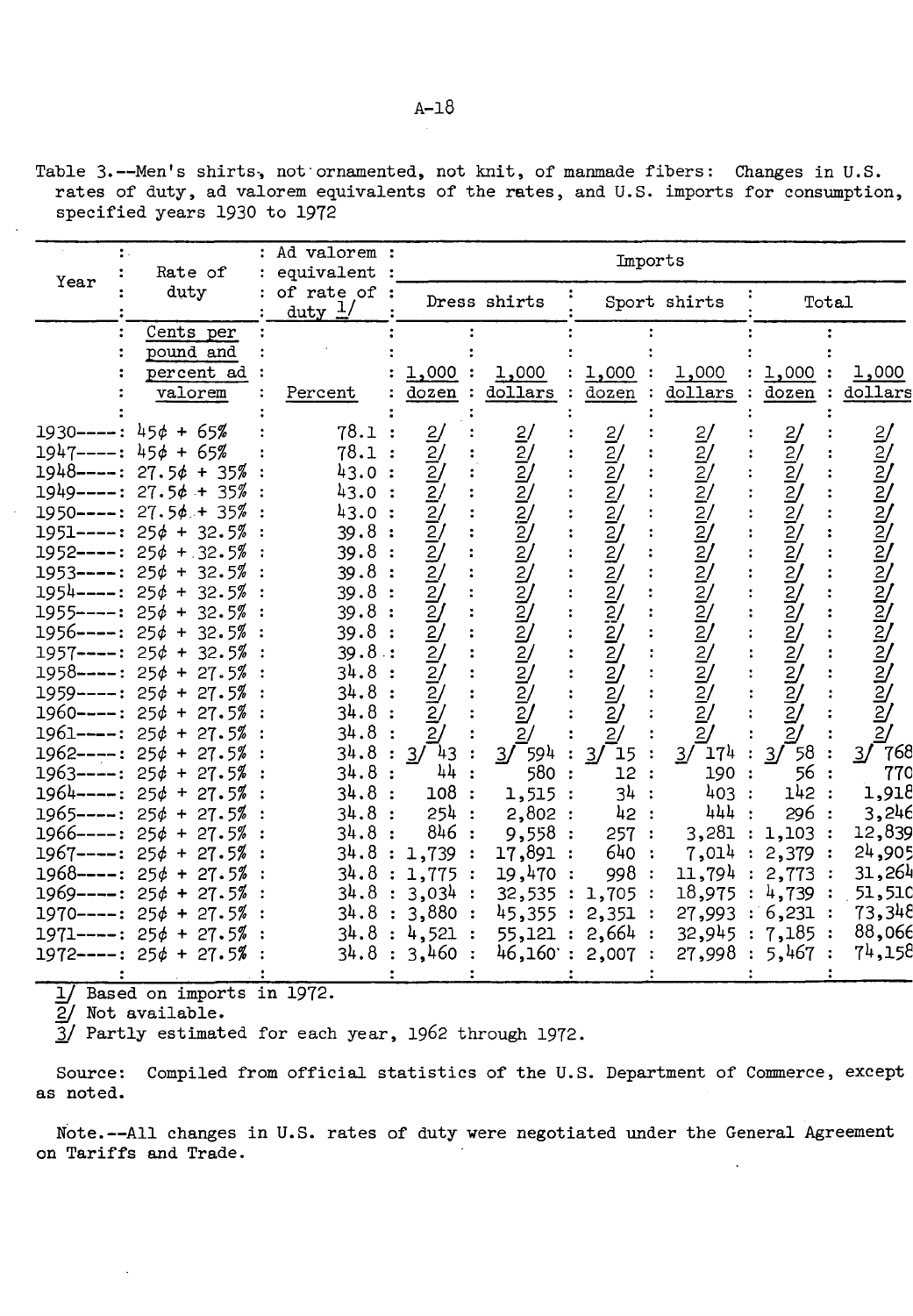Table 4.--U.S. rates of duty applicable to men's shirts, knit, of the types provided for in specified TSUS items, 1930 and GATT concessions to Jan. 1, 1972  $\mathbf{r}$ 

| <b>TSUS</b> |                                                                                                                                                                                                                                                                                                                                                                                                                                                                                                                        |                                              | GATT concession<br>1930 rate                                                                                                            |                                                                                    |                                                                                       |
|-------------|------------------------------------------------------------------------------------------------------------------------------------------------------------------------------------------------------------------------------------------------------------------------------------------------------------------------------------------------------------------------------------------------------------------------------------------------------------------------------------------------------------------------|----------------------------------------------|-----------------------------------------------------------------------------------------------------------------------------------------|------------------------------------------------------------------------------------|---------------------------------------------------------------------------------------|
| item        | Brief description                                                                                                                                                                                                                                                                                                                                                                                                                                                                                                      |                                              | Rate                                                                                                                                    | Effective date                                                                     |                                                                                       |
| 380.00 1/:  | Men's shirts:<br>Lace or net, and/or : 90% ad<br>ornamented, of<br>cotton.                                                                                                                                                                                                                                                                                                                                                                                                                                             | val.                                         | $60\%$ ad val.<br>$45%$ ad val.<br>42.5% ad val.<br>$41\%$ ad val.<br>$39\%$ ad val.<br>$38\%$ ad val.<br>36% ad val.<br>$35\%$ ad val. | : Jan.<br>: June<br>: June<br>: Jan.<br>$:$ Jan.<br>: Jan.<br>$:$ Jan.<br>$:$ Jan. | 1, 1948<br>6, 1951<br>30, 1958<br>1, 1968<br>1, 1969<br>1, 1970<br>1, 1971<br>1, 1972 |
| 380.04 1/:  | Lace or net, and/or<br>ornamented, of<br>manmade fibers.                                                                                                                                                                                                                                                                                                                                                                                                                                                               | : 90% ad                                     | $60\%$ ad val.<br>$45%$ ad val.<br>42.5% ad val.                                                                                        | : Jan.<br>: June<br>: June                                                         | 1, 1948<br>6, 1951<br>30, 1958                                                        |
| 380.06      | Not ornamented, of<br>cotton.                                                                                                                                                                                                                                                                                                                                                                                                                                                                                          | : 45% ad<br>val.                             | $35%$ ad val.<br>25% ad val.<br>$24\%$ ad val.<br>$23%$ ad val.<br>$22.5\%$ ad $val.$<br>$21.5%$ ad val.<br>$21\%$ ad val.              | : Jan.<br>: Sept. 10, 1955<br>: Jan.<br>: Jan.<br>: Jan.<br>: Jan.<br>: Jan.       | 1, 1948<br>1, 1968<br>1, 1969<br>1, 1970<br>1, 1971<br>1, 1972                        |
| 380.81      | Not ornamented, of<br>manmade fibers.<br>$\overline{\cdot}$ . $\overline{\cdot}$ . $\overline{\cdot}$ . $\overline{\cdot}$ . $\overline{\cdot}$ . $\overline{\cdot}$ . $\overline{\cdot}$ . $\overline{\cdot}$ . $\overline{\cdot}$ . $\overline{\cdot}$ . $\overline{\cdot}$ . $\overline{\cdot}$ . $\overline{\cdot}$ . $\overline{\cdot}$ . $\overline{\cdot}$ . $\overline{\cdot}$ . $\overline{\cdot}$ . $\overline{\cdot}$ . $\overline{\cdot}$ . $\overline{\cdot}$ . $\overline{\cdot}$ . $\overline{\cdot}$ . | 45 $\phi$ per<br>$1b. +$<br>$65%$ ad<br>val. | : $27.5\phi$ per lb. : Jan.<br>$+35\%$ ad val.<br>$25¢$ per lb. +<br>$32.5%$ ad val.<br>$\overline{200}$                                | : June                                                                             | 1, 1948<br>6, 1951                                                                    |

 $\frac{1}{2}$ 

*1)* Prior to Jan. 1, 1968, this item was part of item 380.03.

 $\sim 1000$  km s  $^{-1}$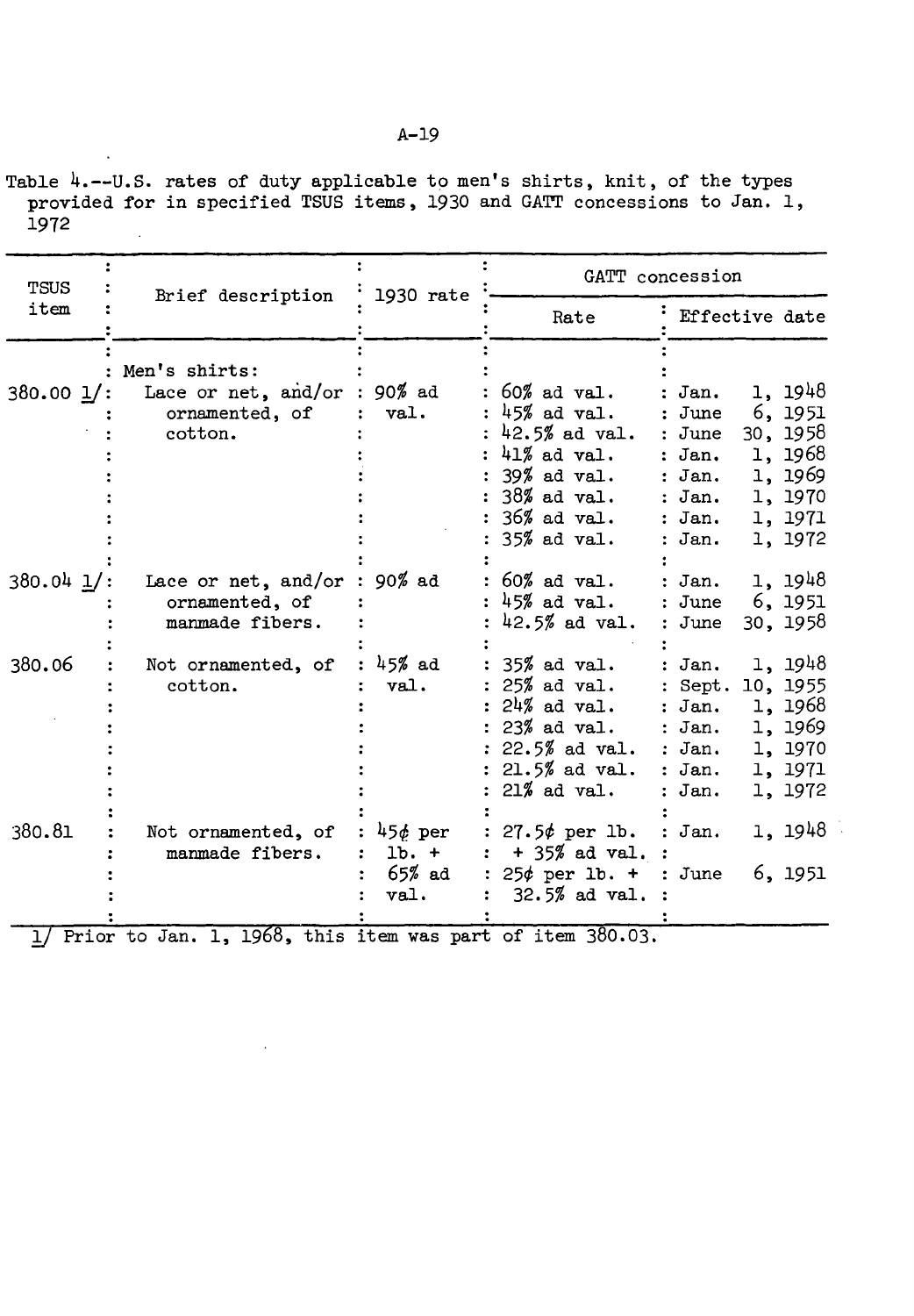Table 5.--Men's shirts, not knit:  $\frac{1}{2}$  U.S. production, imports for con-<br>sumption, exports of domestic merchandise, and apparent consumption, 1965-72

|                                                                                                                                                                                                          |                  |                                                                     |                                                                                                                                                             | dorrars,                                                                                                                   |
|----------------------------------------------------------------------------------------------------------------------------------------------------------------------------------------------------------|------------------|---------------------------------------------------------------------|-------------------------------------------------------------------------------------------------------------------------------------------------------------|----------------------------------------------------------------------------------------------------------------------------|
| Produc-<br>tion $2/$                                                                                                                                                                                     |                  | $Ex-$<br>: ports $4/$                                               | Apparent<br>con-<br>sumption :                                                                                                                              | Ratio<br>(percent)<br>$\mathbf{r}$<br>of imports<br>to con-<br>: sumption                                                  |
|                                                                                                                                                                                                          |                  |                                                                     |                                                                                                                                                             |                                                                                                                            |
| 27,144<br>1965----------:<br>1966---------:<br>$1967$ ----------:<br>$1968$ ---------:<br>1969---------:<br>20,429<br>1970---------:<br>20,859<br>$1971$ ---------: 5/<br>1972---------- : 5/<br>20,363: |                  | 223<br>248                                                          | 29,503 :<br>28,096:<br>26,075 :<br>25,218:<br>26,652:<br>28,327:<br>29,673 :<br>28,027:                                                                     | 9.1<br>12.7<br>15.8<br>17.8<br>25.6<br>28.7<br>30.5<br>28.5                                                                |
|                                                                                                                                                                                                          |                  |                                                                     |                                                                                                                                                             |                                                                                                                            |
| 1965---------:<br>1966----------<br>1967---------:<br>710 :<br>1968---------:<br>702 :<br>716<br>1969----------<br>1970---------:<br>851<br>1971 ---------<br>1972 ---------<br>7/                       | 76<br>115<br>113 | 6<br>6 <sup>1</sup><br>8                                            | 702 :<br>692 :<br>745:<br>746:<br>786:<br>884<br>.960<br>7/                                                                                                 | elederatories                                                                                                              |
|                                                                                                                                                                                                          |                  | 24,868:<br>22,321 :<br>21,038:<br>20,118:<br>680:<br>661 :<br>792 : | Imports $3/$<br>Quantity<br>2,682 :<br>3,582:<br>4,114:<br>4,488:<br>6,816:<br>$8,121$ :<br>9,062:<br>7,987 :<br>Value<br>28:<br>38:<br>42 :<br>50:<br>98 : | (guantity in chousands of dozens, value in millions of<br>323:<br>354:<br>360:<br>308:<br>282:<br>323:<br>6 :<br>6.<br>6 : |

 $^{\prime}$ Quantity in thousands of dozens: value in millions of dollars $^{\prime}$ 

1/ Includes dress and sport shirts.

 $\overline{2}$ / Quantity data for years 1965-71 from published statistics of the National Cotton Council of America.

3/ Excludes shirts of silk and of vegetable fibers, except cotton, not separately reported.

*!±/* Partly estimated.

 $\frac{2}{5}$ / Preliminary.<br>*6*/ Ratio is not relevant because the import value, which is net value f.o.b. foreign port, excludes duty and c.i.f. charges which are a part of the landed wholesale cost.

7/·Not available.

Source: Compiled from official statistics of the U.S. Department of Commerce, except as noted.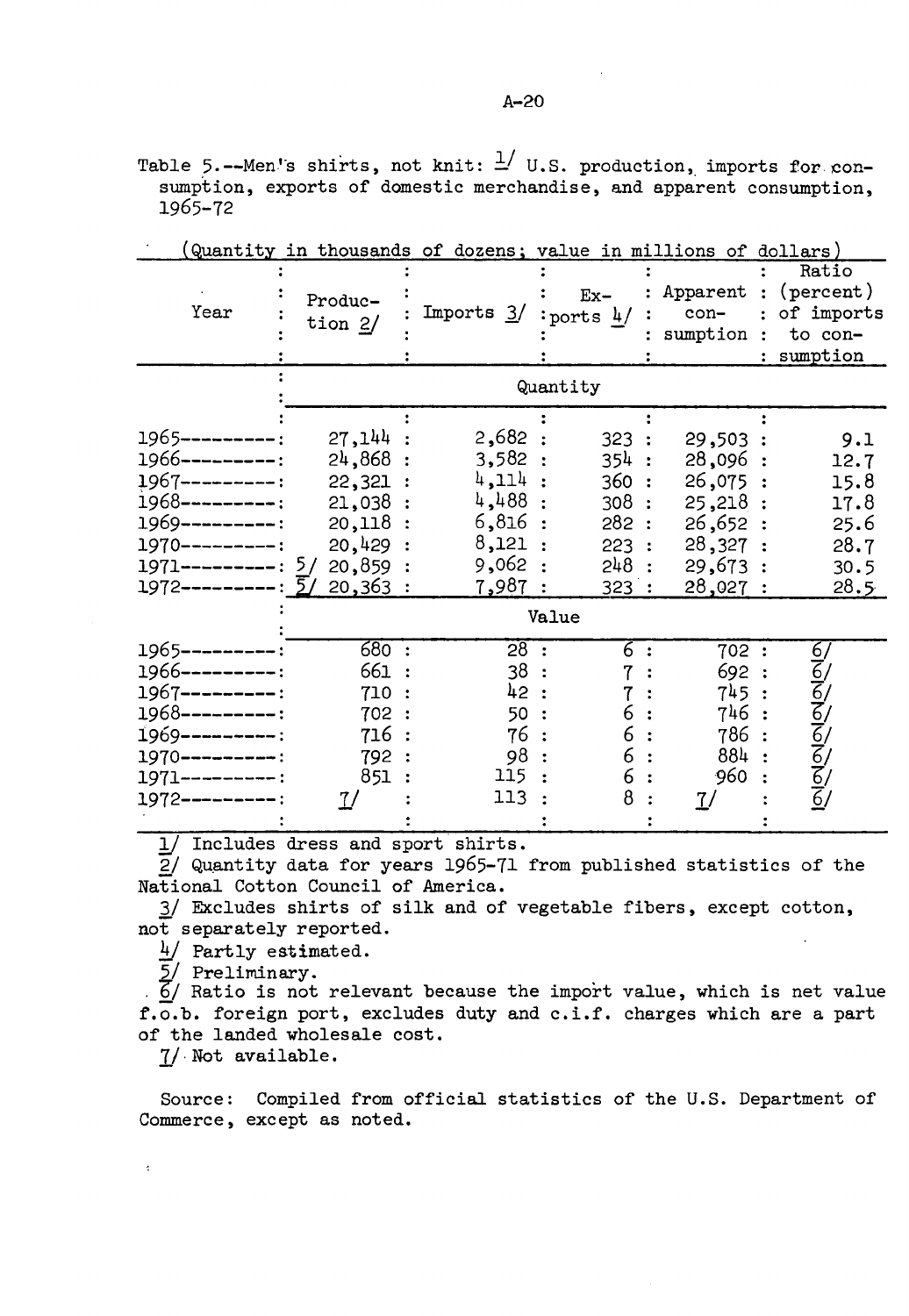|                   |  |  |  | Table 6.--Men's shirts, not knit: U.S. production, imports for con-  |  |
|-------------------|--|--|--|----------------------------------------------------------------------|--|
|                   |  |  |  | sumption, exports of domestic merchandise, and apparent consumption, |  |
| by types, 1965-72 |  |  |  |                                                                      |  |

| Type and year                                        | Produc-<br>tion $1/$           | Imports $2/$          | $Ex-$<br>ports 3/         | Apparent<br>con-<br>sumption | Ratio of<br>imports<br>to con-<br>sumption |
|------------------------------------------------------|--------------------------------|-----------------------|---------------------------|------------------------------|--------------------------------------------|
|                                                      | 1,000<br>dozen                 | <u>1,000</u><br>dozen | 1,000<br>dozen            | 1,000<br>dozen               | Percent                                    |
| Dress shirts:                                        |                                |                       |                           |                              |                                            |
| 1965--------- <b>:</b>                               | 9,605                          | 1,431                 | 171 :                     | 10,865                       | 13.2                                       |
| 1966--------:                                        | 9,697                          | 1,945                 | 182 :                     | 11,460                       | 17.0                                       |
| 1967---------:                                       | . 9,768                        | 2,324                 | 171 :                     | 11,921                       | 19.5                                       |
| 1968--------:                                        | 10,166                         | 2,439                 | 134 :<br>$\ddot{ }$       | 12,471                       | 19.6                                       |
| 1969--------:                                        | 10,834                         | 3,771                 | 156 :                     | 14,449                       | 26.1<br>$\ddot{\cdot}$                     |
| 1970--------:                                        | 11,742<br>$\ddot{\phantom{1}}$ | 4,465                 | 106 :                     | 16,101                       | 27.7                                       |
| 1971---------:                                       | 12,212 :<br>4/                 | 5,211                 | 107 :                     | 17,316                       | 30.1                                       |
| 1972--------:                                        | 12,338                         | 4,361                 | 116 :                     | 16,583                       | 26.3                                       |
|                                                      |                                |                       |                           |                              |                                            |
| Sport shirts: :                                      |                                |                       |                           |                              |                                            |
| 1965- <b>-------</b> -                               | 17,539                         | 1,251:                | 152 :                     | 18,638:                      | 6.7                                        |
| 1966------ <b>--</b> :<br>1967 <del>--------</del> : | 15,171<br>12,553:              | 1,637 :               | 172 :<br>189 :            | 16,636                       | 9.8<br>12.6                                |
| 1968--------:                                        | 10,872<br>$\ddot{\cdot}$       | 1,790<br>2,049        | $174$ :<br>$\ddot{\cdot}$ | 14,154                       | 16.1                                       |
| 1969---------                                        | 9,284<br>$\ddot{\cdot}$        | 3,045                 | 126 :<br>$\ddot{\cdot}$   | 12,747<br>12,203             | 25.0                                       |
| 1970--------:                                        | 8,687<br>$\ddot{\cdot}$        | 3,656                 | 117:<br>$\ddot{\cdot}$    | 12,226                       | 29.9                                       |
| 1971--------:                                        | 8,647<br>4/<br>$\ddot{\cdot}$  | 3,851                 | 141 :<br>$\ddot{\cdot}$   | 12,357:                      | 31.2                                       |
| 1972--------:                                        | 4/<br>8,025                    | 3,626                 | 207                       | 11,444:                      | 31.7                                       |
|                                                      |                                |                       |                           |                              |                                            |
| Total:                                               |                                |                       |                           |                              |                                            |
| $1965$ --------:                                     | 27,144                         | 2,682 :               | 323:                      | 29,503 :                     | 9.1                                        |
| 1966---------:                                       | 24,868                         | 3,582:                | 354 :                     | 28,096:                      | 12.7                                       |
| 1967--------:                                        | 22,321                         | 4,114:                | 360 :                     | 26,075 :                     | 15.8                                       |
| 1968--------:                                        | 21,038:                        | 4,488:                | 308 :                     | 25,218:                      | 17.8                                       |
| 1969---------:                                       | 20,118:                        | 6,816:                | 282 :                     | 26,652:                      | 25.6                                       |
| 1970--------:                                        | $20,429$ :                     | 8,121:                | 223 :                     | 28,327:                      | 28.7                                       |
| 1971--------:                                        | 20,859<br>4/                   | 9,062:                | 248 :                     | 29,673 :                     | 30.5                                       |
| 1972--------:                                        | 4/<br>20,363                   | 7,987:                | 323                       | 28,027 :                     | 28.5                                       |
|                                                      |                                |                       |                           |                              |                                            |

1/ Data for years 1965-71 from published statistics of the National Cotton Council of America.

2/ Excludes shirts of silk and of vegetable fibers, except cotton, not separately reported.

3/ Partly estimated.

*'!±/* Preliminary.

Source: Compiled from official statistics of the U.S. Department\_of Commerce, except as noted.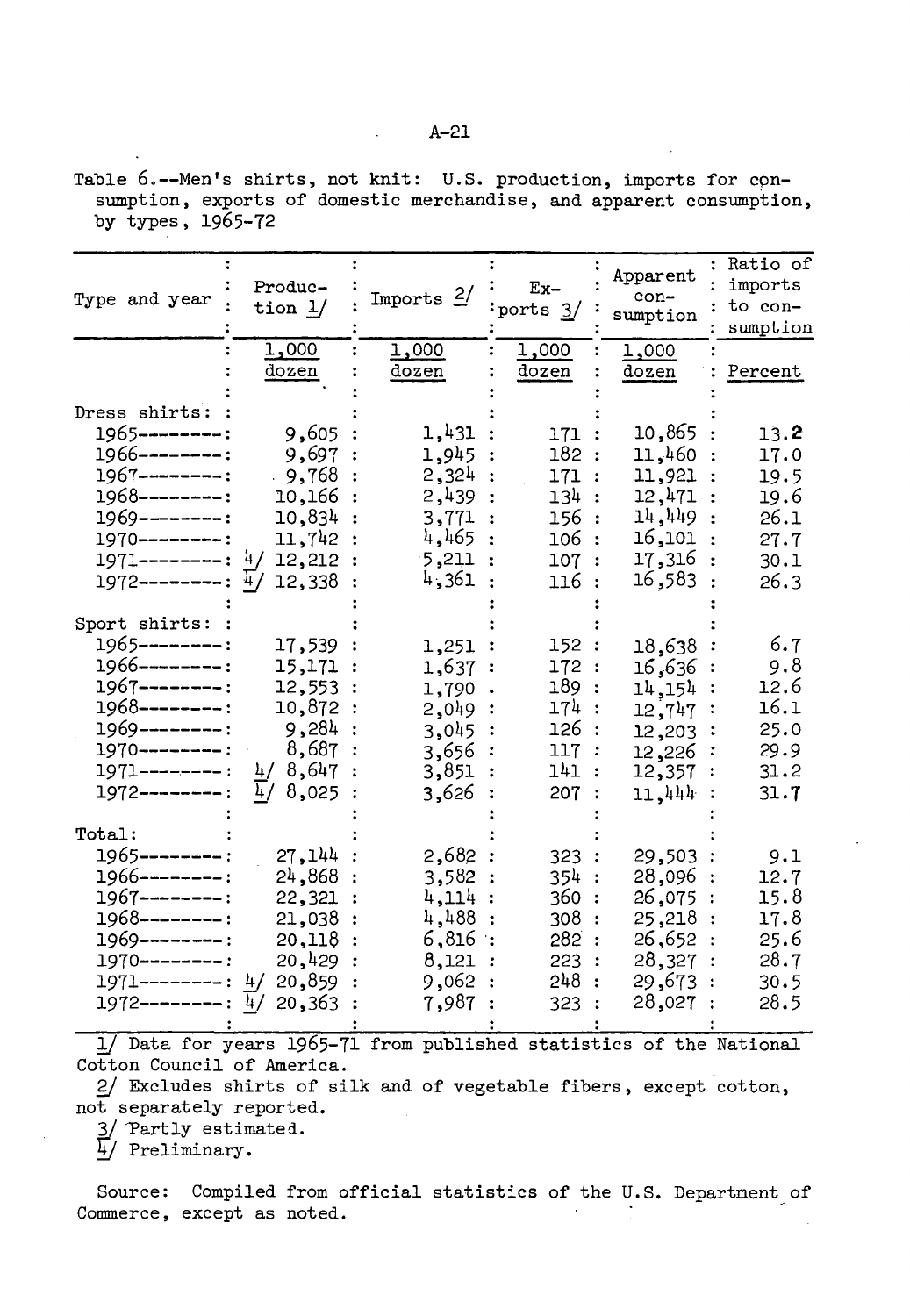| Year                                                                                                                                                                   | Production $2/$<br>Dress<br>Sport                      |  |                                                                     |    | Total                                                                    | $\frac{3}{2}$<br>Imports                                                   |  | Exports $3/$                                              | Apparent<br>con-<br>sumption                                             | : Ratio of<br>imports<br>: to con-<br>: sumption           |
|------------------------------------------------------------------------------------------------------------------------------------------------------------------------|--------------------------------------------------------|--|---------------------------------------------------------------------|----|--------------------------------------------------------------------------|----------------------------------------------------------------------------|--|-----------------------------------------------------------|--------------------------------------------------------------------------|------------------------------------------------------------|
|                                                                                                                                                                        | : 1,000<br>dozen                                       |  | 1,000<br>dozen                                                      |    | 1,000<br>dozen                                                           | 1,000<br>dozen                                                             |  | 1,000<br>dozen                                            | 1,000<br>dozen                                                           | : Percent                                                  |
| 1965-<br>--------!<br>1966-----------<br>$1967$ ----------:<br>$1968$ ----------:<br>1969----------:<br>$1970$ ----------:<br>$1971$ ----------:<br>$1972$ ----------- | 1,067:<br>730 :<br>514:<br>535:<br>335:<br>363:<br>545 |  | 5,555:<br>5,952:<br>6,443:<br>10,081:<br>7,830:<br>7,860:<br>10,001 | 4/ | 6,622:<br>6,682:<br>6,957:<br>$10,616$ :<br>8,165:<br>8,223:<br>10,546 : | 878:<br>1,169:<br>1,168:<br>1,745:<br>1,917:<br>1,712:<br>2,396:<br>3,865: |  | 55:<br>46 :<br>46 :<br>74 :<br>78 :<br>47 :<br>58:<br>73: | 7,445<br>7,805:<br>8,079:<br>12,287:<br>$10,004$ :<br>9,888:<br>12,884 : | 11.8<br>15.0<br>14.5<br>14.2<br>19.2<br>17.3<br>18.6<br>5/ |

Table 7.--Men's shirts, knit:  $\frac{1}{2}$  U.S. production, imports for consumption, exports of domestic merchandise, and apparent consumption, 1965-72

1/ Includes dress and sport shirts; data are not reported separately on U.S. imports and exports.

*gj* Compiled from published statistics of the National Cotton Council of America.

*])* Partly estimated.

 $\frac{1}{4}$ / Preliminary.

 $\overline{5}$ / Not available.

Source: Compiled from official statistics of the U.S. Department of Commerce, except as noted.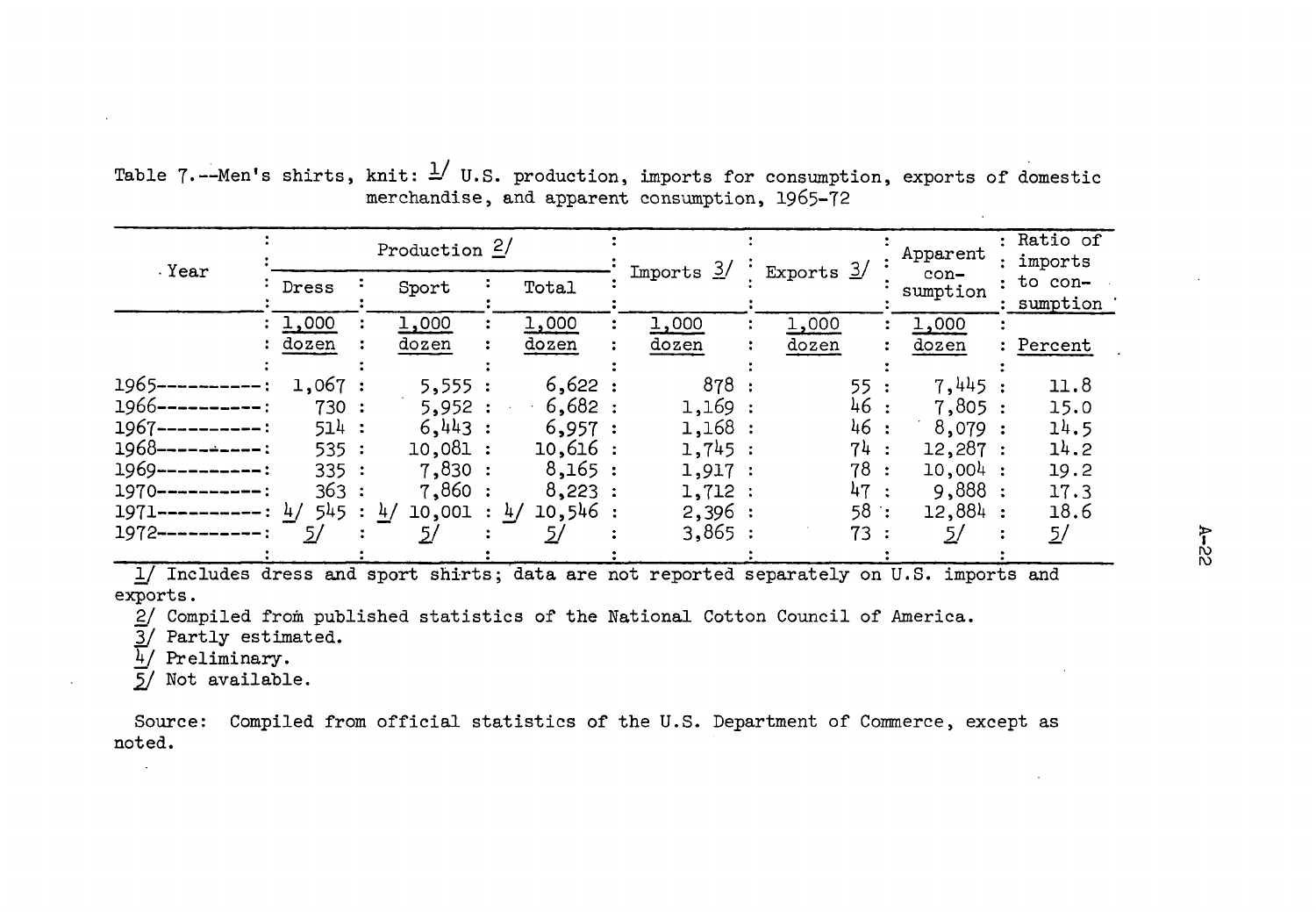|                                                                                                                  |           |      | <u>th</u> onoubands of                                                             |      |      |      |                                                                                               |       |
|------------------------------------------------------------------------------------------------------------------|-----------|------|------------------------------------------------------------------------------------|------|------|------|-----------------------------------------------------------------------------------------------|-------|
| Type and fiber                                                                                                   | 1965      | 1966 | 1967                                                                               | 1968 | 1969 | 1970 | 1971                                                                                          | 1972  |
| Dress shirts:                                                                                                    |           |      |                                                                                    |      |      |      | $9,605: 9,697: 9,768: 10,166: 10,834: 11,742: 12,212: 12,338$                                 |       |
| $\text{Cotton}\text{-}\text{-}\text{-}\text{-}\text{-}\text{-}\text{-}\text{-}\text{-}\text{-}\text{-}\text{-}:$ | 5,091 :   |      |                                                                                    |      |      |      | $5,139:$ $5,079:$ $4,066:$ $3,481:$ $2,114:$ $1,832:$ $1,851$                                 |       |
| Manmade fibers-------:                                                                                           | $4,514$ : |      |                                                                                    |      |      |      | $4,558 : 4,689 : 6,100 : 7,353 : 9,628 : 10,380 : 10,487$                                     |       |
| Sport shirts:                                                                                                    |           |      |                                                                                    |      |      |      | : 17,539 : 15,171 : 12,553 : 10,872 : 9,284 : 8,687 : 8,647 : 8,025                           |       |
| Cotton---------------: 14,382: 8,344: 6,528: 4,892: 3,342: 2,939: 2,445: 2,247                                   |           |      |                                                                                    |      |      |      |                                                                                               |       |
| Wool $1/-$ -------------: 175 :                                                                                  |           |      | 455 : 502 : 435 : 557 :                                                            |      |      |      | 190 : 212 :                                                                                   | 160   |
| Manmade fibers-------: 2,982 : 6,372 : 5,523 : 5,545 : 5,385 : 5,558 : 5,990 :                                   |           |      |                                                                                    |      |      |      |                                                                                               | 5,618 |
| Total:                                                                                                           |           |      |                                                                                    |      |      |      | : $27,1^{14}$ : $2^{1},868$ : $22,321$ : $21,038$ : $20,118$ : $20,429$ : $20,859$ : $20,363$ |       |
| Cotton--------------: 19,473: 13,483: 11,607: 8,958: 6,823: 5,053: 4,277: 4,098                                  |           |      |                                                                                    |      |      |      |                                                                                               |       |
| Wool 1/---------------: 175 : 455 : 502 : 435 : 557 : 190 : 212 :                                                |           |      |                                                                                    |      |      |      |                                                                                               | 160   |
| Manmade fibers-------: 7,496:10,930:10,212:11,645:12,738:15,186:16,370:16,105                                    |           |      |                                                                                    |      |      |      |                                                                                               |       |
|                                                                                                                  |           |      | 1/ Includes small quantities of fibers other than cotton, wool, or manmade fibers. |      |      |      |                                                                                               |       |

{Jn thousands of dozens)

 $\bullet$ 

Source: Partly estimated by the U.S. Tariff Commission, based on official statistics of the U.S. Department of Commerce and published statistics of the National Cotton Council of America.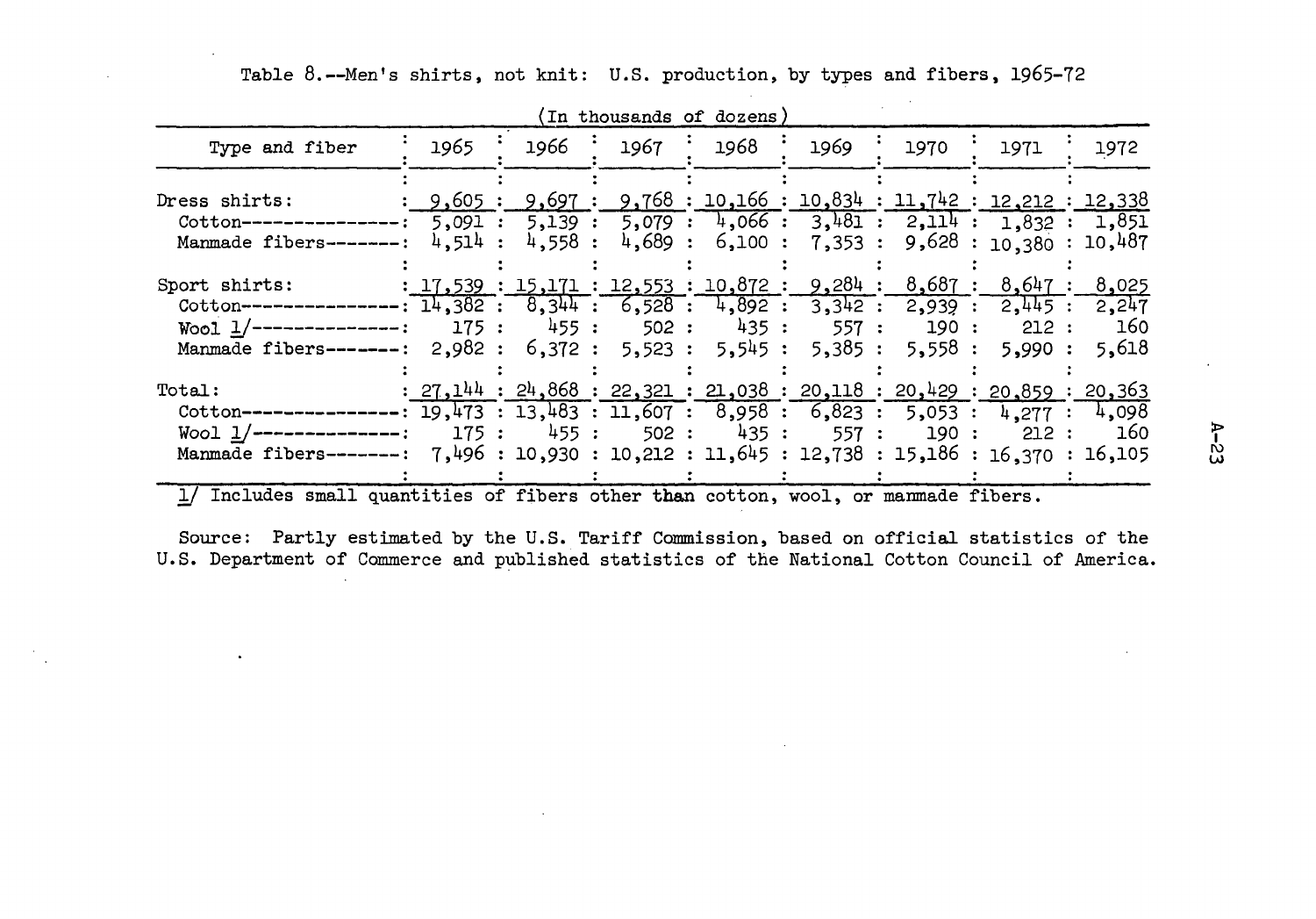| Type and fiber                                                                          | 1965 | 1966  | 1967                                                  | 1968            | 1969                   | 1970   | 1971                                                               | 1972                                                                              |
|-----------------------------------------------------------------------------------------|------|-------|-------------------------------------------------------|-----------------|------------------------|--------|--------------------------------------------------------------------|-----------------------------------------------------------------------------------|
|                                                                                         |      |       |                                                       |                 | Quantity (1,000 dozen) |        |                                                                    |                                                                                   |
| Dress shirts:                                                                           |      |       | $1,431 : 1,945 : 2,324 : 2,439 : 3,771 : 4,465 :$     |                 |                        |        | 5,211:                                                             | 4,361                                                                             |
| Cotton---------------:                                                                  |      |       | 1,165: 1,077: 577: 655:                               |                 | $724$ :                | 556:   | $-653:$                                                            | 882                                                                               |
| Manmade fibers------:                                                                   | 266: | 868 : |                                                       | 1,747 : 1,784 : | 3,047 :                | 3,909: |                                                                    | 4,558 : 1/3,479                                                                   |
| : 1,251 : 1,637 : 1,790 : 2,049 : 3,045 : 3,656 :<br>Sport shirts:                      |      |       |                                                       |                 |                        |        | 3,851:                                                             | 3,626                                                                             |
| $Cotton------------:$                                                                   |      |       | 1,079: 1,251: 1,042: 898: 1,196:                      |                 |                        |        |                                                                    | 1,149: 1,057: 1,368                                                               |
| $Woo1$ ------------------:                                                              | 82 : |       | 98: 65: 65:                                           |                 |                        | 87 :   | 117:<br>91 :                                                       | 1/197                                                                             |
| Manmade fibers-------:                                                                  | 90:  |       | 288: 683: 1,086: 1,762:                               |                 |                        |        | 2,390:2,703:                                                       | 1/2,061                                                                           |
| Total:                                                                                  |      |       | $2,682:$ $3,582:$ $4,114:$ $4,488:$ $6,816:$ $8,121:$ |                 |                        |        | 9,062:                                                             | 7,987                                                                             |
| Cotton---------------                                                                   |      |       |                                                       |                 |                        |        | $2,244: 2,328: 1,619: 1,553: 1,920: 1,705: 1,710:$                 | 2,250                                                                             |
| $Woo1$ ------------------:                                                              |      |       | 82: 98: 65: 65: 87:                                   |                 |                        | 117:   | 91:                                                                | 1/197                                                                             |
| Manmade fibers-------:                                                                  |      |       | 356 : 1,156 : 2,430 : 2,870 :                         |                 | 4,809:                 | 6,299: | 7,261 :                                                            | 1/5,540                                                                           |
|                                                                                         |      |       |                                                       |                 | Value (1,000 dollars)  |        |                                                                    |                                                                                   |
|                                                                                         |      |       |                                                       |                 |                        |        |                                                                    |                                                                                   |
| Dress shirts:                                                                           |      |       |                                                       |                 |                        |        | : $14,219$ : 19,969 : 23,523 : 26,504 : 41,301 : 53,514 : 65,156 : | 59,353                                                                            |
| Cotton----------------: 11,352: 10,312: 5,596: 6,939: 8,663: 7,758: 9,464:              |      |       |                                                       |                 |                        |        |                                                                    | 12,862                                                                            |
| Manmade fibers-------: 2,867: 9,657: 17,927: 19,565: 32,638: 45,756: 55,692: 1/ 46,491  |      |       |                                                       |                 |                        |        |                                                                    |                                                                                   |
| Sport shirts:                                                                           |      |       |                                                       |                 |                        |        |                                                                    | : 13, $811 : 17, 846 : 18, 223 : 23, 150 : 34, 519 : 44, 807 : 49, 456 : 53, 631$ |
| Cotton---------------: 10,800: 11,685: 9,033: 8,878: 12,521: 13,070: 13,333:            |      |       |                                                       |                 |                        |        |                                                                    | 18,844                                                                            |
| $Woo1$ ----------------: 2,366: 2,730: 1,985: 1,964: 2,576: 3,360: 2,626: 1/ 5,600      |      |       |                                                       |                 |                        |        |                                                                    |                                                                                   |
| Manmade fibers-------:                                                                  |      |       | $645: 3,431: 7,205: 12,308: 19,422: 28,377:$          |                 |                        |        |                                                                    | 33,497 : 1729,187                                                                 |
| Total:                                                                                  |      |       |                                                       |                 |                        |        |                                                                    | : 28,030 : 37,815 : 41,746 : 49,654 : 75,820 : 98,321 : 114,612 : 112,984         |
| Cotton--------------: 22,152: 21,997: 14,629: 15,817: 21,184: 20,828: 22,797: 31,706    |      |       |                                                       |                 |                        |        |                                                                    |                                                                                   |
| $Woo1$ ---------------: 2,366: 2,730: 1,985: 1,964: 2,576: 3,360: 2,626: 1/ 5,600       |      |       |                                                       |                 |                        |        |                                                                    |                                                                                   |
| Manmade fibers-------: 3,512: 13,088: 25,132: 31,873: 52,060: 74,133: 89,189: 17 75,678 |      |       |                                                       |                 |                        |        |                                                                    |                                                                                   |

Table 9.--Men's shirts, not knit: U.S. imports for consumption, by types and fibers, 1965-72

*11* Includes shirts of wool or of manmade fibers subject to restraints, effective March 1, 1972, as required by the Interagency Textile Administrative Committee in its administration of the International Textile Arrangements.

Source: Compiled from official statistics of the U.S. Department of Commerce.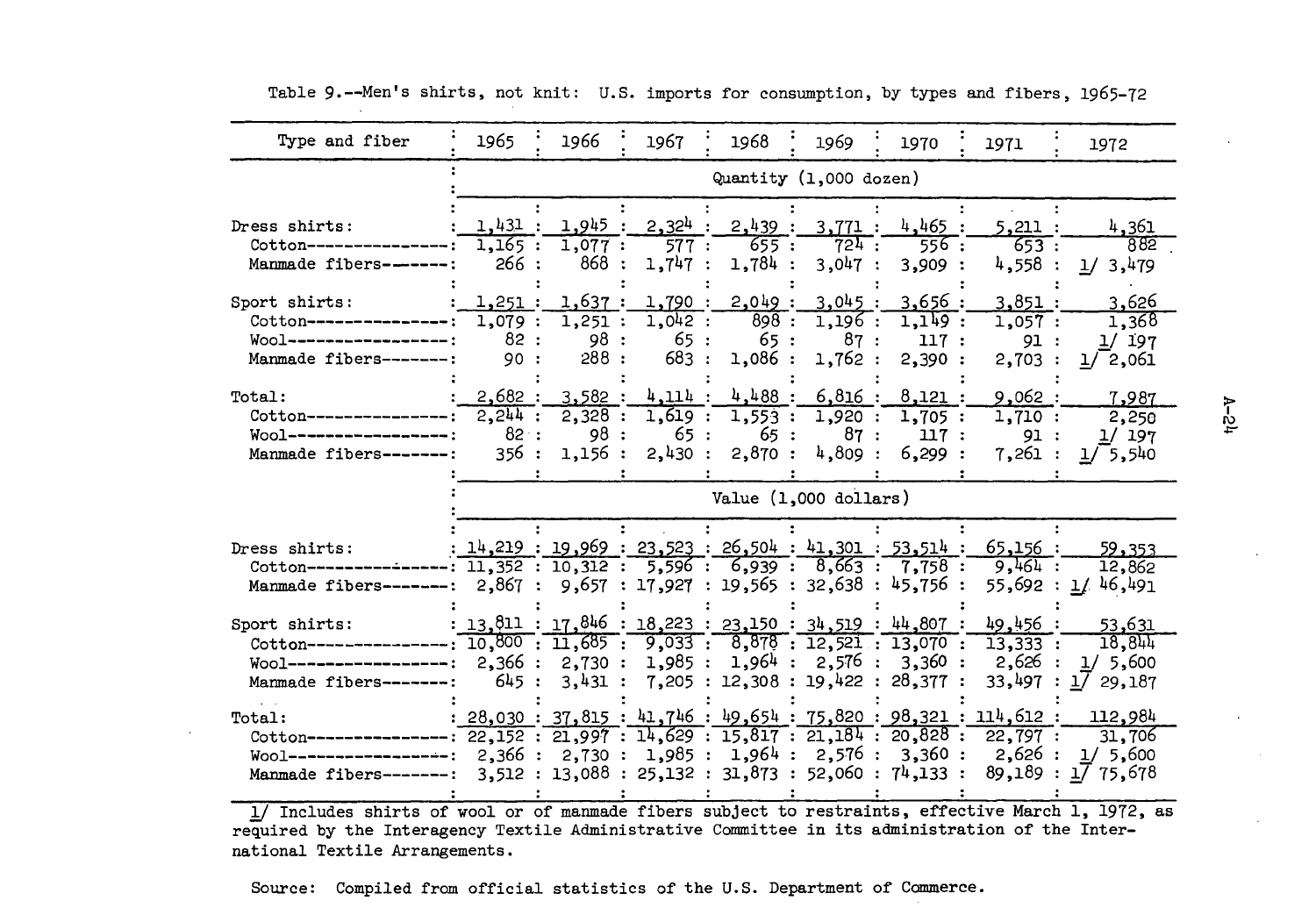| Source                                                                                                                                                                                                                                                                                                                                                                     | 1969                                                        |  | 1970                                                       |  | 1971                                                                                |  | 1972                                                          |  |  |  |  |
|----------------------------------------------------------------------------------------------------------------------------------------------------------------------------------------------------------------------------------------------------------------------------------------------------------------------------------------------------------------------------|-------------------------------------------------------------|--|------------------------------------------------------------|--|-------------------------------------------------------------------------------------|--|---------------------------------------------------------------|--|--|--|--|
|                                                                                                                                                                                                                                                                                                                                                                            | Quantity (1,000 dozen)                                      |  |                                                            |  |                                                                                     |  |                                                               |  |  |  |  |
| Hong Kong--------------------------:<br>Republic of Korea-----------------:<br>Taiwan-------------------------------<br>Japan------------------------------<br>Malaysia---------------------------;<br>All other-------------------------:<br>Total-----------------------------                                                                                           | 1,482:<br>1,155:<br>370:<br>607 :<br>98 :<br>45 :<br>3,757: |  | 1,512:<br>1,631:<br>579 :<br>568:<br>83:<br>59 :<br>4,432: |  | 1,680:<br>2,168:<br>689:<br>433 :<br>74<br>127:<br>5,171:                           |  | 1,568<br>1,695<br>582<br>268<br>89<br>135<br>4,337            |  |  |  |  |
|                                                                                                                                                                                                                                                                                                                                                                            |                                                             |  |                                                            |  | Value (1,000 dollars)                                                               |  |                                                               |  |  |  |  |
| Hong Kong-------------------------: 17,050 : 19,855 : 23,571 : 22,724<br>Republic of Korea-----------------: 10,623 : 16,261 : 22,077 : 19,199<br>Taiwan----------------------------:<br>Japan------------------------------<br>Malaysia----------------------------<br>All other--------------------------: 1,558 :<br>Total--------------------------: 41,157 : 53,031 : | 980 :                                                       |  | 6,850:7,127:<br>910:<br>$1,791$ :                          |  | 4,096:7,087:8,888:<br>6,650 :<br>802:<br>2,528:<br>64,516<br>Unit value (per dozen) |  | 7,976<br>4,903<br>1,060<br>3,048<br>58,910                    |  |  |  |  |
| Hong Kong--------------------------: \$11.50 : \$13.13 : \$14.03 :<br>Republic of Korea------------------:<br>Taiwan-------------------------------<br>Japan------------------------------<br>Malaysia---------------------------:<br>All other--------------------------:<br>Average--------------------------                                                            | 9.20:<br>11.07:<br>11.29:<br>10.00 :<br>10.95:              |  | 9.97:<br>12.24:<br>12.55:<br>10.96:<br>11.97 :             |  | 10.18:<br>12.90:<br>15.36:<br>10.84:<br>34.62 : 30.36 : 19.91 :<br>12.48:           |  | \$14.49<br>11.33<br>13.70<br>18.29<br>11.91<br>22.58<br>13.58 |  |  |  |  |

Table 10.--Men's dress shirts, not ornamented, not knit: U.S. imports for consumption, by principal sources, 1969-72

Source: Partly estimated by the U.S. Tariff Commission, based on official statistics of the U.S. Department of Commerce.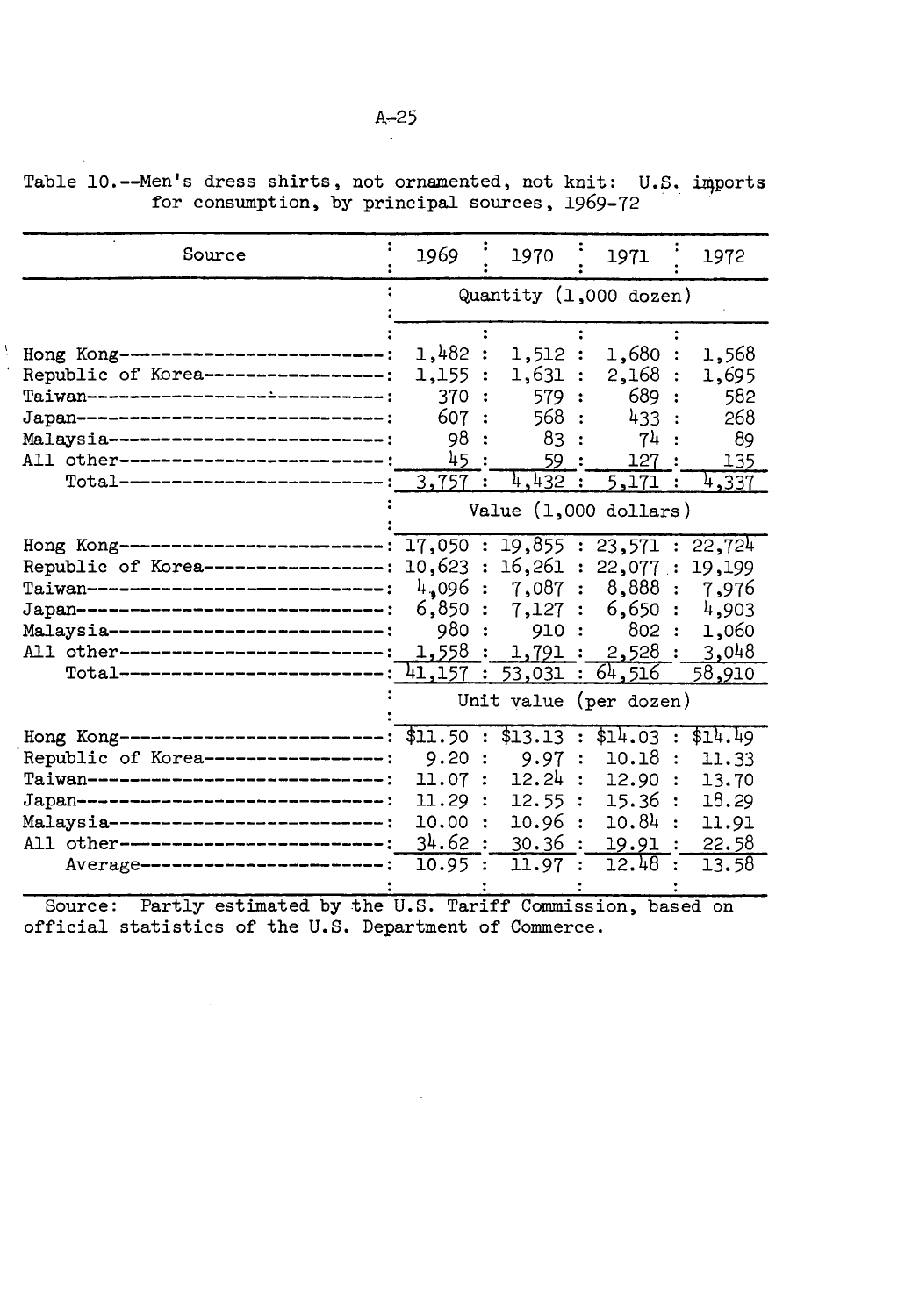| Source                                                                                                                                                                                                                                                                                                             | 1969                                               |           | 1970                                                     | 1971                                                                                                                                               | 1972                                                 |
|--------------------------------------------------------------------------------------------------------------------------------------------------------------------------------------------------------------------------------------------------------------------------------------------------------------------|----------------------------------------------------|-----------|----------------------------------------------------------|----------------------------------------------------------------------------------------------------------------------------------------------------|------------------------------------------------------|
|                                                                                                                                                                                                                                                                                                                    |                                                    |           |                                                          | Quantity (1,000 dozen)                                                                                                                             |                                                      |
| Hong Kong-------------------------;<br>Taiwan--------------------------------<br>Republic of Korea-----------------:<br>Japan------------------------------<br>Mexico-----------------------------<br>All other--------------------------<br>$Total =$ ----------------------------                                | 785 :<br>590<br>500<br>689<br>10<br>413 :<br>2,987 | $\cdot$ : | 951:<br>879 :<br>729:<br>709 :<br>37:<br>307 :<br>3,612: | 981 :<br>1,053:<br>903:<br>393:<br>81 :<br>396 :<br>3,807:<br>Value (1,000 dollars)                                                                | 950<br>1,028<br>774<br>262<br>100<br>461<br>3,575    |
| Hong Kong--------------------------:<br>Taiwan-------------------------------<br>Republic of Korea------------------:<br>Japan------------------------------<br>Mexico------------------------------<br>All other--------------------------<br>Total-------------------------: $34,050 : 44,326 : 48,780 : 52,716$ | 5,658 :<br>9,051:<br>150 :<br>4,502:               |           |                                                          | 8,769 : 11,590 : 12,709 : 13,518<br>5,920 : 9,379 : 11,577 : 12,425<br>9,049 : 11,117 : 10,808<br>9,270:5,868:<br>645: 1,844:<br>$4,393$ : 5,665 : | 5,485<br>2,416<br>8,064                              |
|                                                                                                                                                                                                                                                                                                                    |                                                    |           |                                                          | Unit value (per dozen)                                                                                                                             |                                                      |
| Hong Kong--------------------------- \$11.17 :<br>Taiwan-----------------------------:<br>Republic of Korea------------------:<br>Japan---------------------------------<br>Mexico------------------------------<br>All other-------------------------:                                                            | 10.03:<br>11.32:<br>13.14 :<br>15.00:<br>10.90:    |           | 10.67:<br>12.41:<br>13.07:<br>17.43:                     | \$12.19 : \$12.96 :<br>10.99:<br>12.31:<br>14.93:<br>22.77:<br>14.31 : 14.31 :                                                                     | \$14.23<br>12.09<br>13.96<br>20.94<br>24.16<br>17.49 |
| Average--------------------------                                                                                                                                                                                                                                                                                  | 11.40                                              |           | 12.27 :                                                  | 12.81                                                                                                                                              | 14.75                                                |

Table 11.--Men's sport shirts, not ornamented, not knit: U.S. imports for consumption, by principal sources, 1969-72

Source: Partly estimated by the U.S. Tariff Commission, based on official statistics of the U.S. Department of Commerce.

 $\mathbf{r}$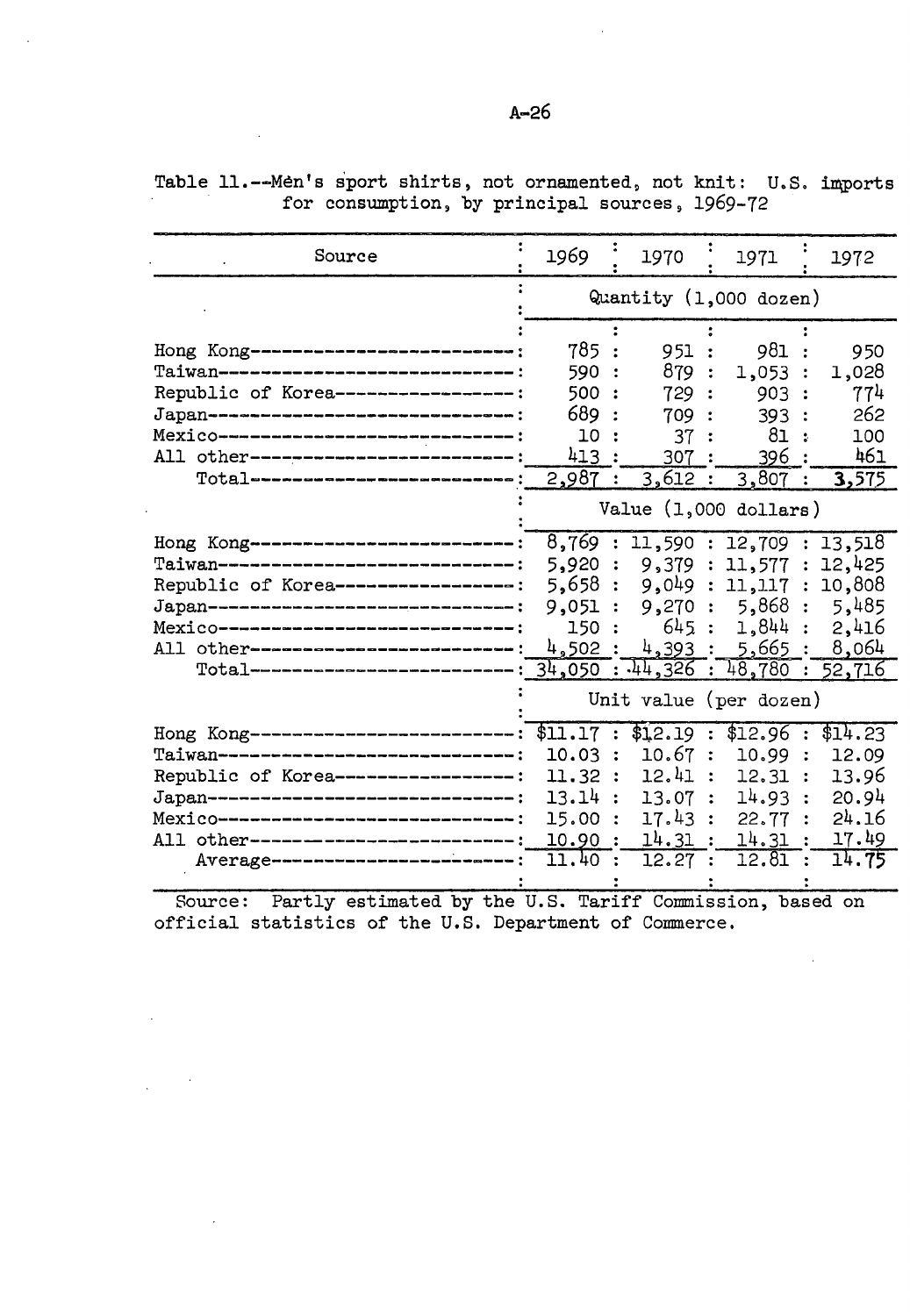| Fiber                                                                                                             | 1965                           | 1966                   |     | 1967                                |  | 1968                                                                                                                                                                                                   |  | 1969                            |  | 1970                       |  | 1971                                      |  | 1972                               |
|-------------------------------------------------------------------------------------------------------------------|--------------------------------|------------------------|-----|-------------------------------------|--|--------------------------------------------------------------------------------------------------------------------------------------------------------------------------------------------------------|--|---------------------------------|--|----------------------------|--|-------------------------------------------|--|------------------------------------|
|                                                                                                                   | Quantity (1,000 dozen)         |                        |     |                                     |  |                                                                                                                                                                                                        |  |                                 |  |                            |  |                                           |  |                                    |
| Cotton--------------<br>Wool--------<br>Manmade fiber $2/$ ---------<br>$Total-----$                              | 423:<br>15:<br>440:<br>878:    | 572:<br>583:<br>1,169: | 14: | 375:<br>27:<br>1,168:               |  | 554:<br>71:<br>766 : 1,120 :<br>1,745:                                                                                                                                                                 |  | 630:<br>74 :<br>1,213:<br>1,917 |  | 553:<br>45:<br>1,712:      |  | 698 :<br>52:<br>1,114 : 1,645 :<br>2,395: |  | 1,062<br>- 38<br>2,765<br>3,865    |
|                                                                                                                   | Value (1,000 dollars)          |                        |     |                                     |  |                                                                                                                                                                                                        |  |                                 |  |                            |  |                                           |  |                                    |
| Cotton----------<br>$Woo1$ ---------<br>Manmade fibers $2/$ -------<br>$Total-----$                               | 4,661:<br>1,090:<br>.6,435:    | 9,223:<br>$1,034$ :    |     | 1,871 :                             |  | $4,261 : 6,430 : 7,218 : 6,934 : 9,661 : 16,169$<br>4,247 :<br>$6,757 : 7,441 : 12,279 : 14,209 : 12,971 : 19,326 : 50,301$<br>$12,186 : 17,014 : 13,573 : 22,956 : 25,881 : 22,714 : 32,168 : 68,750$ |  |                                 |  | 4,454:2,809:               |  | 3,181:                                    |  | 2,280                              |
|                                                                                                                   |                                |                        |     |                                     |  | Average unit value (per dozen)                                                                                                                                                                         |  |                                 |  |                            |  |                                           |  |                                    |
| $Cotton-----$<br>$Wood$ ----------------------- 77.67 :<br>Manmade fibers $2/$ --------:<br>$Average------------$ | : \$11.02:<br>14.63:<br>13.88: | 73.86:<br>14.55:       |     | 69.30 :<br>11.59 : 9.71 :<br>11.62: |  | $$16.12$ : $$11.36$ : $$11.61$ : $$11.46$ : $$12.54$ : $$13.84$ :<br>59.82:<br>10.96: 11.71:<br>13.16:                                                                                                 |  | 60.19:<br>13.50:                |  | 62.42:<br>11.64:<br>13.27: |  | 61.17:<br>11.75:<br>13.43:                |  | \$15.23<br>60.00<br>18.19<br>17.79 |
| Includes dress and sport shirts, not separately reported, but excludes T-shirts and sweat                         |                                |                        |     |                                     |  |                                                                                                                                                                                                        |  |                                 |  |                            |  |                                           |  |                                    |

Table 12.--Men's knit shirts:  $\frac{1}{s}$  U.S. imports for consumption, by fibers, 1965-72

shirts, except as indicated in footnote 2.  $\mathcal{L}$ 

2/ Includes sweat shirts, not separately reported.

 $\mathcal{F}^{\mathcal{A}}_{\mathcal{A}}$  and  $\mathcal{F}^{\mathcal{A}}_{\mathcal{A}}$  are the set of the set of the set of  $\mathcal{A}$ 

Source: Partly estimated by the U.S. Tariff Commission, based on official statistics of the U.S. Department of Commerce.

\* \* \* \* \* \* \*

 $2\overline{z}$